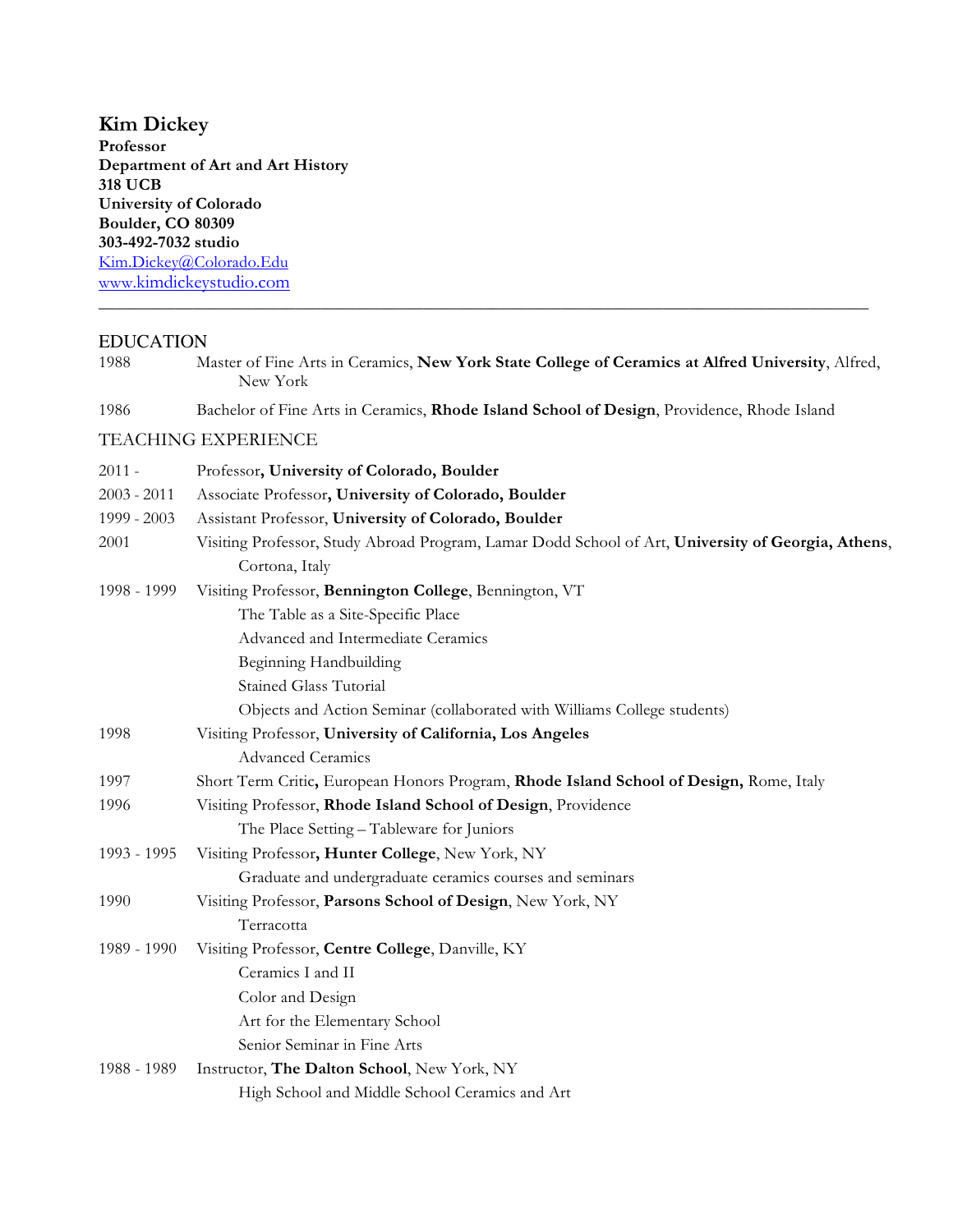|               | Lecturer, New York University, Institute of Fine Arts, Conservation Center, New York, NY |
|---------------|------------------------------------------------------------------------------------------|
|               | Technology And Structure Of Ceramic Works Of Art                                         |
| 1988,         | Instructor, Greenwich House Pottery, New York, NY                                        |
| $1990 - 1993$ | Advanced/Intermediate Handbuilding                                                       |
|               | Advanced Wheel-Throwing                                                                  |
|               | Designing for Dinner                                                                     |
| 1988 - 1989   | Instructor, 92 <sup>nd</sup> Street YW-YMHA, New York, NY                                |
|               | Glaze Calculation and Kiln Lab                                                           |
|               | Drawing for Fantastic Gymnastics Program                                                 |
|               | Red, Yellow, Blue and Glue                                                               |
|               |                                                                                          |

## ADMINISTRATIVE EXPERIENCE

| 2013-2014   | Director, CU Art Museum Benefactor Salon Series, University of Colorado Boulder                                                                                                                                                                                                                                       |
|-------------|-----------------------------------------------------------------------------------------------------------------------------------------------------------------------------------------------------------------------------------------------------------------------------------------------------------------------|
|             | Responsible for maintaining high-level membership benefits through the design of a salon series.                                                                                                                                                                                                                      |
|             | Scheduled, organized, and hosted five special events at the Clyfford Still Museum, the Denver                                                                                                                                                                                                                         |
|             | Botanic Garden, Sarah McKenzie and Rebecca DiDomenico studios, and visits to private collections for                                                                                                                                                                                                                  |
|             | Platinum, Gold and Silver level members of the CU Art Museum.                                                                                                                                                                                                                                                         |
| 2006-2010,  | Ceramics Area Coordinator, Department of Art and Art and History, University of Colorado, Boulder                                                                                                                                                                                                                     |
| 2002-2004,  | Responsible for budget writing and management, oversight of graduate assistants and Health and Safety                                                                                                                                                                                                                 |
|             | Technician, kiln maintenance, equipment ordering, and correspondence with prospective students and<br>administration, service on Visiting Artist Committee. Oversaw two program moves, the installation of<br>equipment, and the design plans for both Marine Street (temporary site) and the new Visual Arts Complex |
| 2007-2009   | Building Proctor, HSSC Marine Street Building, Ceramics and Printmaking, Art and Art History Department<br>University of Colorado, Boulder                                                                                                                                                                            |
|             | Responsible for oversight of building operations, maintenance and communications with Facilities                                                                                                                                                                                                                      |
|             | Management and Housing, organized two moves (from Sibell-Wolle and to VAC), key assignments and<br>distribution, scheduling C cure door hours and access.                                                                                                                                                             |
| 2003-2005   | Associate Chair for Undergraduate Studies, Department of Art and Art History, CU, Boulder                                                                                                                                                                                                                             |
|             | As Chair of Undergraduate Curriculum Committee, I revamped all major requirements for all three<br>undergraduate degrees, and redesigned the Studio Art Foundation program to include a second<br>course.                                                                                                             |
| 1993 - 1995 | Ceramic Department Head, Hunter College, New York, NY                                                                                                                                                                                                                                                                 |
|             | Responsible for budget management, facility and equipment maintenance, hiring adjunct professors                                                                                                                                                                                                                      |
|             | to teach in ceramics department, oversight of studio manager and advising for over 100 students.                                                                                                                                                                                                                      |
| 1991-1994   | Director, Greenwich House Pottery, New York, NY                                                                                                                                                                                                                                                                       |
|             | Responsible for designing, scheduling, and advertising Education, Gallery, Artist-in-Residence and                                                                                                                                                                                                                    |
|             | Workshop/Lecture Program. Conducted the fundraising, grant-writing, and all fiscal and staff                                                                                                                                                                                                                          |
|             | management. Supervised 4 full-time staff, 5 part-time staff, 27 faculty, and over 350 students.                                                                                                                                                                                                                       |
|             | Curated nine exhibitions each year. Maintained and renovated a (then) 65-year-old building.                                                                                                                                                                                                                           |
| 1989-1990   | Ceramic Department Head, Centre College, Danville, KY                                                                                                                                                                                                                                                                 |
|             | Responsible for budget, facility and equipment management. Supervised studio assistant and over                                                                                                                                                                                                                       |
|             | 60 students, during this sabbatical replacement post.                                                                                                                                                                                                                                                                 |
|             |                                                                                                                                                                                                                                                                                                                       |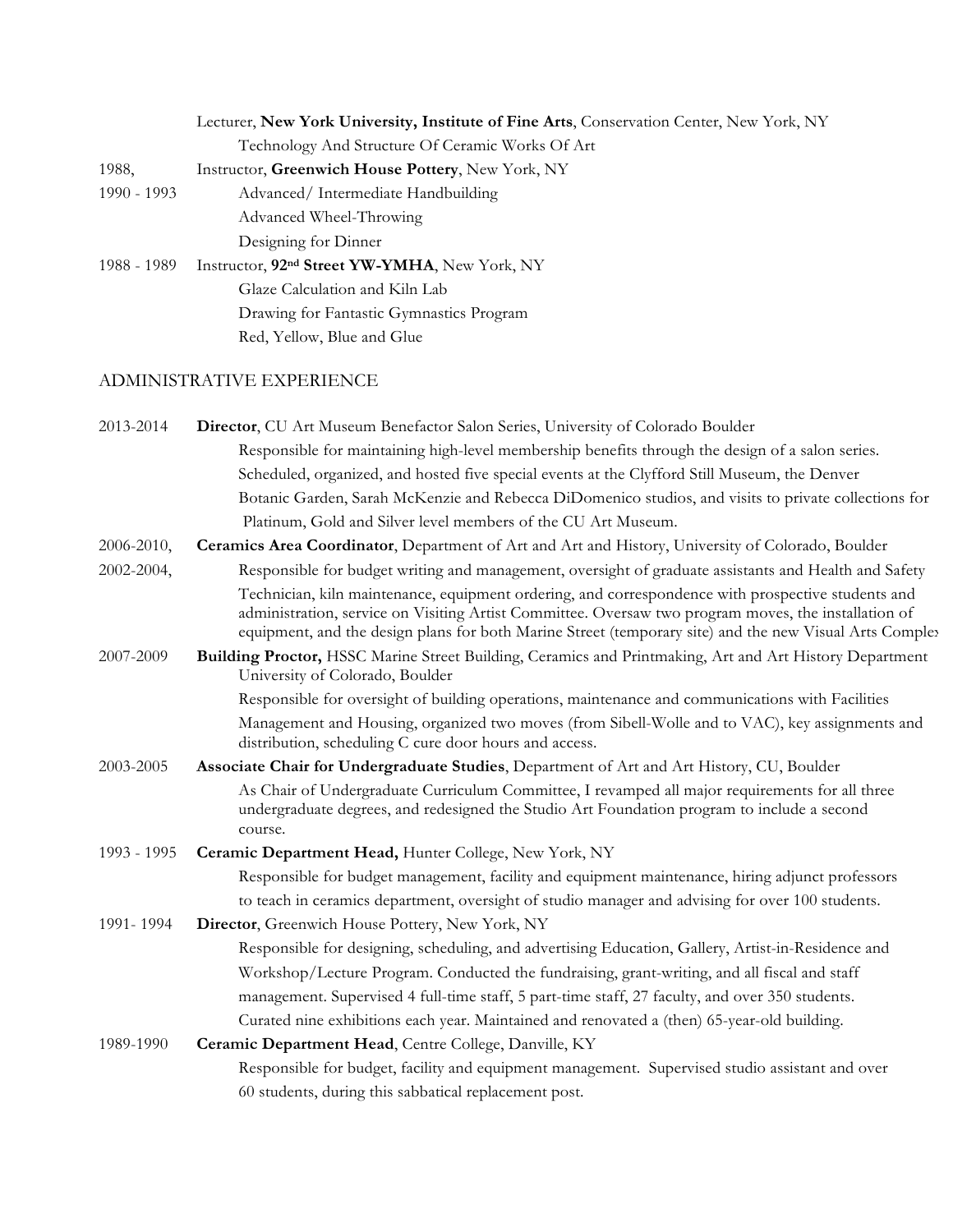| 1988-1989 | Ceramic Department Head, The Dalton School, New York, NY                               |
|-----------|----------------------------------------------------------------------------------------|
|           | Responsible for classroom and equipment maintenance, all kiln firing, supply ordering, |
|           | and student supervision.                                                               |
| 1988      | Ceramic Studio Manager, 92nd Street YW-YMHA, New York, NY                              |
|           | Responsible for studio and equipment maintenance, all kiln firing, supply ordering,    |
|           | and student supervision.                                                               |

## CREATIVE WORK

## SOLO EXHIBITIONS

| 2018 | Undercover, Patton-Malott Gallery, Anderson Ranch Arts Center, Snowmass Village, CO October 2-30                                                                       |
|------|------------------------------------------------------------------------------------------------------------------------------------------------------------------------|
| 2017 | Kim Dickey: Unshielded, Peters Project, Santa Fe, New Mexico, December 15 – March 10, 2018                                                                             |
| 2016 | Kim Dickey: Words Are Leaves, mid-career retrospective, curator Nora Burnett Abrams, Museum of<br>Contemporary Art, Denver, CO, October 7 – January 22, 2017 (catalog) |
| 2015 | Claustrum (Cloister), Robischon Gallery, Denver, CO                                                                                                                    |
| 2015 | Fields, Harvey Meadows Gallery, Aspen, CO                                                                                                                              |
| 2012 | Re-arrangements, Harvey Meadows Gallery, Aspen, CO                                                                                                                     |
| 2011 | All is Leaf, Rule Gallery, Denver, CO                                                                                                                                  |
| 2007 | Cold Pastoral, Rule Gallery, Denver, CO                                                                                                                                |
| 2004 | Knots, Sherry Leedy Gallery, Kansas City, MO                                                                                                                           |
| 2001 | <i>Bushes</i> , Rule Modern, Denver, CO                                                                                                                                |
| 2000 | Holding Patterns, Rule Modern and Contemporary, Denver, CO                                                                                                             |
|      |                                                                                                                                                                        |

- 1998 *Living is like licking honey off a thorn,* California State University, Long Beach
- 1996 *Kim Dickey,* Garth Clark Gallery, New York, NY
- 1993 *Kim Dickey,* Garth Clark Gallery, New York, NY
- 1991 *Kim Dickey,* Garth Clark Gallery, Los Angeles, CA
- 1990 *Kim Dickey,* Garth Clark Gallery, New York, NY

## GROUP EXHIBITIONS

| 2018 | Vasa Vasorum, curated by Garth Clark, Peters Project, Santa Fe, NM, June 8- Sept 23                |
|------|----------------------------------------------------------------------------------------------------|
| 2017 | Faculty Exhibition, curated by Hope Saska and Sandra Firmin, CU Art Museum, Boulder, CO, August    |
|      | 17– December 23                                                                                    |
|      | New Work by Kim Dickey, Pamela Joseph, Robert Silverman and Kevin Snipes, Harvey Meadows Gallery,  |
|      | Aspen, CO, August 3- September 15                                                                  |
|      | Rule @The Pool, Mr Pool, Inc. Boulder, CO, July 28- October 28                                     |
|      | C'est Le Bouquet, curated by Helene Huret, Fondation Bernadaud, Limoges, France, June 22- February |
|      | $2018$ (catalog)                                                                                   |
|      | Greatest Hits, 25 years at Guldagergaard, Guldagergaard International Ceramics Research Center     |

*Greatest Hits, 25 years at Guldagergaard,* Guldagergaard International Ceramics Research Center, Skaelskor, Denmark, July 8 – September 15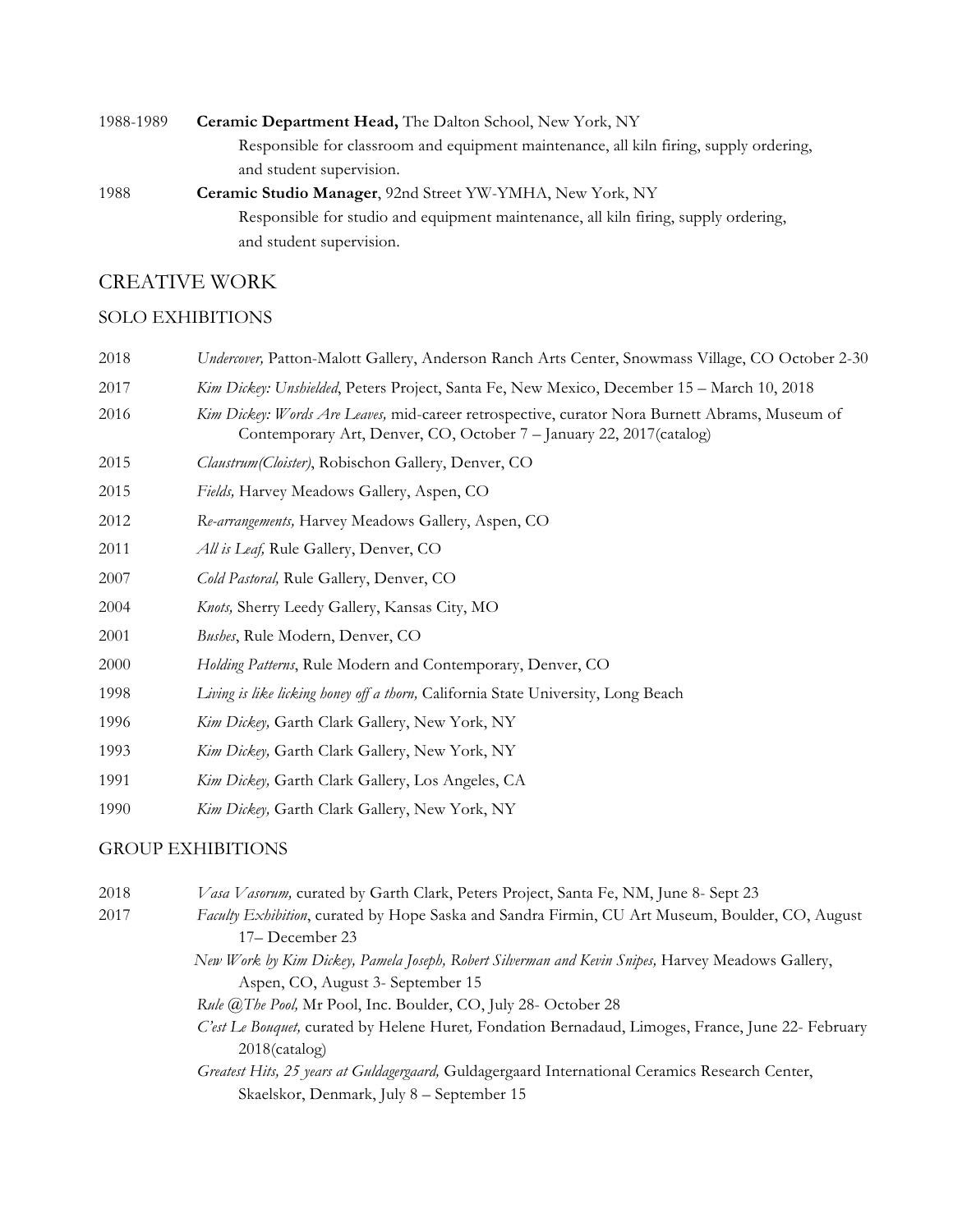|      | Cabinet, curated by Adam Milner, David B. Smith Gallery, Denver, CO, June 16 - July 15                                                                                    |
|------|---------------------------------------------------------------------------------------------------------------------------------------------------------------------------|
|      | Within the Margins   Contemporary Ceramics, curated by Steven Young Lee, Penland Gallery, Penland<br>School of Crafts, Penland, NC, May 30 - July 16                      |
|      | Everything you ever wanted to know about Toilets* Cube Design Museum, Kerkade, The Netherlands,                                                                           |
|      | May 19 - November 19                                                                                                                                                      |
|      | The Evocative Garden, curated by Gail Brown, Disjecta Contemporary Art Center, Portland, OR,                                                                              |
|      | March 8 - April 1 (catalog)                                                                                                                                               |
| 2016 | Evolving Visions of Landscape, curated by Joan Markowitz, Boulder Museum of Contemporary Art<br>(BMoCA), Boulder, CO, September 29 -January 15, 2017 (catalog)            |
|      | The Garden Party, curated by Casey Whittier and Rain Harris, Belger Arts Center, Kansas City, MO,                                                                         |
|      | February 11- May 26                                                                                                                                                       |
|      | Then and Now (CU Boulder), curated by Casey Whittier and Blanca Guerra, Kansas City Art Museum,<br>March 1- March 30                                                      |
|      | Greenscapes: Of/In/From the Garden, Clay Art Studio, Port Chester, NY, Jan 31 - Mar 14                                                                                    |
|      | Women's Work: An Insight into Nature, Beauty and the Domestic Object, curated by JoAnn Schnabel, UNI Gallery                                                              |
|      | of Art, University of Northern Iowa, Cedar Falls, IA, January 11- March 1                                                                                                 |
| 2015 | Music Box, curated by Nathan Hall, Gildar Gallery, Denver, CO, July 25 - August 22                                                                                        |
|      | Engendered, curated by Niki Johnson, Milwaukee Institute of Art & Design, January 15-March 7                                                                              |
|      | Preservatif, curated by Niki Johnson, Pritzlaff Building, Third Ward, Milwaukee, WI, Dec 1 -Jan 30                                                                        |
|      | second venue: Marshall Arts Gallery, Memphis, TN, June 27 - August 16                                                                                                     |
| 2014 | State of the Art: Discovering American Art Now, Crystal Bridges Museum, Bentonville, AR, Sept 13-<br>January 19                                                           |
|      | Miami Basel Art Fair "Miami Project," with Robischon Gallery, December 5-8, 2014                                                                                          |
|      | 50 from 6: Contemporary Ceramic Art from Six Rocky Mountain States, Braithwaite Fine Arts Gallery,<br>Southern Utah University, Cedar City, UT, September 25 - November 8 |
|      | Testing Grounds, Robischon Gallery, Denver, CO, July 24 - Sept 6                                                                                                          |
|      | Preservatif, curated by Niki Johnson, Pritzlaff Building, Third Ward, Milwaukee, WI, Dec 1-January 30                                                                     |
|      | Arts/Industry: Collaboration and Revelation, curated by Ruth de Young, John Michael Kohler                                                                                |
|      | Arts Center, Sheyboygan, WI                                                                                                                                               |
|      | Flora and Fauna, curated by Elaine Olafson Henry, The Brinton Museum, Big Horn,                                                                                           |
| 2013 | WY, June15- September 2                                                                                                                                                   |
|      | Catalyst: Colorado Sculpture, Denver Botanic Garden, Denver, CO, May 4 - January 12, 2014                                                                                 |
|      | Object/Nature, Robischon Gallery, Denver, CO, January 17- March 2                                                                                                         |
|      | In Situ, Center for Visual Arts, Denver, CO, January 4 - February 9                                                                                                       |
|      | Small Masterpieces, Rule Gallery, Denver, CO December 7- January 12                                                                                                       |
| 2012 | Repetitive Nature, The Northern Clay Center, Minnesota, MN, September 21 - November 4                                                                                     |
|      | The ART of Seduction, curated by Gail Brown, Rouse Gallery, Horowitz Center of Visual and                                                                                 |
|      | Performing Arts, Howard Community College, Columbia, MD, January 12- March 18                                                                                             |
|      | Subtle Change, curated by Emily Schroeder, NCECA exhibition, Parklane Gallery, Kirkland,<br>WA, March 5-31                                                                |
| 2011 | Overthrown: Clay without Limits, curated by Gwen Chanzit, Denver Art Museum, Denver, CO,<br>June 11 – September 18                                                        |
|      | Edition to Clay: Ceramic Artists as Printmakers, Arvada Center for the Arts and Humanities,                                                                               |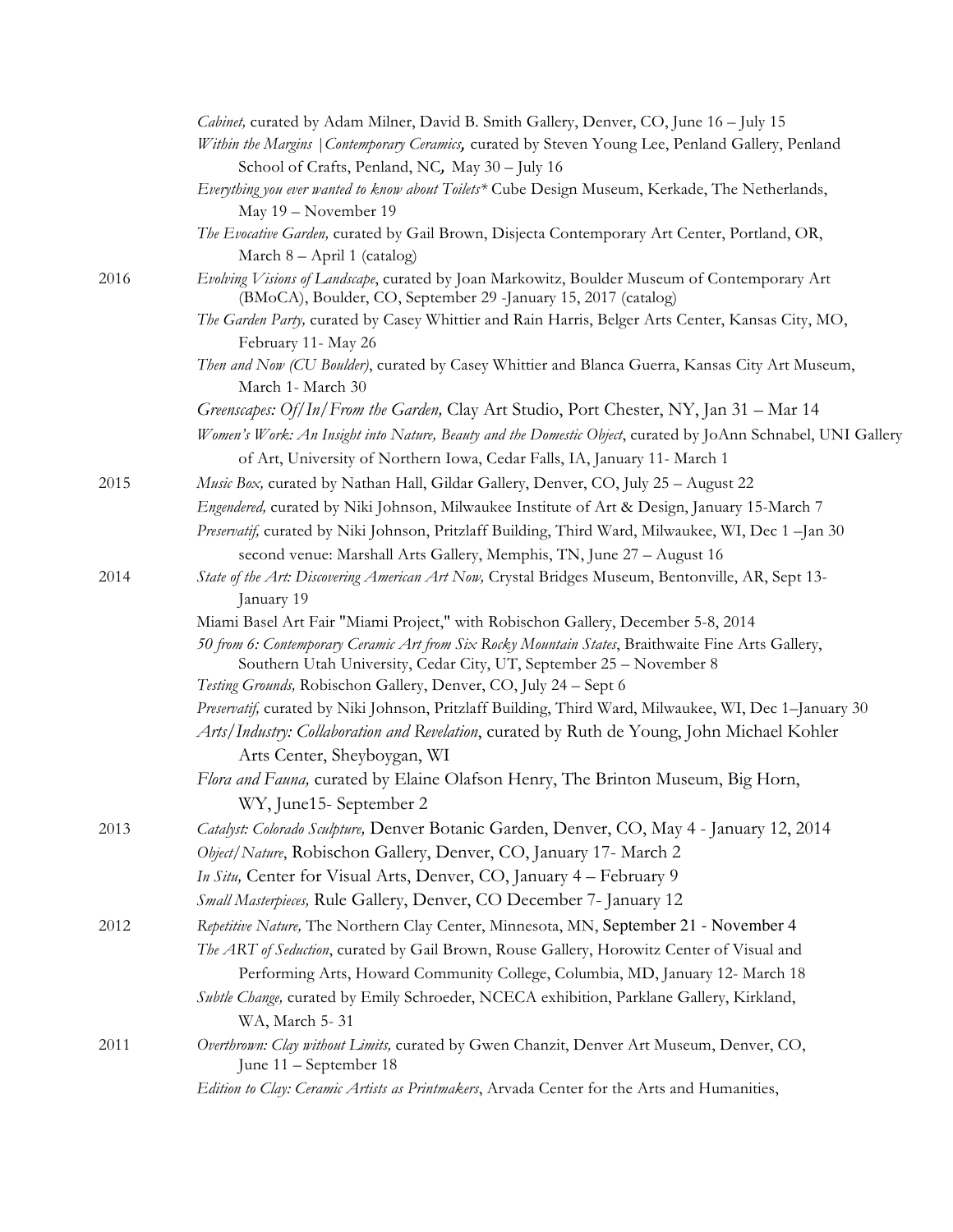|      | Arvada, CO September 15 - November 13                                                                                                                                  |
|------|------------------------------------------------------------------------------------------------------------------------------------------------------------------------|
|      | Faculty Exhibition, CU Art Museum, University of Colorado, Boulder, CO, January 20 - March                                                                             |
| 2010 | Surface/Structure, The Clay Studio, Philadelphia, PA, September 17 - October 31                                                                                        |
|      | Korero: Ceramics in Conversation, 2010 Taiwan Ceramics Biennale, curated by Moyra Elliot,<br>Taipei County Yingge Ceramics Museum, Taipei, Taiwan, July 1 - October 31 |
|      | Landmarks: A Group Exhibition, curator Pard Morrison, Rule Gallery, Denver, CO, April 2 - May 22                                                                       |
|      | Live Forms Talking, Patton-Malott Gallery and Gideon Gartner Gallery, Anderson Ranch Arts<br>Center, Snowmass, CO March 16-April 20                                    |
|      | Speaking of Clay, Art Student League of Denver, Denver, CO, March 5 - April 18                                                                                         |
| 2009 | Continental Divide, curated by Linda Ganstrom, Arvada Art Center, Arvada, CO, Sept 17-Nov 20                                                                           |
|      | Deeds are Fruit, Rex Irwin Gallery, Sydney, Australia, August 30 - December                                                                                            |
|      | Perils in the Sublime: a poetic consideration of ecology, landscape and reconstruction, curated by John Roloff,                                                        |
|      | Walter McConnell, and Neil Forrest, ASU Design Gallery, Tempe, AZ, April 1-13                                                                                          |
|      | Earth to Form, Tin Sheds Gallery, The University of Sydney, Sydney, Australia, July 17 - August 9                                                                      |
|      | Group Exhibition, Treillage, New York, NY, May 5- July 31                                                                                                              |
|      | Red at Rule, Rule Gallery, Denver, CO, February 13- April 4th                                                                                                          |
|      | Intimacy and Seduction, Madden Museum, Greenwood Village, CO, February 14 - October 19                                                                                 |
| 2008 | The Moment at Hand, John Michael Kohler Art Center, Sheboygan, WI, November 23- March 29                                                                               |
|      | Floral Explorations, Santa Fe Clay Art Center, Santa Fe, NM, December 19 - January 20                                                                                  |
|      | Salon du Musee, curated by Christoph Heinrich for Denver Art Museum, November 14                                                                                       |
|      | Eco Centric, Rule Gallery, Denver, CO, July 26 - September 6                                                                                                           |
| 2007 | Flow, Miami Basel Art Fair, with Rule Gallery, Miami, FL, December 5-9                                                                                                 |
|      | Toast, Farewell exhibition at Sibell-Wolle, University of Colorado, Boulder, October 5 – 7                                                                             |
|      | Arts Desire, curated by Paul Ha at Contemporary Art Museum, St. Louis, MO, May 12 - June 1                                                                             |
|      | Faculty Exhibition, curated by Lisa Tamiris Becker, CU Art Museum, University of Colorado,<br>Boulder, February 1 - March 30                                           |
| 2006 | Sculpture in Clay, Museum of Outdoor Arts, Englewood, CO, October 6 - March 30, 2007                                                                                   |
|      | Extended Remix, curated by Cydney Payton, Museum of Contemporary Art, Denver, Denver, CO,<br>September 15 - January 7, 2007                                            |
|      | Two Dimensions/Three Dimensions, The Clay Studio, Philadelphia, PA, September 1-24                                                                                     |
|      | Botanical, Santa Fe Clay Art Center, Santa Fe, NM, August 10 - September 8                                                                                             |
|      | Fresh from the Foundry, John Michael Kohler Arts Center, Sheboygan, WI, August 2006 - April 2007                                                                       |
|      | Decades Of Influence: Colorado 1985 - Present, curated by Cydney Payton, Museum of Contemporary Art, Denver,                                                           |
|      | Denver, CO June 16 - August 27                                                                                                                                         |
|      | Archie Bray International, Archie Bray Foundation for Ceramic Arts, Helena, MT, June 22-24                                                                             |
|      | Process and Promise, 92 <sup>nd</sup> Street YW-YMHA, New York, NY                                                                                                     |
|      | Tea Time: The Art of the Teapot, Kalamazoo Institute of the Arts, May 12 - July 16                                                                                     |
|      | Shoeball, Museum of Contemporary Art, Denver, CO, May 6                                                                                                                |
|      | California Dreamin', Ceramics Research Center, ASU Art Museum, Tempe, AZ, February 23-26                                                                               |
|      | Yixing Effect: Echoes of a Chinese Scholar, Holter Museum of Art, Helena, MT, April 15 - June 30,                                                                      |
|      | then traveling in U.S. museums through 2009                                                                                                                            |
| 2005 | STRATA: New Perspectives on Ceramics from Scandinavia and the United States, curated by                                                                                |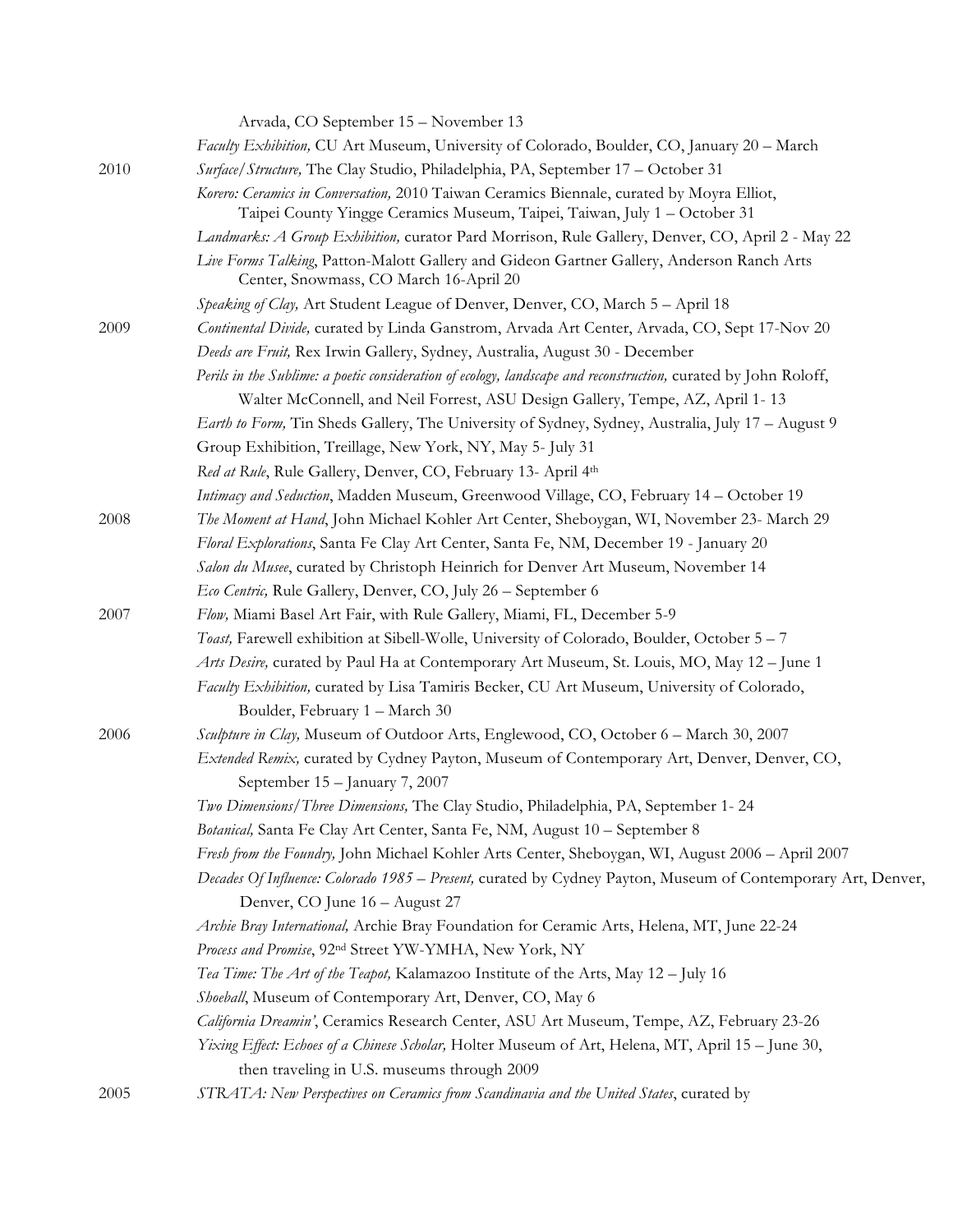|      | Lisa Tamiris Becker and Backa Carin Ivarsdotter, Skulturens Hus, Stockholm, Sweden                                                             |
|------|------------------------------------------------------------------------------------------------------------------------------------------------|
|      | Sounding Architecture, curated by Walter McConnell, James Patrick Gallery, Wiscasset, ME, July 9-31                                            |
|      | Nuts and Bolts, benefit exhibition, The Dairy Center for the Arts, Boulder, CO, October                                                        |
|      | Women Playing With Fire, Texas Women's University, Denton, TX, March 7 - March 31                                                              |
|      | Shoeball, Museum of Contemporary Art, Denver, CO, April 28                                                                                     |
|      | Lure, Rule Gallery, Denver, CO, March 18 - April 30                                                                                            |
|      | Cups, cups, cups, Santa Fe Clay, NM, September 16 - October 22                                                                                 |
| 2004 | Risque: Love 4Sale, Benefit for Museum of Contemporary Art, Denver, CO                                                                         |
|      | Reinvented: Contemporary American Ceramics, Sangre de Cristo Arts Center, Pueblo, CO                                                           |
| 2003 | Transformation: Contemporary Works in Ceramics, the Elizabeth R. Raphael Founder's Prize,                                                      |
|      | Society for Contemporary Craft, Pittsburgh, PA                                                                                                 |
|      | Mastery in Clay, The Clay Studio, Philadelphia, PA                                                                                             |
|      | The Campaign for the Bray, Gallery Materia, Scottsdale, AZ                                                                                     |
|      | Bray Bash West, Jacob Lawrence Gallery, University of Washington, Seattle, WA                                                                  |
|      | Clay West: 2003 Intermountain Invitational, Nora Eccles Harrison Museum of Art, Utah State                                                     |
|      | University, Logan, UT                                                                                                                          |
|      | 21st Century Ceramics in the United States and Canada, curated by Bill Hunt, Canzani Center Gallery,<br>Columbus College of Art and Design, OH |
|      | Faculty Exhibition, curated by Lisa Tamaris Becker, CU Art Museum, Boulder, CO                                                                 |
| 2002 | Tastefully Tawdry, curated by Rain Harris, Wexler Gallery, Philadelphia, PA                                                                    |
|      | Archipelago: An Intimate Immensity, curated by Ann Shostrum, Museum of Contemporary Art, Denver, CO                                            |
|      | Evidence, curated by Cary Esser, Sherry-Leedy Gallery, Kansas City, MO                                                                         |
|      | Terra Sutra: 21st Century Ceramic Erotica, curated by Jack Thompson, Incubator Gallery, Kansas City, MO                                        |
|      | Love 4 Sale, benefit exhibition and auction, Museum of Contemporary Art, Denver, CO                                                            |
|      | New Sculpture, Ann Nathan Gallery, Chicago, IL                                                                                                 |
| 2001 | The Artful Teapot: 20 <sup>th</sup> Century Expressions from the Kamm Collection, traveling                                                    |
|      | through 2004 in North American museums:                                                                                                        |
|      | Mint Museum, NC                                                                                                                                |
|      | The Long Beach Museum, CA                                                                                                                      |
|      | The George Gardiner Museum of Ceramic Art, Toronto, CA                                                                                         |
|      | Montgomery Museum of Fine Arts, AL                                                                                                             |
|      | SOFA at Chicago, Ann Nathan Gallery, Chicago, IL                                                                                               |
|      | Taking Measure: American Ceramic Art at the End of the Millennium, World Ceramic Exposition 2001,<br>Yoju, Korea                               |
|      | 2001 Clay Odyssey: Fifty Years of The Archie Bray Foundation, Invitational Live Auction, Helena, MT                                            |
|      | Made in Clay, Annual Benefit Exhibition, Greenwich House Pottery, New York, NY                                                                 |
|      | Le Grand Buffet, The Clay Studio, Philadelphia, PA                                                                                             |
|      | Love 4 Sale, benefit exhibition and auction, Museum of Contemporary Art, Denver, CO                                                            |
|      | CU Faculty Exhibition, Boulder Public Library, Boulder, CO                                                                                     |
|      | SOFA at the Armory in New York, Ann Nathan Gallery, New York, NY                                                                               |
|      | The Ceramics Department Triennial, Woods-Gerry Gallery, Rhode Island School of Design,<br>Providence, RI                                       |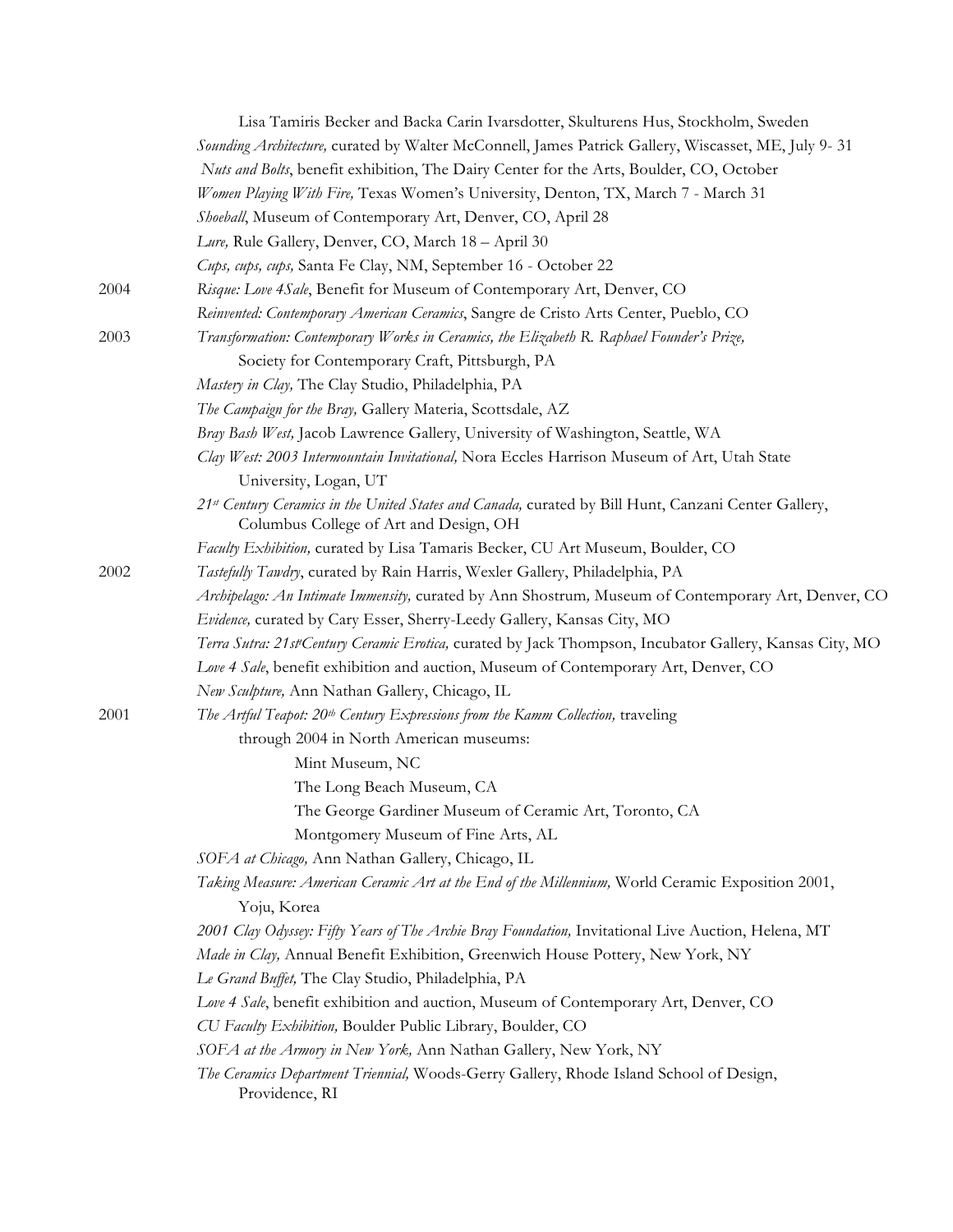|      | Reunion: Wayne Higby and Graduates of the Alfred University Ceramics Program, The Clay Studio,<br>Philadelphia, PA           |
|------|------------------------------------------------------------------------------------------------------------------------------|
|      | Paper Pots, benefit for Watershed Center for Ceramic Arts, John Elder Gallery, New York, NY                                  |
| 2000 | Colorado Biennial, Museum of Contemporary Art, Denver, CO                                                                    |
|      | SOFA at Chicago Art Fair, Ann Nathan Gallery, Chicago, IL                                                                    |
|      | Couplets: Duality in Clay, The Clay Studio, Philadelphia, PA                                                                 |
|      | High Degrees: Ceramics by Colorado Art Faculty, Center for the Visual Arts, Metro State College of Denver, CO                |
|      | Confrontational Clay: The Artist as Social Critic, curated by Judith Schwartz, traveling 2000-2002 in U.S. venues:           |
|      | University of Central Florida, Orlando, FL                                                                                   |
|      | Philharmonic Center for the Arts, Naples, FL                                                                                 |
|      | The Arkansas Art Center, Little Rock, AK                                                                                     |
|      | Flint Institute of Arts, Flint, MI                                                                                           |
|      | The Middlebury College Art Museum, Middlebury, VT                                                                            |
|      | Springfield Museum of Art, Springfield, OH                                                                                   |
|      | UMKC - Belger Arts Center, Kansas City, MO                                                                                   |
|      | Group Show, Jack Tilton Gallery, New York, NY                                                                                |
|      | Colorado Connection, national invitational, Archie Bray Foundation at Arapahoe Community College, CO                         |
|      | Nuts and Bolts Ball, live auction, Dairy Center for the Arts, Boulder, CO                                                    |
|      | Paper Pots, benefit for Watershed Center for Ceramic Arts, John Elder Gallery, New York, NY                                  |
| 1999 | Vessel Language, Jane Hartsook Gallery, New York, NY                                                                         |
|      | The 55th Scripps Invitational, curated by Kathleen Roister, Ruth Chandler Williamson Gallery, Scripps                        |
|      | College, Claremont, CA                                                                                                       |
|      | Erotica in Ceramic Art, Sexual and Sensual, at SOFA NYC, Ferrin Gallery, Northampton, MA                                     |
|      | New Faculty, Usdan Gallery, Bennington College, Bennington, VT                                                               |
|      | Package, curated by Joe Amrhein, P.S. 122, New York, NY                                                                      |
|      | Split-shift, Massachusetts Museum of Contemporary Art, North Adams, MA.                                                      |
|      | Made in Clay, Annual Benefit Exhibition, Greenwich House Pottery, New York, NY                                               |
| 1998 | Pets, Bronwyn Keenan Gallery, New York, NY                                                                                   |
|      | Bathroom Show, curated by Wayne Koestenbaum, Thomas Healy Gallery, New York, NY                                              |
|      | References, Northern Clay Center, Minneapolis, MN                                                                            |
|      | Kim Dickey/ Takuji Kubo, Maurice N. Flecker Memorial Gallery, Southampton Community College, Selden, NY                      |
|      | Cup Benefit Exhibition, Corinth Ceramics Studio, Los Angeles, CA                                                             |
|      | Group show, Corinth Ceramics Studio, Los Angeles, CA                                                                         |
| 1997 | Homage to R. Mutt, Garth Clark Gallery, New York, NY                                                                         |
|      | Artists Respond to 2001: A Space Odyssey, curated by Bruce Pearson, Williamsburg Art and Historical Society,<br>Brooklyn, NY |
|      | The Art Exchange Show, Robert Gilson Fine Art, Downtown Art Fair, New York, NY                                               |
|      | Ceramics, curated by Paul Ha, White Columns, New York, NY                                                                    |
|      | Rhode Island Collects Ceramics, curated by Thomas Michie, Museum of Art, Rhode Island School of Design,                      |
|      | Providence, RI                                                                                                               |
|      | Forms and Transformations: Current Expressions in Ceramics from Art to Industry, curated by Judith Schwartz,                 |
|      | Queens Library Gallery, Jamaica, NY                                                                                          |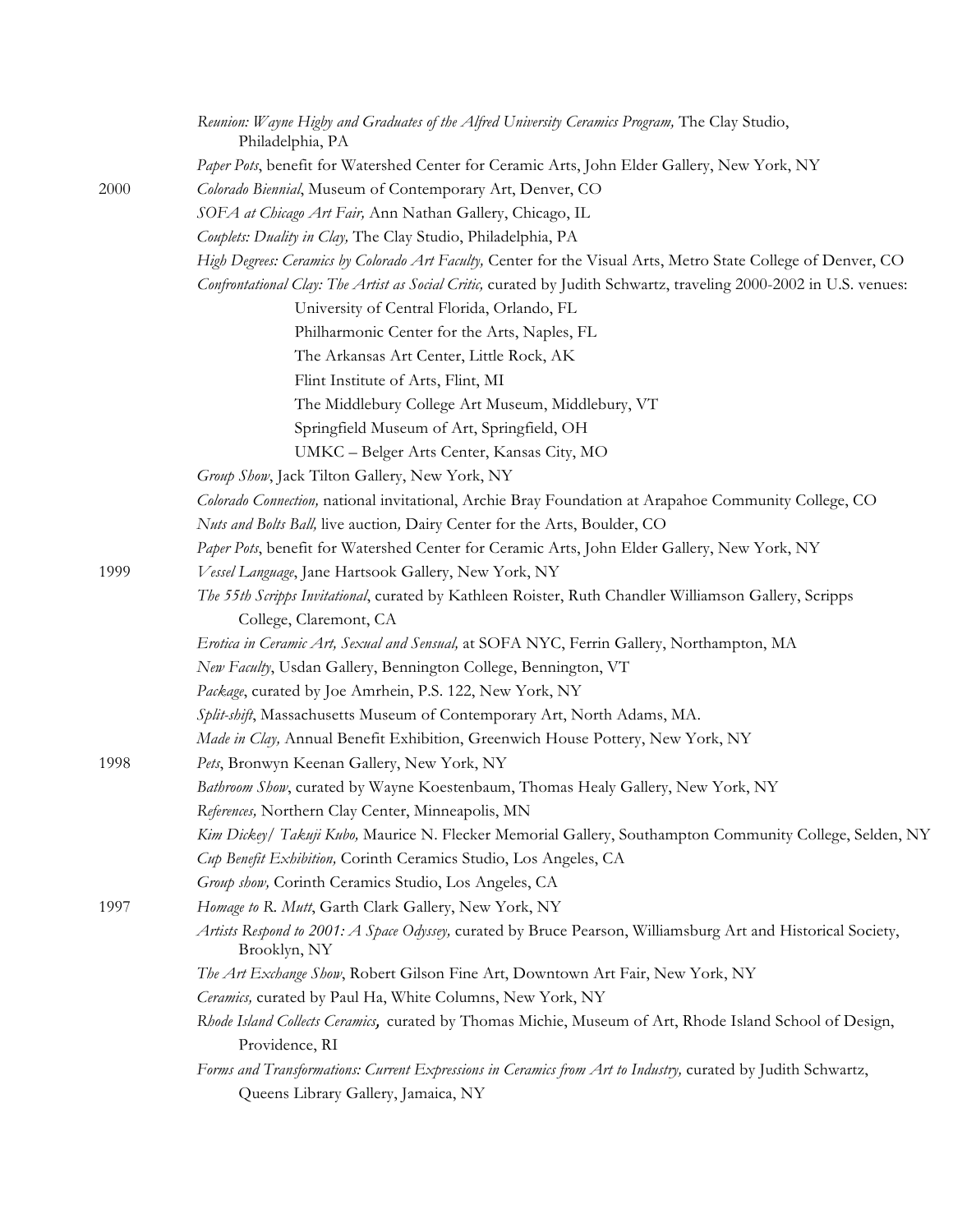|      | Figuratively Speaking, curated by Myrna Zuckerman, The Chameleon Collection, Great Barrington, MA        |
|------|----------------------------------------------------------------------------------------------------------|
|      | RISD/NSCAD Faculty Exchange Exhibition, Woods-Gerry Gallery, Rhode Island School of Design, Providence,  |
|      | and Nova Scotia College of Art and Design                                                                |
|      | Clay Can Save Your Life, Annual Benefit Exhibition, Greenwich House Pottery, New York, NY                |
|      | Exhibitions, Nason-Williams Gallery, Madrid, NM                                                          |
|      | Form and Function, curated by Annette Siffin, Sisson Gallery, Henry Ford Community College, Dearborn, MI |
| 1996 | The Tulip Vase, Garth Clark Gallery, New York, NY                                                        |
|      | Other Subjects, Jack Tilton Gallery, New York, NY                                                        |
| 1995 | Multiples, Pierogi 2000, Brooklyn, NY                                                                    |
|      | Invitational Show, Barbara Silverberg Gallery, Montréal, Québec                                          |
|      | Annual Teapot Invitational, Mia Gallery, Seattle, WA                                                     |
| 1994 | Dialogues On and Off the Wall, Garth Clark Gallery, New York, NY                                         |
|      | Jobs Overseas, Four Walls at the Kunstverein, Munich, Germany                                            |
|      | The Garden Show, Four Walls, Brooklyn, NY                                                                |
|      | Orga-Morphic Clay, curated by Robert Ellison, Foster Goldstrom Gallery, New York, NY                     |
|      | Talentbörse Handwerk, International Exhibition of Emerging Artists, Munich                               |
| 1993 | Soup Tureens '93, Helen Drutt Gallery, Philadelphia, PA                                                  |
|      | The Deconstructed/Reconstructed Vessel, Beth Urdang Gallery, Boston, MA                                  |
|      | Four Walls Benefit, David Zwirner Gallery, New York, NY                                                  |
|      | The American Way: Contemporary American Ceramics, curated by Betty Woodman and Scott                     |
|      | Chamberlin, Canoflan Arts Centre, Aberystwyth, Wales, traveling 1993-1994 through UK venues:             |
|      | Royal Festival Hall, London                                                                              |
|      | Cleveland Crafts Centre                                                                                  |
|      | Wrexham Arts Centre                                                                                      |
|      | Manchester City Arts Gallery                                                                             |
|      | Howard Gardens, Cardiff                                                                                  |
|      | Mead Gallery, University of Warwick                                                                      |
|      | 29th Ceramic National, Everson Museum of Art, Syracuse, NY                                               |
|      | A Gentle Touch, Pewabic Pottery, Detroit, MI                                                             |
|      | Annual Faculty Exhibition, Jane Hartsook Gallery, New York, NY                                           |
| 1992 | The 3rd International Ceramics Competition, Mino, Japan                                                  |
|      | The Cachepot, Swidler Gallery, Royal Oak, MI                                                             |
|      | Archie Bray Benefit Exhibition, Patrick-Owen Gallery, Philadelphia, PA                                   |
|      | Annual Faculty Exhibition, Jane Hartsook Gallery, New York, NY                                           |
|      | Containers Revisited, NCECA National, Tyler School of Art, Elkins Park, PA                               |
| 1991 | Annual Faculty Exhibition, Jane Hartsook Gallery, New York, NY                                           |
| 1990 | Organic Abstraction, Garth Clark Gallery, New York, NY                                                   |
|      | 28th Ceramic National Exhibition, Everson Museum of Art, Syracuse, NY                                    |
| 1989 | The Eccentric Teapot, Garth Clark Gallery, New York, NY                                                  |
|      | Fourth Annual Monarch Tile National Ceramic Competition, San Angelo Museum of Fine Arts,                 |
|      | San Angelo, TX                                                                                           |
| 1988 | Masters of Fine Art Thesis Exhibition, Fosdick-Nelson Gallery, Alfred University, Alfred, NY             |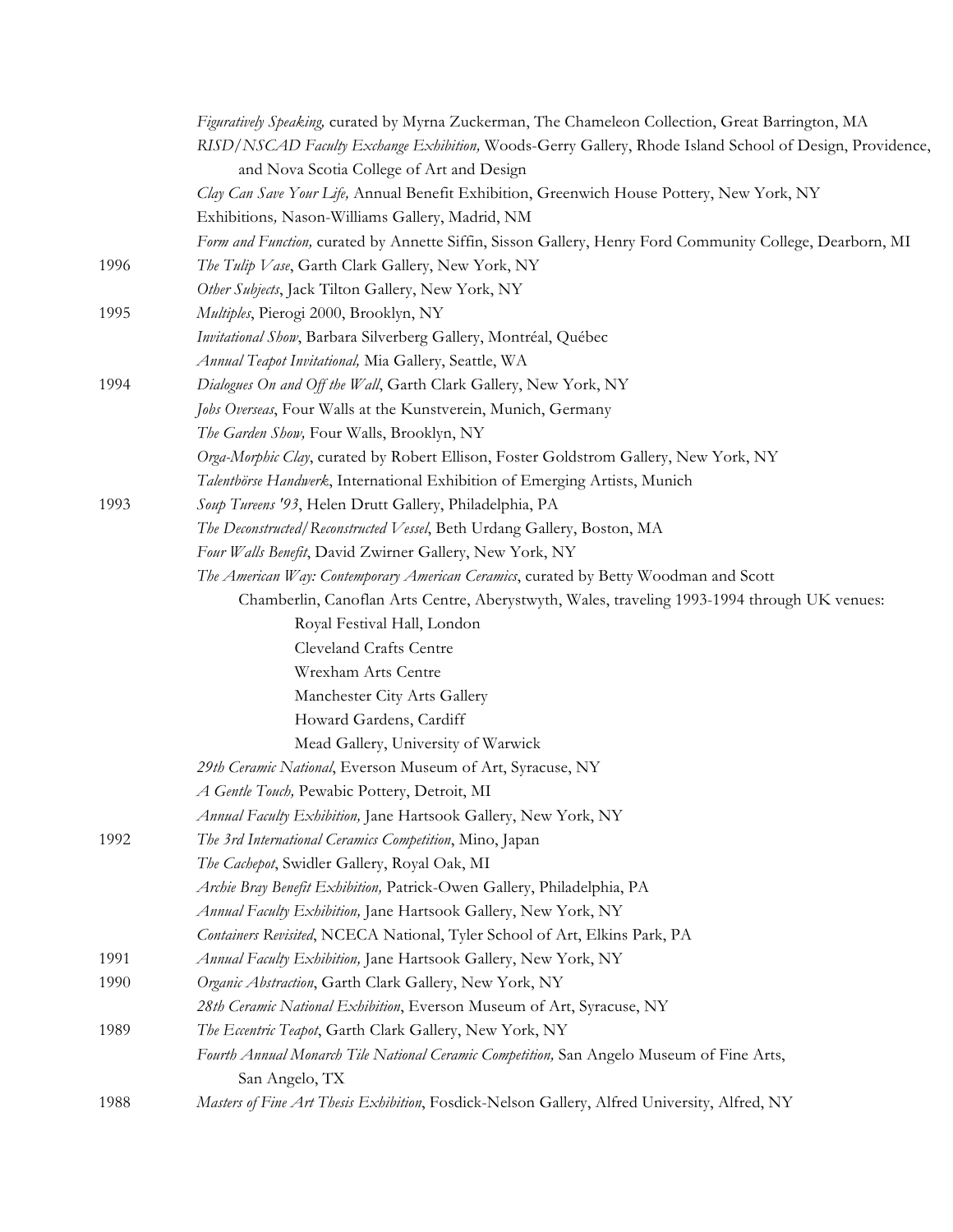|         | Alfred Graduate Students, Jane Hartsook Gallery, Greenwich House Pottery, New York, NY            |
|---------|---------------------------------------------------------------------------------------------------|
|         | Annual Faculty Exhibition, Jane Hartsook Gallery, Greenwich House Pottery, New York, NY           |
|         | Faculty Exhibition, 92 <sup>nd</sup> Street YW-YMHA, New York, NY                                 |
|         | Members' Art Exhibition, Hammond Museum, North Salem, NY                                          |
| 1987    | National Ceramic Graduate Exhibition, Pennsylvania State University, State College                |
|         | Annual Student Exhibition, Fosdick-Nelson Gallery, Alfred University, Alfred, NY                  |
| 1986    | Pinch Pots, Bachelor of Fine Arts Exhibition, Woods-Gerry Gallery, Rhode Island School of Design, |
|         | Providence, RI                                                                                    |
|         | Clay USA Invitational, Towson State University, Baltimore, MD                                     |
| 1985    | RISD Graduate Student Exhibition, The Elements Gallery, Greenwich, CT                             |
| 1983-84 | Exhibitions, Webb and Parsons Contemporary American Art Gallery, New Canaan, CT                   |

# COMMISSIONS AND PERFORMANCES

| 2017    | Private Commission (24 paintings and sculpture) curated by Adam Lerner, Hotel Born, Denver, CO                                                                                                            |
|---------|-----------------------------------------------------------------------------------------------------------------------------------------------------------------------------------------------------------|
| 2016    | Pocket Lady, reprised performance at MCA Denver with Julie Freshman-Trainor, October 7                                                                                                                    |
|         | Palm Reading, reprised performance at BMoCA for Evolving Visions exhibition, September 29                                                                                                                 |
|         | Commission of 4 printed editions of 300 fans and paper "Lady Js" for the Broad's Banquet by Nora                                                                                                          |
|         | Abrams, Curator, MCA Denver, May 5                                                                                                                                                                        |
| 2012-13 | Parterre, 2012 Denver International Installation Public Art Project, at Denver International Airport,<br>Denver, CO, December -September 2013 (\$75,000)                                                  |
| 2011    | Words are Leaves, Deeds are Fruit, permanent public art commission by the Danish Minister of Culture<br>for Slagelse City Hall, Denmark, sponsored by Guldagergaard International Research Ceramic Center |
| 2010    | Garden Installation, private art commission of outdoor sculpture, Lois and Kenneth Lippmann,<br>North Salem, NY, July15                                                                                   |
| 2007    | Museum as Theater as Garden, Gates Rooftop Garden and Café Installation, permanent commission,<br>Museum of Contemporary Art, Denver, CO, October 28                                                      |
|         | Rota de Romanico, one of 11 invited artists for public art project, sponsored by Vale Do Sousa government,<br>Portugal, May 28 - June 6                                                                   |
|         | Garden Installation, private art commission of five large sculptures, Christine Mattson and John McHale,<br>Austin, TX, April 2007                                                                        |
| 2004    | Dovecote (Birdhouse Blobism), public art commission, The Lab at Belmar, Lakewood, CO, May 2004                                                                                                            |
|         | Salad Plate Series, photo lithographs printed by Shark's Ink and commissioned by The University of                                                                                                        |
|         | Colorado Art Museum, November 2004                                                                                                                                                                        |
| 2003    | Rug Project, collaborated with Golden Star Rug Co. to design and produce 4 large-scale industrial rugs to                                                                                                 |
|         | exhibit with my sculpture in Kansas City at Sherry Leedy Contemporary Art Gallery.                                                                                                                        |
| 2002    | Mirage (Fata Morgana) Seed Packet, invited to design a seed packet for <i>Cabinet Magazine</i> , Issue 6, Spring                                                                                          |
|         | Cake Walk, Performance game, Love 4 Sale, Museum of Contemporary Art, Denver, CO                                                                                                                          |
| 2001    | The Fall, Video screening, Le Grand Buffet, The Clay Studio, Philadelphia, PA                                                                                                                             |
| 2000    | Palm Reading, performance with Ruth Eure, at Museum of Contemporary Art, Denver, October 5 and 6                                                                                                          |
|         | Pocket Lady, performance at Rule Modern with Julie Freshman-Trainor and Olga Wolosyn, Denver, CO,<br>March 3,                                                                                             |
|         | The Fall, Video screening, Rule Modern, Denver, CO                                                                                                                                                        |
| 1999    | Installation of 3 sculptures at Serena's Bar in The Chelsea Hotel, New York, NY                                                                                                                           |
|         | Fireplace Installation, commissioned by Daniel Sachs and Fernando San Angelo for Bette Midler's apartment,<br>New York, NY                                                                                |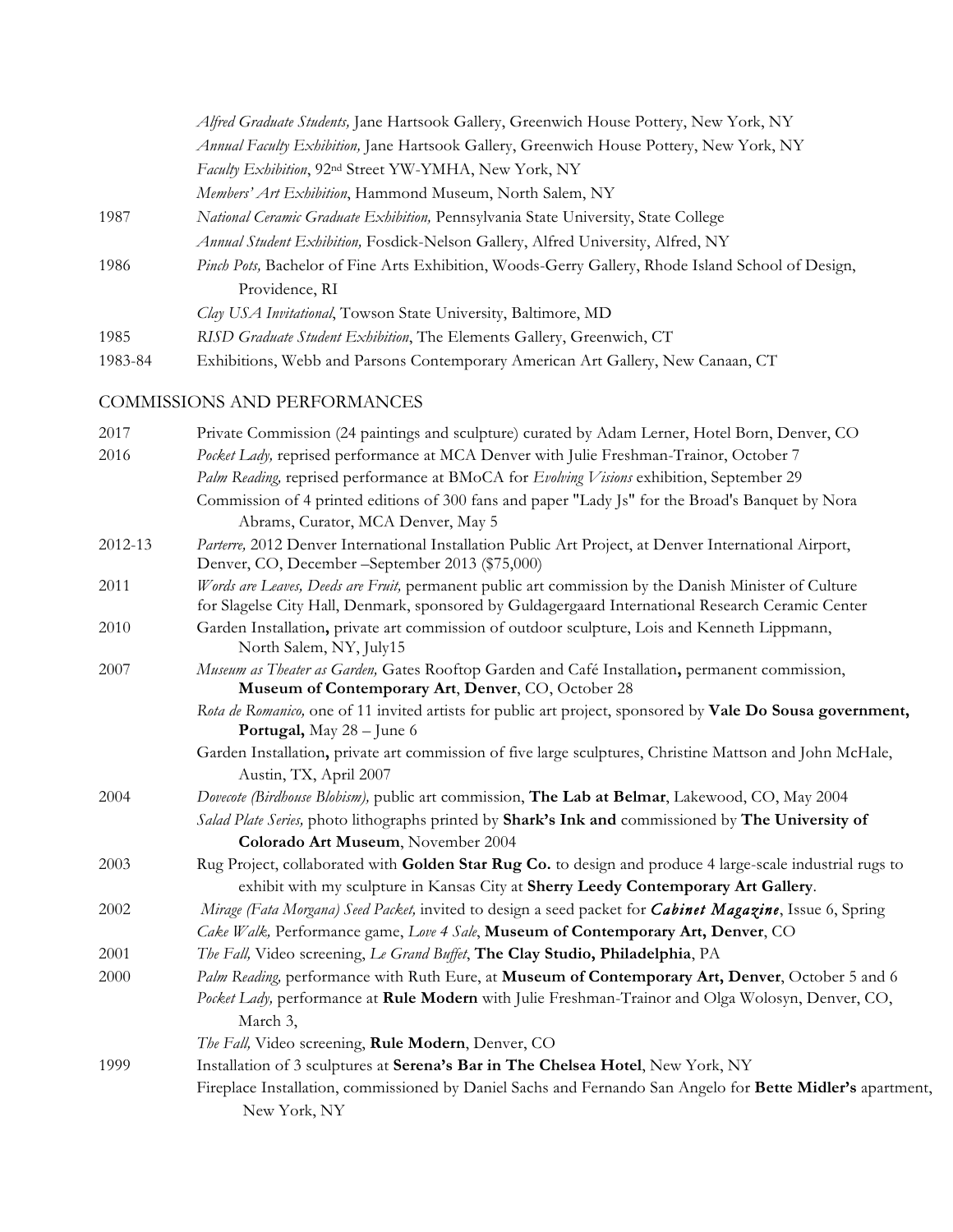| 1998 | Presenter, Maternal History slide show, Four Walls at The Anchorage, sponsored by Creative Time, NYC        |
|------|-------------------------------------------------------------------------------------------------------------|
| 1997 | Celebrity Caller, <i>Bingo</i> performance with Elaine Tin Nyo at <b>Thread Waxing Space</b> , New York, NY |
|      | Cibar Bar, Tile installation, Cibar, Gramercy Park, New York, NY                                            |
| 1996 | Ms. Devil's Food Cake, "Potluck Dinner," performance with Elaine Tin-Nyo at Thread Waxing Space, NYC        |
|      | Cowgirl Blood, Slide Show, Four Walls, Brooklyn, NY                                                         |
| 1995 | Oyster Bar, Tile installation, commissioned by Daniel Sachs and Fernando San Angelo, Blue Water Grill,      |
|      | Union Square, New York, NY                                                                                  |
|      | <i>Knots II</i> , 3-D Slide Show, Four Walls Film and Slide Club, Brooklyn, NY                              |
|      | <i>State Fair</i> , Slide Show, Four Walls Film and Slide Club, Brooklyn, NY                                |
|      | Maternal History, Slide Show, Four Walls Film and Slide Club, Brooklyn, NY                                  |
| 1994 | The Landing, Slide Show as part of The Garden Show, Four Walls, Brooklyn, NY                                |
|      | X Boyfriends, Slide Show/Performance, Four Walls Film and Slide Club, Brooklyn, NY                          |

#### PUBLICATIONS

| 2014 | "In Closing," Sarah McKenzie: Transitional, catalog essay, David B Smith Gallery, Denver.CO                                                                                                                                                                                                                                                                  |
|------|--------------------------------------------------------------------------------------------------------------------------------------------------------------------------------------------------------------------------------------------------------------------------------------------------------------------------------------------------------------|
| 2010 | "Landscapes of Still Life," Sidney Myer Fund Australian Ceramics Award 2010, Shepparton, Australia, juror's essay                                                                                                                                                                                                                                            |
| 2009 | "Garden as Model and Muse," NCECA Journal 2009, Volume 30, National Council on the Education<br>for the Ceramic Arts, Erie, CO                                                                                                                                                                                                                               |
| 2007 | "Out of Place," Decades of Influence: Colorado Art from 1985-2006, Museum of Contemporary Art,<br>Denver, CO, catalogue essay                                                                                                                                                                                                                                |
| 2004 | "The Earth and The Earthly," with Kirk Ambrose, Because the Earth is 1/3 Dirt, contributed curatorial<br>essay, CU Art Museum, University of Colorado, Boulder                                                                                                                                                                                               |
| 2002 | Mirage (Fata Morgana) Seed Packet, seed packet and essay for Cabinet Magazine, Issue 6, Spring                                                                                                                                                                                                                                                               |
|      | <b>CURATORIAL PROJECTS</b>                                                                                                                                                                                                                                                                                                                                   |
| 2015 | Between-ness, Candita Clayton Gallery, Providence, RI for NCECA conference, March 12-28, showed<br>works by former CU Grads Alia Pialtos and Janice Jakelski                                                                                                                                                                                                 |
| 2011 | Anxiety of Influence: Selections from the CU Art Museum's Permanent Ceramics Collection, co-curated with Lisa Tamiris<br>Becker, CU Art Museum, Boulder, CO.                                                                                                                                                                                                 |
| 2004 | Because the Earth is One-third Dirt, co-curated with Lisa Tamaris Becker, Jeanne Quinn and Scott Chamberlin,<br>CU Art Museum, Boulder, CO. Exhibit included: Saint Clair Cemin, Johann Cretin, Wim Delvoye,<br>Leopold Foulem, Backa Carin Ivarsdotter, Walter McConnell, Kristin Morgin, Ted Muehling,<br>Lawson Oyekan, Annabeth Rosen, Pieter Stockmans. |
| 1999 | Vessel Language, co-curated with Elizabeth Zawada, Jane Hartsook Gallery, Greenwich House Pottery,<br>New York, NY                                                                                                                                                                                                                                           |

1993 *Majolica*, works by Wim Delvoye, Saint Clair Cemin, Viola Frey, and others, Jane Hartsook Gallery, Greenwich House Pottery, New York, NY. Sculptural and functional works that play off this ancient tradition.

> *The Illusion of Place: Tableware*, works by Eddie Dominguez, Paul Kotula, Paul Mathieu, and Ken Price, Jane Hartsook Gallery, Greenwich House Pottery, New York, NY

*Artists on Their Own*, national juried exhibition for independent, un-represented artists, Jane Hartsook Gallery, Greenwich House Pottery, New York, NY

- *Annual Faculty Exhibition,* Jane Hartsook Gallery, Greenwich House Pottery, New York, NY
- 1992 *Artists and Industry*, works by Keith Haring, Arman, Komar and Melamid, Joseph Kosuth, Cindy Sherman, Richard Shaw, Betty Woodman, Ann Agee, Jack Earl, and produced by Villeroy and Boch,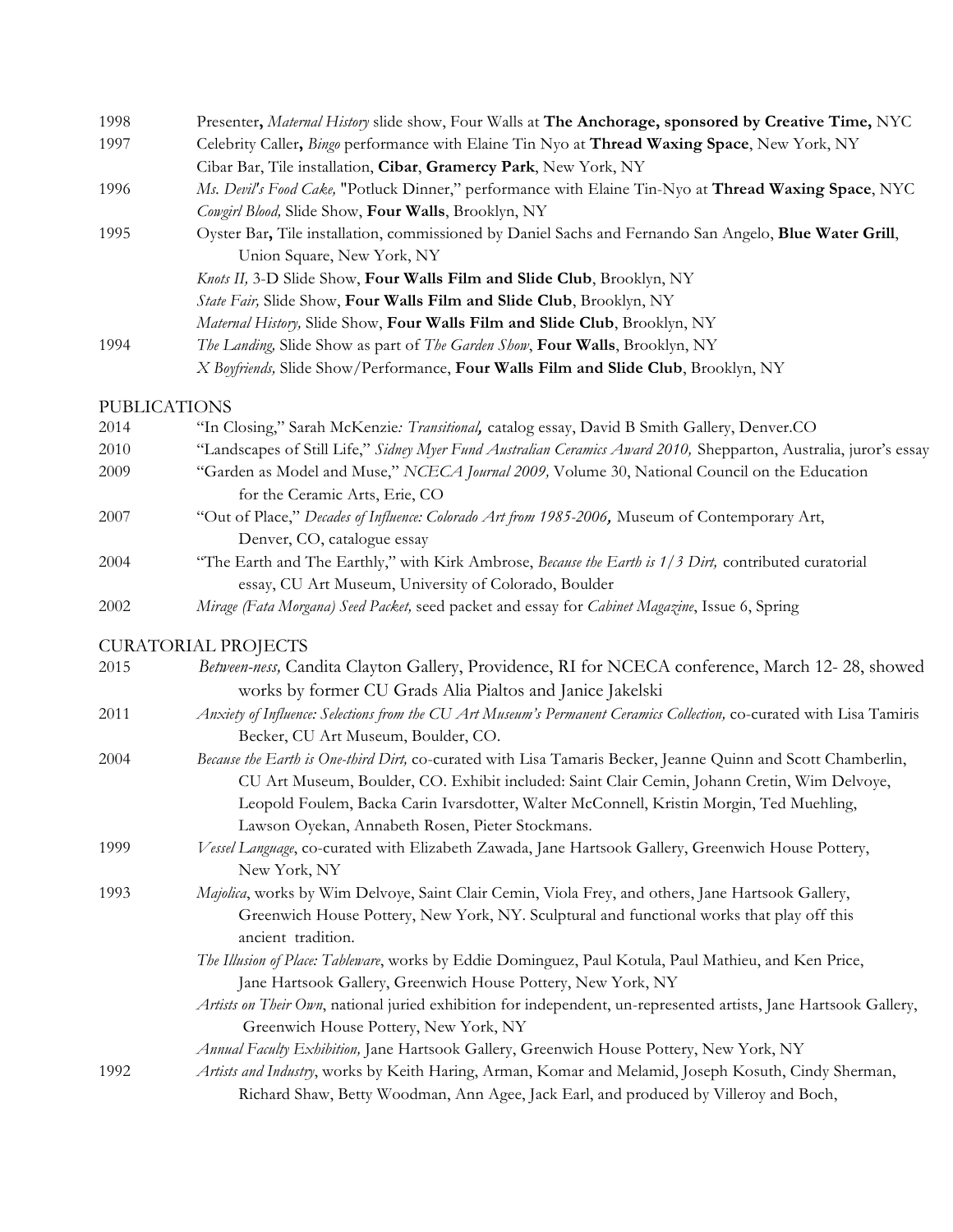|           | Limoges, Sèvres Porcelain Factory, and Kohler Co., Jane Hartsook Gallery, Greenwich House Pottery,                                                                                                                                                                                                          |
|-----------|-------------------------------------------------------------------------------------------------------------------------------------------------------------------------------------------------------------------------------------------------------------------------------------------------------------|
|           | New York, NY                                                                                                                                                                                                                                                                                                |
|           | The Greenwich House Pottery Permanent Collection, works by Hamada, John and Andrea Gill, Ron Nagle, Rosanjin,<br>Woodman, Voulkos, and many others, Jane Hartsook Gallery, Greenwich House Pottery, NYC                                                                                                     |
|           | Jane Hartsook Fifty-Year Retrospective, Jane Hartsook Gallery, Greenwich House Pottery, New York, NY                                                                                                                                                                                                        |
|           | Annual Faculty Exhibition, Jane Hartsook Gallery, Greenwich House Pottery, New York, NY                                                                                                                                                                                                                     |
|           | A Vase for Flowers, works by Ian Symons, Walter Ostrom, Linda Arbuckle, George Bowes, Jeff                                                                                                                                                                                                                  |
|           | Oestreich, Paul Heroux, Greg Zeorlin, Bruce Winn, and Julie Terestman, Jane Hartsook Gallery,<br>Greenwich House Pottery, New York, NY. NYC Floral designers were invited to make bouquets for the<br>vase of their choice within the exhibition.                                                           |
|           | Second Nature: sculpture in clay, work by Steve Waterman and Miriam Bloom, Jane Hartsook Gallery, Greenwich<br>House Pottery, New York, NY                                                                                                                                                                  |
|           | Artists on Their Own, national juried exhibition for independent, un-represented artists, Jane Hartsook Gallery,<br>Greenwich House Pottery, New York, NY                                                                                                                                                   |
| 1991      | The Figurine: High and Low, works by Michael Lucero, Viola Frey, Jack Earl, Akio Takamori, Chris Weaver,<br>Howard Kottler, John de Fazio, and others, together with private figurine collections that inspired these<br>contemporary artists, Jane Hartsook Gallery, Greenwich House Pottery, New York, NY |
|           | A Table Setting, works by Stan Anderson, Claire Weissberg, Butter and Toast, and others, displayed on                                                                                                                                                                                                       |
|           | antique tables of varying styles from the local antiques dealers, Jane Hartsook Gallery,                                                                                                                                                                                                                    |
|           | Greenwich House Pottery, New York, NY                                                                                                                                                                                                                                                                       |
|           | Annual Faculty Exhibition, Jane Hartsook Gallery, Greenwich House Pottery, New York, NY                                                                                                                                                                                                                     |
|           | The Pursuit of the Vase, Paintings and ceramics, works by Susan Rowland, Bruce Winn, Arnie Zimmerman, etc.,<br>Hal Katzen Gallery, New York, NY                                                                                                                                                             |
|           | Both And: Decorative Functional Pottery, works by Andrew Martin, Ian Symons, and Bruce Winn, Jane Hartsook<br>Gallery, Greenwich House Pottery, New York, NY                                                                                                                                                |
|           | RISD Ceramics Faculty, works by Christina Bertoni, Mark Burns, Larry Bush, Jan Holcomb, and                                                                                                                                                                                                                 |
|           | Jacqueline Rice, Jane Hartsook Gallery, Greenwich House Pottery, New York, NY                                                                                                                                                                                                                               |
|           | <b>AWARDS AND FELLOWSHIPS</b>                                                                                                                                                                                                                                                                               |
| 2018      | Nominee, USA Artist Grant                                                                                                                                                                                                                                                                                   |
| 2017      | Nominee, USA Artist Grant                                                                                                                                                                                                                                                                                   |
|           | Nominee, Anonymous Was a Woman Grant                                                                                                                                                                                                                                                                        |
| 2017/2011 | Artist in Residence, Guldagergaard International Residency Center, Skaelskor, Denmark                                                                                                                                                                                                                       |

- 2013 Nominee, Yes Ma'am Projects Grant
- 2012,13,14,16 **Writer's Residency,** with *workshop* collaborators, Ragdale Foundation, Lake Forest, IL
- 2011 **Eugene Kayden Award,** University of Colorado, Boulder, CO
- 2010 **Provost Faculty Achievement Award,** University of Colorado, Boulder, CO
- 2010 Nominee, Louis Comfort Tiffany Award
- 2009 **Research Fellowship,** Sydney College of the Arts, University of Sydney, Australia, 5 weeks, June July.
- 2008 Nominee, USA Artist Grant

Finalist for Denver Botanic Garden Arts Commission, presentation made to Denver Office of Cultural

Affairs at Denver Botanic Garden, December 19.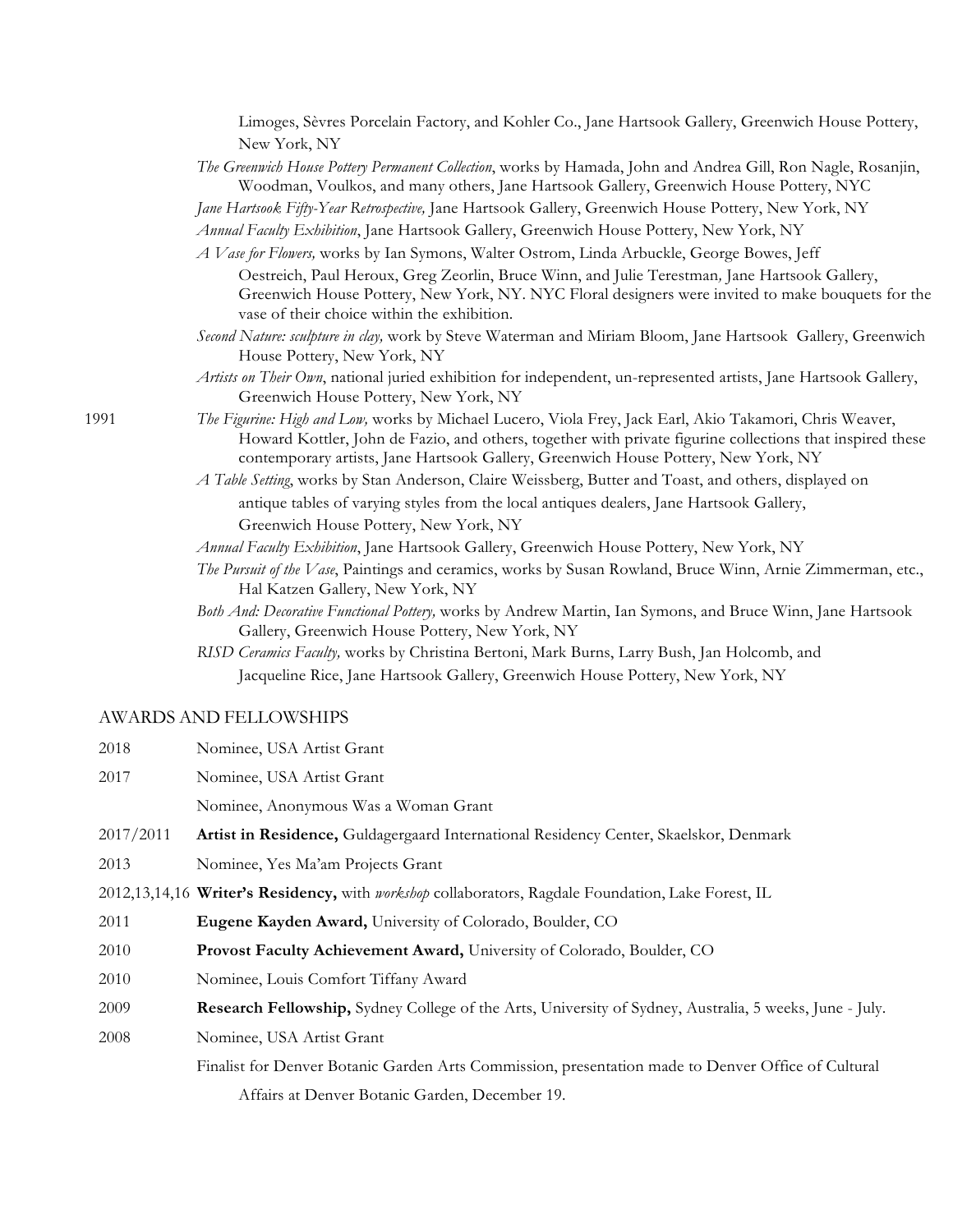| 2006         | Nominee, Creative Capital Grant                                                                                                                                              |
|--------------|------------------------------------------------------------------------------------------------------------------------------------------------------------------------------|
| 2005         | Artist in Residence, John Michael Kohler Arts and Industry Fellowship, Sheboygan, WI                                                                                         |
| 2001         | Artist in Residence, Watershed Center for the Ceramic Arts, Maine                                                                                                            |
| 1999         | Artist in Residence, Corinth Ceramics Studio, Los Angeles, CA                                                                                                                |
| 1997-98      | Artist in Residence, California State University, Long Beach                                                                                                                 |
| 1992         | Honorable Mention, The 3rd International Ceramics Competition, Mino, Japan                                                                                                   |
|              | Grant for NYS Artists, Empire State Crafts Alliance, Saratoga Springs, NY                                                                                                    |
| 1990         | Artist in Residence, Long Island University, Brooklyn, NY                                                                                                                    |
| 1989         | Artist's Fellowship, New York Foundation for the Arts, New York, NY                                                                                                          |
| 1988         | Artist in Residence, Archie Bray Foundation, Helena, MT                                                                                                                      |
| 1986         | Royal College of Art Silver Medal, Rhode Island School of Design, Providence                                                                                                 |
|              | UNIVERSITY AND COLLEGE SPONSORED GRANTS                                                                                                                                      |
|              |                                                                                                                                                                              |
| 2018<br>2015 | College Scholar Award, University of Colorado, Boulder, CO<br>Dean's Fund for Excellence for exhibition support for <i>Claustrum (Cloister)</i> , Robischon Gallery (\$1000) |
|              | GCAH Research and Creative Work Grant, University of Colorado, Boulder, Claustrum (Cloister) Exhibition,<br>$(\$3000)$                                                       |
|              | A&S Arts Mini Grant for support of symposium, The Poetics of Making, Spring 2016 (\$10, 000).                                                                                |
| 2014         | Dean's Fund for Excellence for travel to NCECA conference in Milwaukee, WI for participation on<br>Speculative Writing panel. (\$700)                                        |
| 2012         | Dean's Fund for Excellence for exhibition support for Repetitive Nature, The Northern Clay Center,                                                                           |
|              | Minneapolis, MN, (\$700)                                                                                                                                                     |
| 2011         | GCAH Special Events Grant, University of Colorado, Boulder, Overthrown The State of Contemporary Ceramics<br>Symposium, (\$3000)                                             |
|              | Faculty Conference Award, Vice Chancellor for Research, Overthrown: The State of Contemporary Ceramics<br>Symposium, (\$2000)                                                |
|              | Roser Mini Grant for Visiting Artist Elaine Tin Nyo, November 15-18, (\$926)                                                                                                 |
|              | Dean's Fund for Excellence for travel to think tank group meeting at Ragdale Foundation, Lake Forest, IL,<br>Dec 15, 16 (\$700)                                              |
| 2010         | <b>GCAH Research and Creative Work Grant</b> , University of Colorado, Boulder, All is Leaf Exhibition, (\$3000)                                                             |
|              | Dean's Fund for Excellence, University of Colorado, Boulder, All is Leaf Exhibition, (\$1000)                                                                                |
| 2009         | Dean's Fund for Excellence, University of Colorado, Boulder, Perils in the Sublime NCECA Exhibition<br>and Panel, February (\$700)                                           |
|              | GCAH Research and Creative Work Grant, University of Colorado, Boulder, Earth to Form Exhibition,<br>$(\$3000)$                                                              |
| 2008         | Technology Grant, Computing Committee, Department of Art and Art History, University of                                                                                      |
|              | Colorado, Boulder, December (\$360)                                                                                                                                          |
|              | LEAP Individual Growth Grant, University of Colorado, Boulder, (\$4531)                                                                                                      |
| 2007         | GCAH Research and Creative Work Grant, University of Colorado, Boulder, Cold Pastoral:<br>Solo Exhibition, (\$1815)                                                          |
|              | Dean's Fund for Excellence, University of Colorado, Boulder, Cold Pastoral, Solo Exhibition, (\$1000)                                                                        |
| 2005-2006    | Faculty Fellowship, University of Colorado, Boulder, Terra Incognita: The Sculptured Garden, Aug-Aug                                                                         |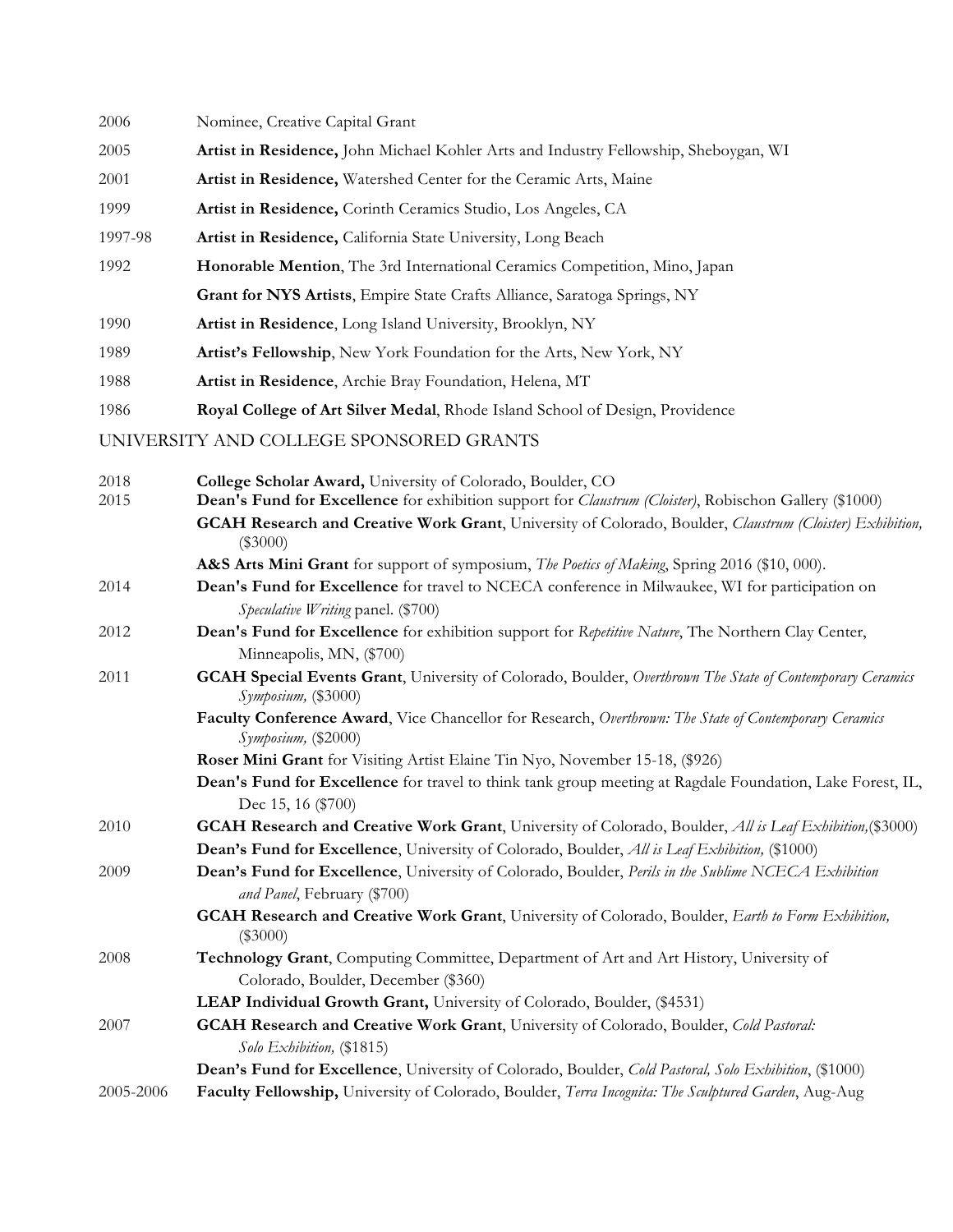| 2005          | Grant-in-Aid, Council on Research and Creative Work, University of Colorado, Boulder, Terra                                         |
|---------------|-------------------------------------------------------------------------------------------------------------------------------------|
|               | Incognita: The Sculptured Garden, (\$5500).                                                                                         |
|               | UROP grant, University of Colorado, Boulder, for studio assistance for "Terra Incognita," (\$2000)                                  |
|               | Instructional Grant, Department of Art and Art History, University of Colorado, Boulder, CO,                                        |
|               | funding trip to Denver Botanic Gardens with class, (\$390)                                                                          |
| 2004          | Professional Development Award, Department of Art and Art History, University of Colorado,<br>Boulder, for solo exhibition, (\$500) |
|               | Dean's Fund for Excellence, for travel to Sweden for exhibition and symposium, University of                                        |
|               | Colorado, Boulder (\$600)                                                                                                           |
|               | Professional Development Award, Department of Art and Art History, University of Colorado,                                          |
|               | Boulder, for travel to Sweden for exhibition and symposium, (\$1000).                                                               |
|               | Dean's Fund for Excellence, University of Colorado, Boulder, for solo exhibition, (\$400)                                           |
|               | <b>GCAH Travel Grant,</b> University of Colorado, Boulder, <i>Knots: An Exhibition</i> , (\$1500)                                   |
|               | <b>CRCW Small Grant,</b> University of Colorado, Boulder, Knots: An Exhibition, (\$600)                                             |
| $2003 - 2004$ | Emerging Leaders Program, College of Arts and Sciences nominee, University of Colorado, Boulder                                     |
| 2003          | Professional Development Award, Department of Art and Art History, University of Colorado,                                          |
|               | Boulder (\$500)                                                                                                                     |
| 2002          | Dean's Fund for Excellence, University of Colorado, Boulder                                                                         |
| 2001          | Knots, Grant-in-Aid, Council on Research and Creative Work, University of Colorado, Boulder                                         |
| 2000          | The Obscure Objects of Desire, Grant for Research and Creative Work, University of Colorado,                                        |
|               | Boulder                                                                                                                             |
| 1999          | Artist Residency in Los Angeles, Faculty Work Grant, Bennington College, Bennington, VT                                             |
|               | REVIEWS (on my creative work)                                                                                                       |
| <b>Books</b>  |                                                                                                                                     |
| 2012          | Clark, Garth, Shifting Paradigms in Contemporary Ceramics: The Garth Clark & Mark del                                               |
|               | Vecchio Collection, Yale University Press                                                                                           |
| 2010          | Mathieu, Paul, The Art of the Future, published online, www.paulmathieu.ca/theartofthefuture                                        |
| 2008          | Ogden, Scott and Lauren Springer, Plant-Driven Design, Timberline Press                                                             |
| 2007          | Schwartz, Judith, Confrontational Ceramics, A&C Black Publisher's, Ltd, London                                                      |
| 2006          | Sweet, Marvin, The Yixing Effect: Echoes of the Chinese Scholar, Foreign Languages Press, China                                     |
| 2005          | Beecher, Susan, Woodfired Pottery, Mountain Arts, Catskill Press, NY                                                                |
| 2004          | Clark, Garth, Shards: Garth Clark on Ceramic Art, Ceramic Art                                                                       |
|               | Foundation and Distributed Art Publications, New York                                                                               |
| 2003          | Mathieu, Paul, Sex pots: Eroticism in Ceramics, Rutgers University Press, New Jersey                                                |
| 2002          | Ostermann, Matthias, The Ceramic Surface, A&C Black Publishers Ltd., London                                                         |
| 2001          | Clark, Garth, The Artful Teapot, Thames and Hudson, London                                                                          |
|               | Delvecchio, Mark, Postmodern Ceramics, Thames and Hudson, London                                                                    |
| 1989          | Clark, Garth R., The Eccentric Teapot, Abbeville, New York                                                                          |
|               |                                                                                                                                     |

Exhibition Catalogues

2017 *Kim Dickey: Words Are Leaves,* edited by Nora Burnett Abrams, contributions by Glenn Adamson, Elissa Author, Ezra Shales, Lisa Tamiris Becker, Museum of Contemporary Art, Denver, CO, 96 pgs. Published by Lucia Marquand, Seattle, ISBN 978-0-692-76221-9

*Everything you ever wanted to know about Toilets\** Cube Design Museum, Kerkade, The Netherlands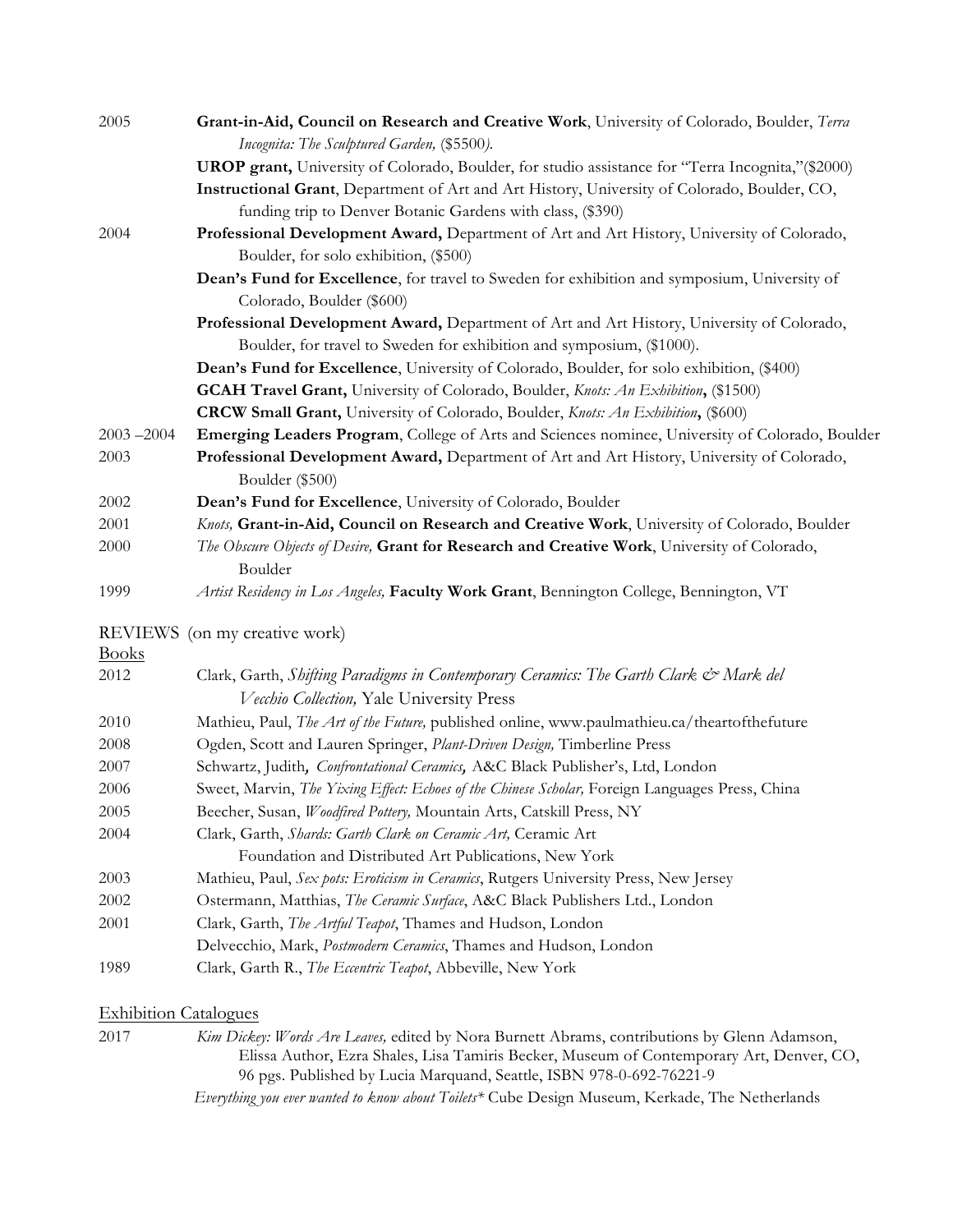|      | C'est Le Bouquet, curated by Helene Huret, Fondation Bernadaud, Limoges, France                                                                                                |
|------|--------------------------------------------------------------------------------------------------------------------------------------------------------------------------------|
| 2015 | Engendered, curated by Niki Johnson, Milwaukee Institute of Art & Design,                                                                                                      |
| 2014 | Catalyst: Colorado Sculpture, Denver Botanic Garden, Denver, CO                                                                                                                |
|      | 50 from 6: Contemporary Ceramic Art from Six Rocky Mountain States, Braithwaite Fine Arts Gallery, Southern<br>Utah University, Cedar City, UT                                 |
|      | State of the Art: Discovering American Art Now, Crystal Bridges Museum of American Art, Bentonville, AR                                                                        |
| 2012 | Faculty Exhibition, CU Art Museum, University of Colorado, Boulder, CO                                                                                                         |
| 2011 | Overthrown: Clay beyond the Limits, essays by Gwen Chanzit, and Donald Kuspit, Denver Art<br>Museum, CO vol 1 and 2                                                            |
| 2010 | Korero: Ceramics in Conversation, 2010 Taiwan Ceramics Biennale, Taipei County Yingge Ceramics<br>Museum, Taipei, Taiwan                                                       |
| 2009 | Continental Divide, NCECA publication, Arvada Art Center, Arvada, CO                                                                                                           |
|      | Earth to Form, Tin Sheds Gallery, The University of Sydney, Sydney, Australia                                                                                                  |
| 2007 | Decades of Influence: Colorado Art from 1985-2006, Museum of Contemporary Art,                                                                                                 |
|      | Denver, CO, contributed catalogue essay                                                                                                                                        |
| 2006 | Process & Promise: Art, Education & Community at the 92 <sup>nd</sup> Street Y, 92 <sup>nd</sup> Street Y, New York, NY                                                        |
| 2005 | Strata: New Perspectives on Ceramics in Scandinavian and The United States, Skulpturens                                                                                        |
|      | Hus, Stockholm, Sweden                                                                                                                                                         |
| 2004 | Transformation: Contemporary Works in Ceramics, the Elizabeth R. Raphael Founder's Prize, Society for<br>Contemporary Craft, Pittsburgh, PA.                                   |
| 2003 | 21st Century Ceramics in the United States and Canada, curated by Bill Hunt, Canzani Center<br>Gallery, Columbus College of Art and Design, OH                                 |
| 2001 | Taking Measure: American Ceramic Art at the New Millenium, World Ceramic Exposition 2001 Korea,<br>Yoju, Korea, National Council on the Education of Ceramic Arts              |
|      | 2001: Clay Odyssey: Celebrating 50 Years of the Archie Bray Foundation, Archie Bray Foundation for the<br>Ceramic Arts                                                         |
| 2000 | Confrontational Clay: The Artist as Social Critic, by Judith Schwartz, Mid-America Arts Alliance                                                                               |
|      | Colorado Biennial, essays by J. Gluckstern and Simon Zalkind, Museum of Contemporary Art, Denver                                                                               |
| 1998 | Kim Dickey, essays by Paul K., and Tony Marsh, published by California State University at Long<br>Beach, Long Beach, CA                                                       |
| 1997 | Rhode Island Collects Ceramics, essay by Thomas Michie, Museum of Art, Rhode Island School of Design                                                                           |
|      | Forms and Transformations: Current Expressions in Ceramics, From Art to Industry, essay by Judith                                                                              |
|      | Schwartz, Queens Library Gallery, Jamaica, NY                                                                                                                                  |
| 1995 | NCECA Journal: Borderline Clay, essay by Paul Mathieu, National Council on the Education of Ceramic<br>Arts, Volume 16                                                         |
| 1994 | Talentbörse Handwerk 1994, text by Angela Böck, Sonderschau der Internationalen Handwerkmesse,<br>Munich, Germany                                                              |
| 1993 | The American Way: Views On Use, Function in American Ceramics, essays by Scott Chamberlin,<br>Peter Schjeldahl, and Betty Woodman, Aberystwyth Arts Centre, Aberystwyth, Wales |
|      | The 29th Ceramic National 1993: Fiction, Function, Figuration, essay by Robert A. Ellison Jr., Everson<br>Museum of Art, Syracuse, NY                                          |
| 1992 | Containers Revisited: 1975 - 1992, essay by Anna Calluori Holcombe, The National Council on<br>the Education of the Ceramic Arts, Elkins Park, PA                              |
| 1990 | The 28th Ceramic National: Clay, Color, Content, essay by Matthew Kangas and Marcia Y. Manhart,<br>Everson Museum of Art, Syracuse, NY                                         |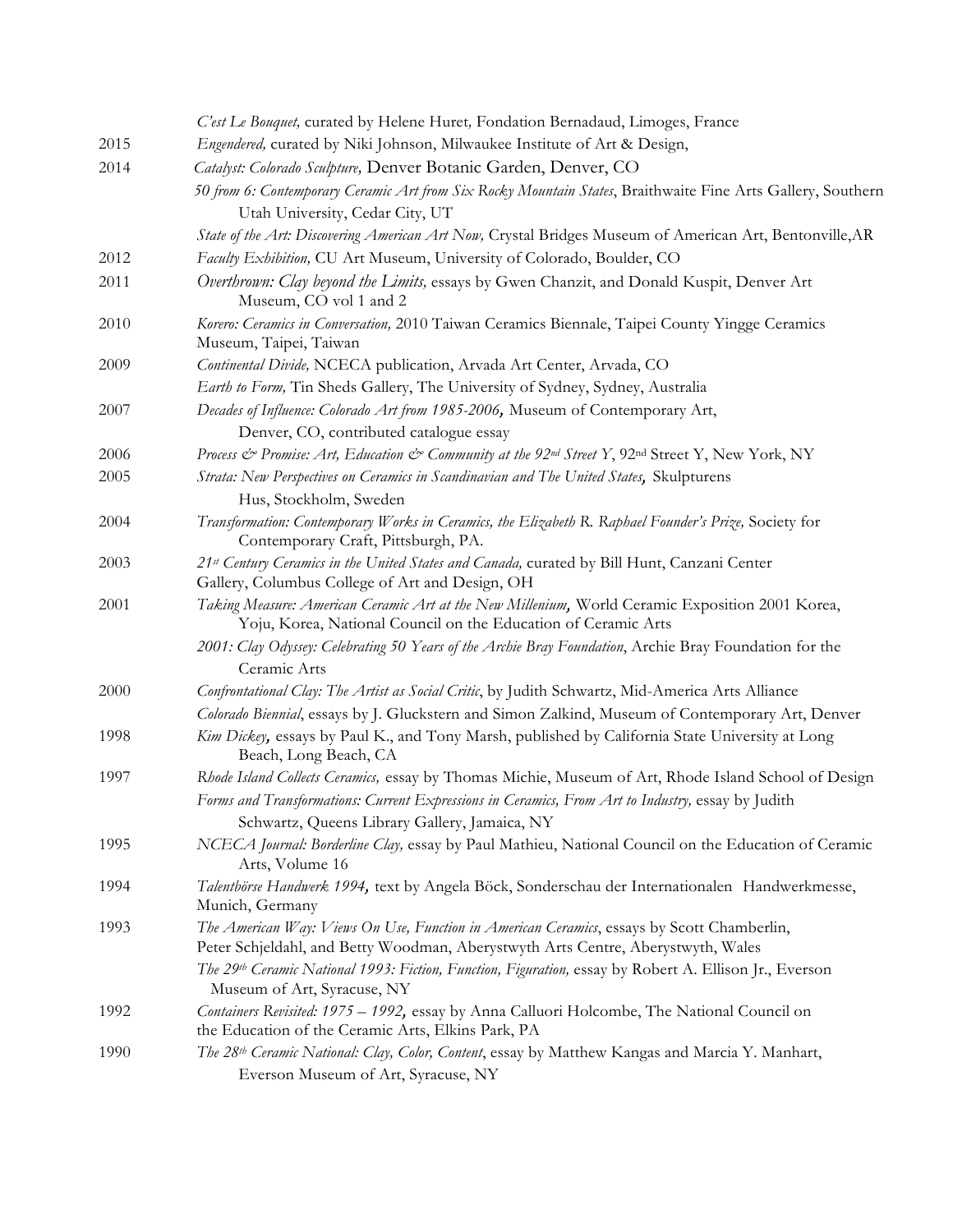| 1989            | The Fourth Annual Monarch Tile National Ceramic Competition, essay by William Hunt, San Angelo<br>Museum of Fine Arts, San Angelo, TX                                          |
|-----------------|--------------------------------------------------------------------------------------------------------------------------------------------------------------------------------|
| <b>Articles</b> |                                                                                                                                                                                |
| 2018            | Jones, Whitney, "Exhibition   Peter Olson, Kim Dickey + Beatrice Wood at Peters Projects in Santa                                                                              |
|                 | Fe," CFile Online, January 18, 2018, https://cfileonline.org/exhibition-peter-olson-kim-dickey-                                                                                |
|                 | beatrice-wood-at-peters-projects-in-santa-fe                                                                                                                                   |
| 2017            | Albert, Yelena Moroz, "Second Nature," feature in Luxe Magazine, May/June 2017, pps, 262-267                                                                                   |
|                 | https://luxedaily.luxesource.com/kim-dickeys-garden-inspired-ceramics-come-                                                                                                    |
|                 | $\frac{\text{life}/\text{#}.\text{WaxU} \text{J} \text{OUsxLc}}{}$                                                                                                             |
|                 | Vandewart, Lindsay "Artist Kim Dickey Inverts Expectations," 303 Magazine, January 24, 2017                                                                                    |
|                 | https://303magazine.com/2017/01/artist-kim-dickey-inverts-expectations/                                                                                                        |
| 2016            | Renaldi, Ray Mark, "Tell Your Friends About This Show at the Museum of Contemporary Art",<br>November, 10, 2016, Denver Post, http://www.denverpost.com/2016/11/10/kim-dickey- |
|                 | denver-museum-of-contemporary-art?                                                                                                                                             |
|                 | Paglia, Michael, "Kim Dickey: Words Are Leaves Ranks With MCA Denver's Best," Wednesday,                                                                                       |
|                 | November 2, 2016, Westword http://www.westword.com/arts/review-kim-dickey-words-are-<br>leaves-ranks-with-mca-denvers-best-846058                                              |
|                 | Boyd, Kealey, "A Garden of Ceramic Delights, " December 5, 2016, Hyperallergic,                                                                                                |
|                 | http://hyperallergic.com/343134/a-garden-of-ceramic-delights/                                                                                                                  |
|                 | Hamel, Ken, "MCA: Kim Dickey: Words Are Leaves," October 5, 2016, DenverArts.org,                                                                                              |
|                 | http://denverarts.org/local_exhibits/mca_kim_dickey_words_are_leaves                                                                                                           |
|                 | Rodgers, Bill, "Exhibition   Kim Dickey: "Words are Leaves" at the MCA, Denver," CFile, December                                                                               |
|                 | 16, 2016 https://cfileonline.org/exhibition-kim-dickey-contemporary-ceramic-art-cfile/                                                                                         |
|                 | Westword, Denver, CO, http://www.westword.com/event/kim-dickeyartist-conversation-8592861                                                                                      |
| 2015            | Paglia, Michael, "Creepy Yet Elegant Works on View at Robischon Gallery," Westword, Wednesday,                                                                                 |
|                 | November 4, 2015, http://www.westword.com/arts/review-creepy-yet-elegant-works-on-view-at-robischon-                                                                           |
|                 | gallery-7308<br>Paglia, Michael, "Kim Dickey/Kahn + Selesnick/William Lamson," Westword, November 5                                                                            |
|                 | Froyd, Susan, "Another 100 Colorado Creatives: Jacquelyn Connelly," Thursday, July 16, 2015,                                                                                   |
|                 | Westword http://www.westword.com/arts/another-100-colorado-creatives-jacquelyn-                                                                                                |
|                 | connolly-6920283                                                                                                                                                               |
|                 | Clark, Garth, review of solo exhibition, "Exhibition   Kim Dickey: Cloistered Power in New Animal                                                                              |
|                 | Sculptures," November 4, 2015, https://cfileonline.org/exhibition-kim-dickey-cloistered-                                                                                       |
|                 | power-in-new-animal-sculpture-contemporary-ceramic-art-cfile/                                                                                                                  |
|                 | Kirves. Kyle, "The Not-So-Secret Garden: The Wondrous Works of Kim Dickey," Arts Longmont                                                                                      |
|                 | Magazine, September-December, 2015, (pgs 10-12 and cover image),                                                                                                               |
| 2014            | http://artslongmont.org/archives/8                                                                                                                                             |
|                 | "Bette Midler's Paradise Penthouse," features images of tile fireplace designed for BM, Architectural                                                                          |
|                 | Digest, June 2014                                                                                                                                                              |
|                 | "Insider/First Person, " page length feature with photos, Luxe Magazine, Colorado Summer 2014                                                                                  |
|                 | "Crystal Bridges Museum of American Art prepares for fall debut of "State of the Art: Discovering                                                                              |
|                 | American Art Now,"ArtfixDaily ArtWire, August 17, 2014                                                                                                                         |
|                 | http://www.artfixdaily.com/artwire/print/2502-crystal-bridges-museum-of-american-art-<br>prepares-for-fall-debut-of                                                            |
|                 | Best Sculpture Show — Group Denver 2014 - by Denver's Westword magazine                                                                                                        |
|                 | http://www.westword.com/bestof/2014/award/best-sculpture-show-andmdash-group-2787582/                                                                                          |
| 2013            | Hamel, Ken, "CVA in Situ,"January 2, 2013, http://denverarts.org/local_exhibits/cva_in_situ                                                                                    |
|                 | The Denver Post, Calendar, In Situ Artist talks, Friday, January 25, 2013                                                                                                      |
|                 | Krause, Tobias, "Students aid Artists in DIA and CVA exhibitions," The Metropolitan, February 6,                                                                               |
|                 | 2013, http://www.metnews.org/features/students-aid-artists-in-dia-and-cva-exhibitions/                                                                                         |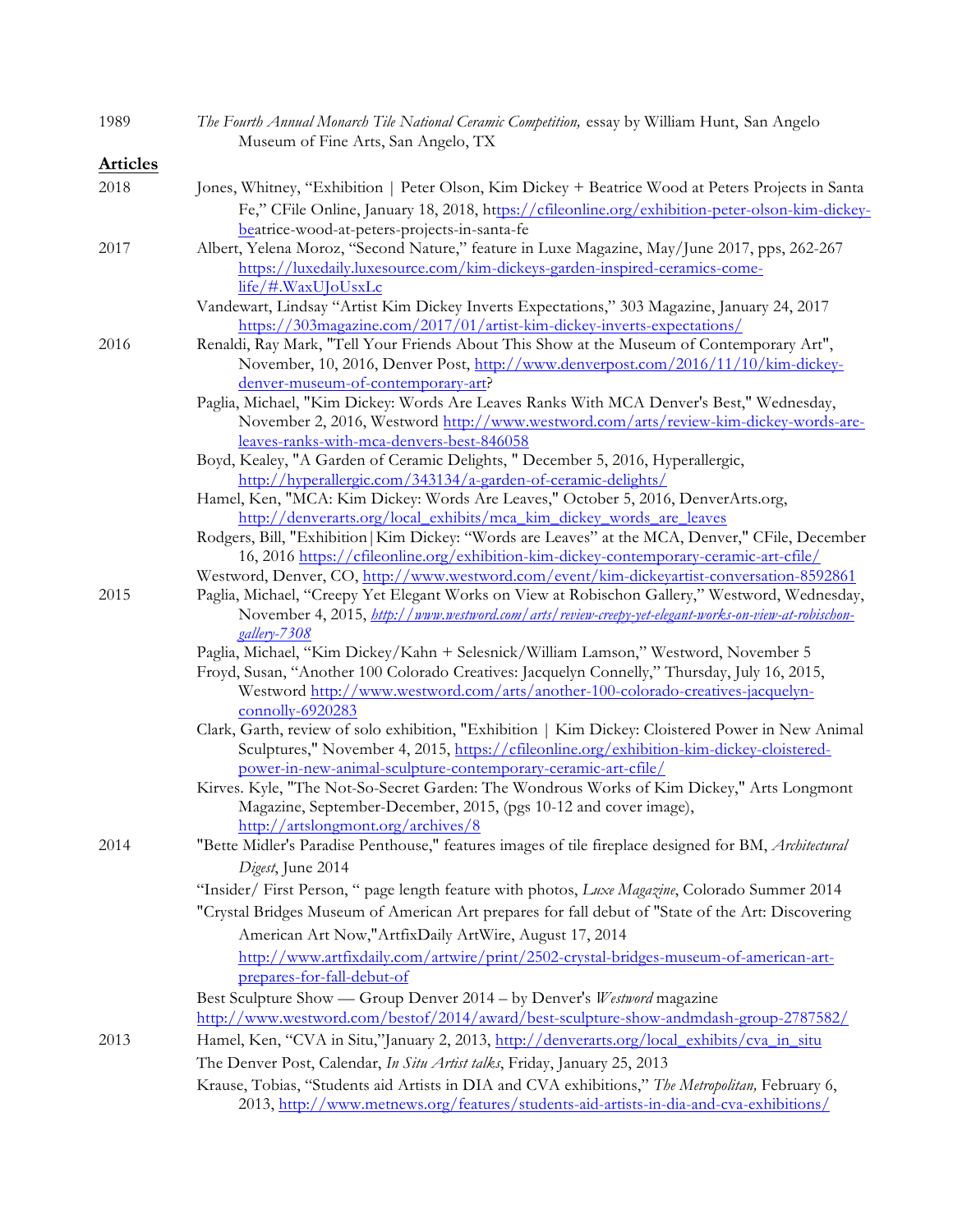| 2012 | Ellingboe, Sonya, "'In Situ' about to take place," Englewood Herald, December 29, 2012,<br>http://englewoodherald.net/stories/In-Situ-about-to-take-place |
|------|-----------------------------------------------------------------------------------------------------------------------------------------------------------|
| 2011 | MacMillan, Kyle, "Gardens of the Mind: a milestone for artist," Denver Post, February 11                                                                  |
|      | Paglia, Michael, Kim Dickey's <i>All Is Leaf</i> creates a spectacular winter garden at Rule,                                                             |
|      | Westword, Feb 23                                                                                                                                          |
|      | Andersen, Robert, "Amerikansk keramiker skaber kaempe blomst," Skaelskor Hashoj, August 9                                                                 |
|      | Enami, Sanam, "Marvelous Mud: Clay around the World," Ceramics Monthly                                                                                    |
|      | Magazine, September 2011                                                                                                                                  |
|      | MacMillan, Kyle, Clay goes out on a limb with DAM's "Overthrown" exhibit, Denver Post, June 19                                                            |
|      | http://www.denverpost.com/search/ci_18295028                                                                                                              |
|      | Paglia, Micheal, Eight great shows make up the brilliant Marvelous Mud at DAM, Westword, July 20,                                                         |
|      | http://www.westword.com/2011-07-21/culture/marvelous-mud-denver-art-museum/                                                                               |
|      | Klickstein, Mathew, CU art faculty members exhibit in Denver art show, Colorado Daily, June 29                                                            |
|      | http://www.coloradodaily.com/entertainment/ci_18378114#axzz1Srmu8Ibo                                                                                      |
|      | Klickstein, Mathew, The Clay's the thing: CU art faculty members exhibit in Denver ceramic show,                                                          |
|      | Boulder Daily Camera, July 10                                                                                                                             |
|      | Klickstein, Mathew, Work by CU art faculty members Jeanne Quinn and Kim Dickey in Denver Art<br>Museum ceramic show, Boulder Daily Camera, July 11        |
|      | http://www.dailycamera.com/entertainment/ci_18432944                                                                                                      |
|      | Macmillan, Kyle, DAM Exhibit will break the mold on clay artistry, Denver Post, May 31                                                                    |
|      | http://www.denverpost.com/recommended/ci_18171528                                                                                                         |
| 2010 | Brown, Glenn, Korero: Ceramics in Conversation, 2010 Taiwan Ceramics Biennial, Ceramics Monthly<br>Magazine, November                                     |
| 2009 | Liang, Jia Haur, article with images in Taipei County Yingge Ceramics Museum Journal, No.27                                                               |
|      | Klix, Gudrun, Talks with Kim Dickey, Journal of Australian Ceramics, July 2009                                                                            |
|      | Cover image, Australian Art Gallery Guide, Art Almanac, July 2009                                                                                         |
|      | Upfront, Floral Explorations, Ceramics Monthly Magazine, March                                                                                            |
|      | The MFA Factor, Ceramics Monthly Magazine, January                                                                                                        |
| 2008 | Chandler, Mary Voelz, "Artists go Eco-Centric," Rocky Mountain News, August 28                                                                            |
|      | Deam, Jenny, "More then a Pretty Pot: Ceramic artist Kim Dickey," Denver Woman magazine,<br>October/November 2008                                         |
|      | Meyers, Cheryl, "Still Garden: MCA Café sprouts a ceramics installation," 5280 Magazine, July                                                             |
|      | Paglia, Michael, "Best of Denver 2008: Best Ceramics Show - Solo," Westword, March 27                                                                     |
|      | MacMillan, Kyle, "Best of 2007: Best of Art," Denver Post, January 7                                                                                      |
|      | Wikipedia entry on work, 2007-present.                                                                                                                    |
|      | Ceramica Wiki entry on work, 2008- on, ceramica.wikia.com.                                                                                                |
|      | Garmey, Jane, "How Their Garden Store Grows," The New York Times, Thursday, October30,<br>p.D3                                                            |
| 2007 | Froyd, Susan, "Star Power: Museum as Body Electric," Westword, October 28                                                                                 |
|      | Paglia, Michael, "Museum of Contemporary Art/ Denver," Westword, October 25                                                                               |
|      | Chandler, Mary Voelz, "Site for Your Eyes," Rocky Mountain News, October 20                                                                               |
|      | Blomster, Wes, "New Museum of Contemporary Art Denver opens this week," Boulder Daily                                                                     |
|      | Camera, October 19                                                                                                                                        |
|      | Chandler, Mary Voelz, "Inside the Box, Rocky Mountain News, August 23                                                                                     |
|      | Chandler, Mary Voelz, "Surviving the Fun," Rocky Mt. News, July 6                                                                                         |
|      | Chandler, Mary Voelz, "Cultivating Sculpture: Artist Forms Garden out of Clay and Light,"                                                                 |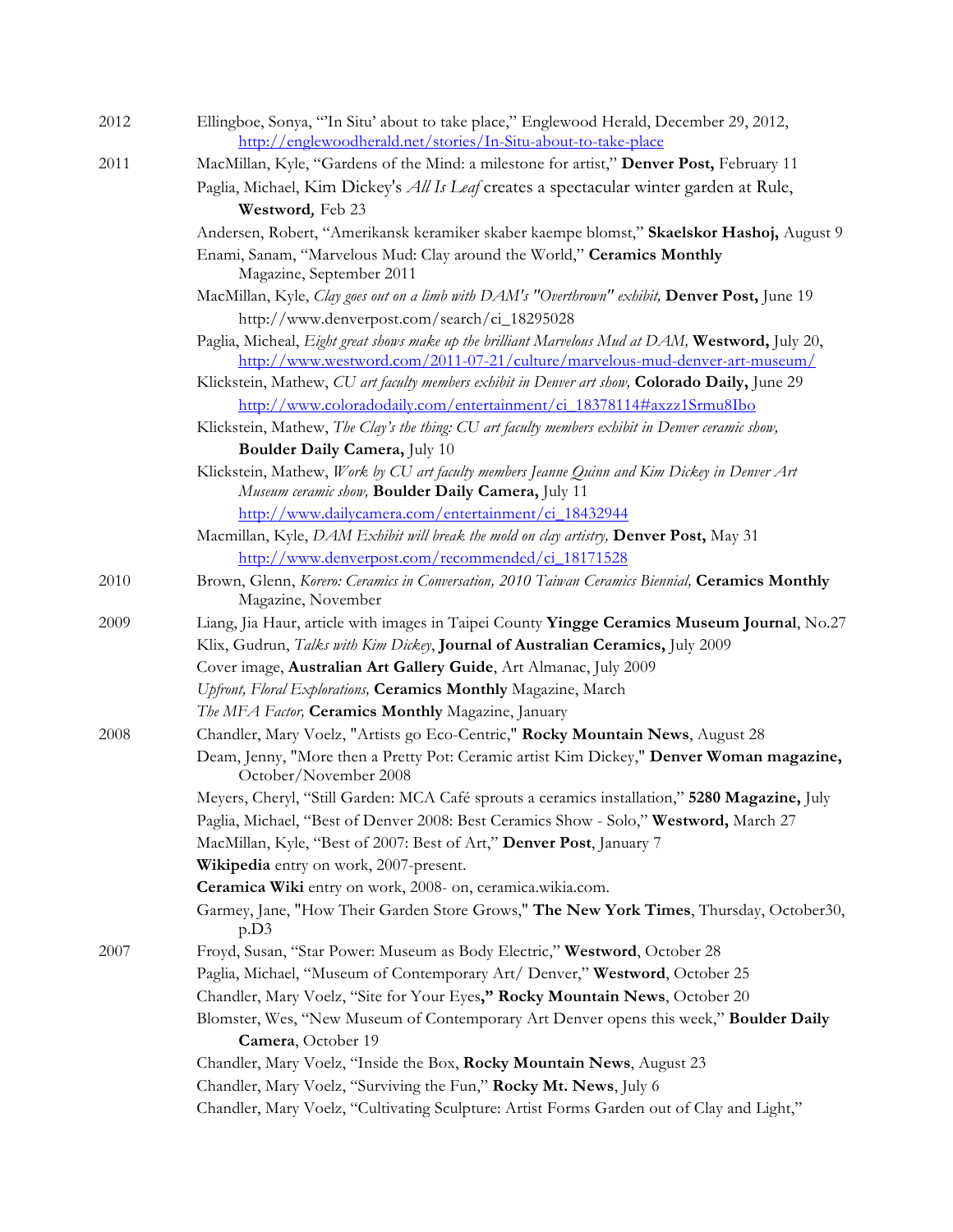# **Rocky Mt. News**, June 14

|      | Paglia, Michael, "Sketches: Brief Reviews of Current Shows," Westword, June 7                                                                      |
|------|----------------------------------------------------------------------------------------------------------------------------------------------------|
|      | MacMillan, Kyle, "The Arts are Heating Up: Visual Arts," Denver Post, June 3                                                                       |
|      | MacMillan, Kyle, "Summer Arts Preview: Visual Arts," Denver Post, June 2                                                                           |
|      | Paglia, Michael, "Manuel Neri and Kim Dickey: Cold Pastoral," Westword, May 31                                                                     |
|      | Vogel, Carol, "Contemporary Art in Denver," The New York Times, May 18                                                                             |
|      | Gonzales, Erika, "Art Museum looks Toward October opening," Rocky Mt. News, May 1                                                                  |
|      | Chandler, Mary Voelz, "Exhibiting Finer Taste," Rocky Mt. News, May 11                                                                             |
|      | Froyd, Susan, "New Horizons," Westword, April 26                                                                                                   |
|      | MacMillan, Kyle, "A Flawed Glimpse into Ceramic Art," Denver Post, March 1                                                                         |
|      | Chandler, Mary Voelz, Voelz-Chandler: Boulder Exhibits Warrant a Salute," Rocky Mt. News,<br>February 16                                           |
|      | ArtForum.com, "Denver Contemporary Museum Sets Opening Date," May 18, 2007                                                                         |
|      | Artnet.com, "MCA Denver in New Adjaye Building," May 22, 2007                                                                                      |
|      | Artdaily.org, "MCA Denver Announces Two Permanent Commissions," May 17, 2007                                                                       |
| 2006 | Siler, Todd, "Sculpture in Clay: A Discussion," Museum of Outdoor Arts, Englewood, CO,<br>November 20                                              |
|      | Paglia, Michael, "Act II," Westword, October 26                                                                                                    |
|      | Chandler, Mary, "MCA exhibits an amiable mix," Rocky Mountain News, September 22                                                                   |
|      | Paglia, Michael, "Extra Innings," Westword, July 6                                                                                                 |
|      | Paglia, Michael, "Bases Loaded - Decades of Influence is a Home Run at the Center for Visual<br>Arts," Westword, June 29                           |
|      | Lipman, Beth, "ArtistProfile: Kim Dickey," John Michael Kohler Arts Center Newsletter,<br>May/June                                                 |
|      | Jefferson, Elana Ashanti, "My House/ Mary Ehrin California Dreamin'," Denver Post, May 25                                                          |
|      | Fox, Meg, "Plantation Island," Design NJ Magazine, April/May                                                                                       |
|      | MacMillan, Kyle, " A Paradise of Ceramics," Denver Post, March 31                                                                                  |
| 2004 | Druckman, Charlotte, "Entertaining with Serena Bass", Food and Wine Magazine,<br>September                                                         |
|      | Browner, Lia Trinka, "Gardeners of An Unfamiliar Nature," Kansas City Review, May                                                                  |
|      | Chandler, Mary Voelz, "Artists Break New Ground in 'Dirt' Exhibition," Rocky Mountain                                                              |
|      | News, February 27                                                                                                                                  |
|      | MacMillan. Kyle, "Elemental: 'Dirt' A Spectacular Celebration of the Elastic World of Ceramics,"<br>The Denver Post, February 20                   |
|      | Paglia, Michael, "Clay Pride: The State of the Art in Contemporary Ceramics is on Display at the<br>CU Art Museum," Westword, February 26- March 3 |
|      | Gluckstern, J, "Digging in the Dirt: CU Art Museum Hosts an Ambitious Ceramics Show"                                                               |
|      | Boulder Daily Camera, February 8                                                                                                                   |
|      | Hunt, Bill, "Upfront: Biennial Competition in Pittsburgh", Ceramics Monthly, February                                                              |
| 2003 | Gluckstern, J, "CU Faculty Show Reflects Changes at Campus Venue", Boulder Daily                                                                   |
|      | Camera, September 14                                                                                                                               |
|      | Hagen, Susan, "Taste Treat: Kitsch and High Art Cohabitate at Wexler Gallery's Show",                                                              |
|      | Philadelphia Citypaper, December 12-19, #917                                                                                                       |
| 2002 | Chandler, Mary, "Island metaphors adrift," Rocky Mountain News, June 21                                                                            |
|      | MacMillan, Kyle "Contemporary's 'Archipelago' does its job brilliantly," The Denver Post, Jun 21                                                   |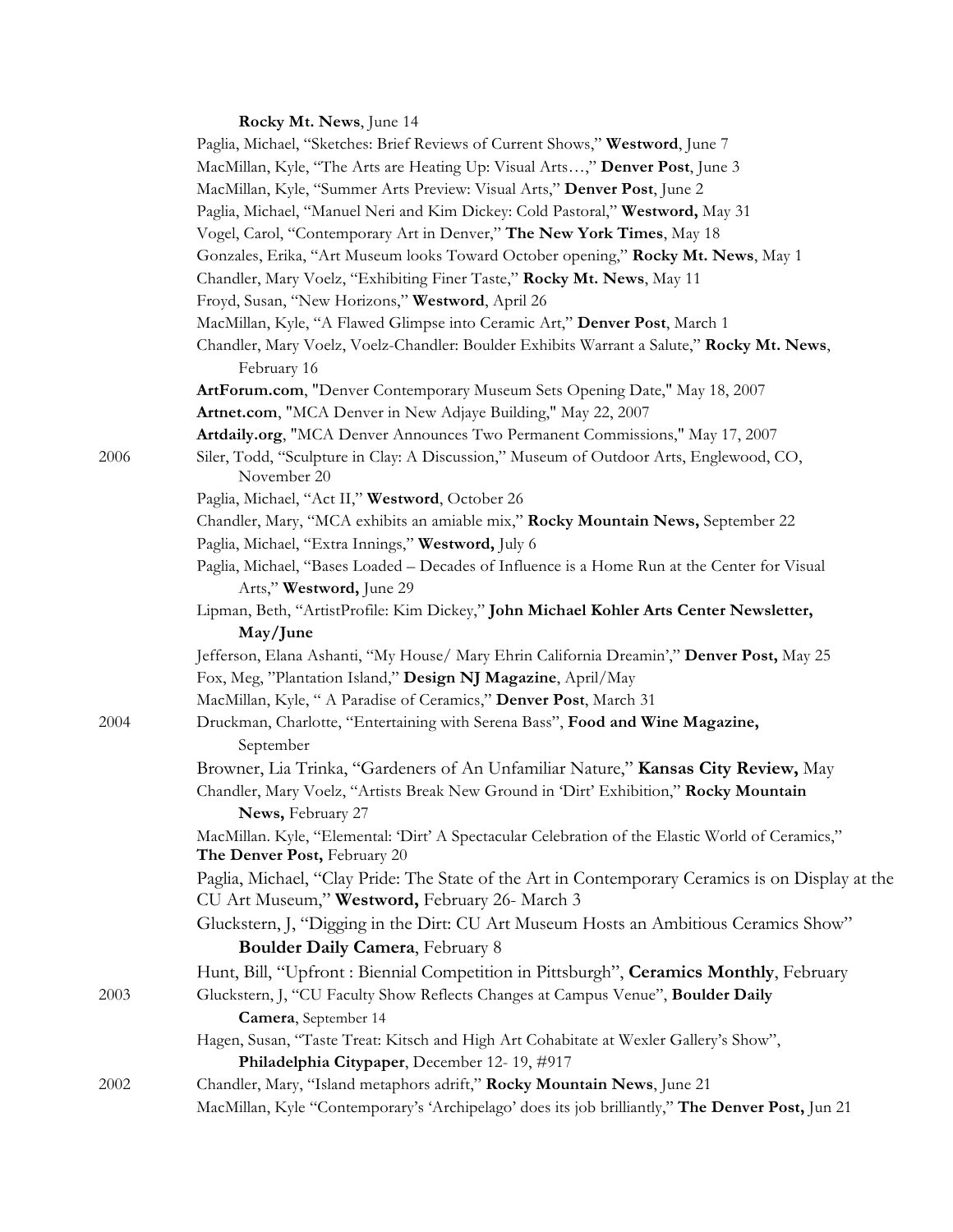|      | Gluckstern, J., "Artists find new ways to collaborate" Boulder Daily Camera, June 14                                                     |
|------|------------------------------------------------------------------------------------------------------------------------------------------|
| 2001 | Paglia, Michael, "Artbeat," Westword, June 7-13                                                                                          |
|      | Chandler, Mary, "Critic's Choice," Rocky Mountain News, Saturday, June 2                                                                 |
|      | MacMillan, Kyle, "Best Bets," The Denver Post, Friday, June 1                                                                            |
| 2000 | Paglia, Michael, "Fast and Loose," Westword, November 2-8                                                                                |
|      | Chandler, Mary, "Biennial a Snapshot of Colorado Art," Denver Rocky Mountain News, October 6                                             |
|      | Paglia, Michael, "Mile High Fires," Westword, March 23-29                                                                                |
|      | Gluckstern, J., "Ceramic Artists Offer Thought Provoking Shows," Boulder Daily Camera, Sunday,                                           |
|      | March 19                                                                                                                                 |
|      | Gluckstern, J., "Ceramic Showcases," Boulder Daily Camera, March 3                                                                       |
|      | Chandler, Mary, "A Lesson in Clay for All," Denver Rocky Mountain News, March 17                                                         |
| 1999 | Zucker-Saltz, Lizzie, "Manufacturing Validity - The Ceramic Work of Art in the Age of Conceptual<br>Production," ART Papers, July/August |
|      | Godwin, Rebecca, "Split-Shift: Mass MOCA Exhibition," Bennington Alumni Magazine, Spring                                                 |
|      | Chua, Lawrence, "Bathroom," art/text, November 1998-January 1999                                                                         |
| 1998 | Levin, Kim, "Critics Pick," Village Voice, July                                                                                          |
|      | Breidenbach, Tom, "Bathroom," Artforum, October, p. 124.                                                                                 |
|      | Glueck, Grace, "Pets," New York Times, July 31                                                                                           |
|      | Arning, Bill, "Bathroom," Time Out NY, July 9-16                                                                                         |
| 1997 | Macleod, Chris, "Flush with Success," Manhattan Spirit, August 1                                                                         |
|      | Halle, Howard, "Mutt-er Love," Time Out NY, July 24-31                                                                                   |
|      | Art Review and Photo, "Standing Room Only," New York Magazine, July 14                                                                   |
| 1996 | Mathieu, Paul, "Erotics and Esthetics: Ceramics and Sexualities," NCECA Journal, pp. 46-58                                               |
|      | "New Ceramics in the Galleries of the World," Neue Keramik, Germany, Sept./Oct.                                                          |
|      | Shen, Henry, Ceramic Art, Taiwan, pp.82-87                                                                                               |
| 1993 | Silver, Joanne, "Sparkling Sexy Ceramics Brighten Show," The Boston Herald, December 28                                                  |
| 1992 | Timberman, Marcy, "Kim Dickey," American Ceramics, New York, NY                                                                          |
|      | Slesin, Suzanne, "Oh, So Traditional; Oh, So Subversive," New York Times, November 5                                                     |
| 1990 | Ellison, Robert, "The 28th Ceramic National," American Craft Magazine, October/November                                                  |
|      | Butler, Ruth C., "Syracuse: The 28th Ceramic National," Ceramics Monthly, November                                                       |
| 1989 | "Best of Bray Moves Downtown," The Independent Record, Helena, MT, July 28                                                               |
|      | TV COVERAGE/REVIEW                                                                                                                       |

| 2013 | Channel 9 News, In Situ, Arts and Exhibits, February 5, 2013                   |
|------|--------------------------------------------------------------------------------|
|      | Fox31 News broadcast of In Situ, Arts and Exhibits, Saturday, February 2, 2013 |
| 2012 | <i>Fox News</i> broadcast of DIA commission, "Parterre," December 20           |

## **COLLECTIONS**

# **Selected Private**

Mark Addison, Boulder, CO Ellen Bruss and Mark Falcone, Denver, CO Gail M. Brown, Wynnewood, PA. Martin Davidson and Dawn Bennett, New York, NY. Kiwi Devoy, Atherton, CA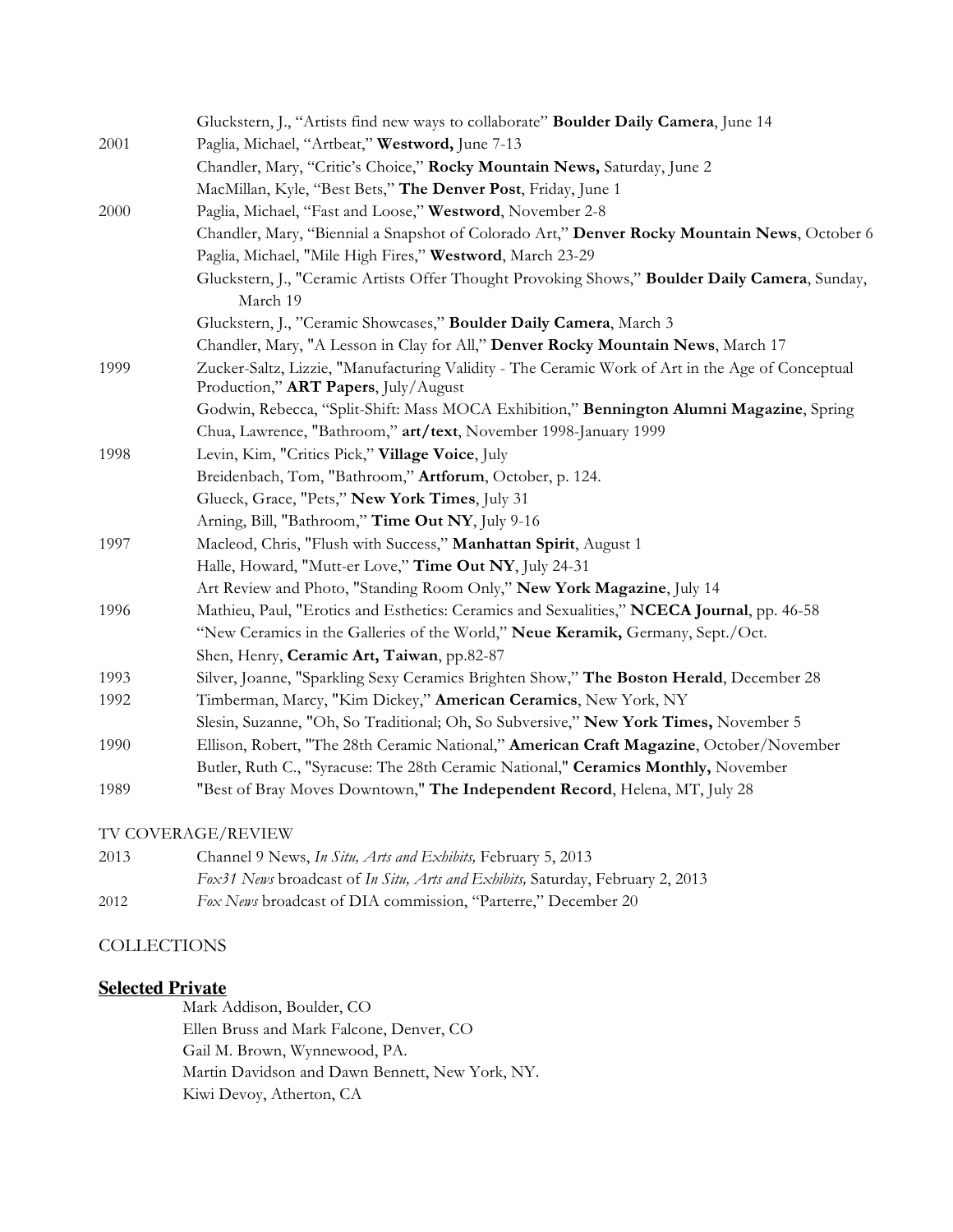Robert Ellison, New York, NY Howard Ganek, New York, NY Paul Hertz, New York, NY Stephen A. Hootkin, New York, NY Sonny Kamm, LA, CA Charles Le Dray, New York, NY Jack Lenor Larsen, Long Island, NY Robert L. Pfannebecker, Lancaster, PA Barbara Perry, Fayetteville, NY Adrian Saxe, Los Angeles, CA Alice Walton, TX

#### **Public**

ASU Ceramics Research Center, Tempe, AZ Colorado Collection, University of Colorado, Boulder Crystal Bridges Museum of American Art, Bentonville, AR Everson Museum, Syracuse, NY Greenwich House Pottery, New York, NY Guldagergaard International Art Center, Skaelskor, Denmark John Michael Kohler Art Center, Sheboygan, WI Museum of Contemporary Art, Honolulu, HI. Museum of Contemporary Art, Denver, CO Museum of Fine Arts, Houston, TX Slagelse Radhus, Denmark

#### **Corporate**

Gates Family Foundation, Denver, CO Kohler Company, Kohler, WI Sprint Corporation, Kansas City, MO Pfiser Corporation, New York, NY

#### GALLERY REPRESENTATION

Robischon Gallery, Denver, CO, www.RobischonGallery.com

## TEACHING

#### **HONORS**

| 2015 | The Ceramics Graduate Program at CU was ranked 5th nationally in US News and World |
|------|------------------------------------------------------------------------------------|
|      | Report                                                                             |
| 2013 | The Ceramics Graduate Program at CU was ranked 8th nationally in US News and World |
|      | Report                                                                             |
| 2010 | The Ceramics Graduate Program at CU was ranked 9th nationally in US News and World |
|      | Report                                                                             |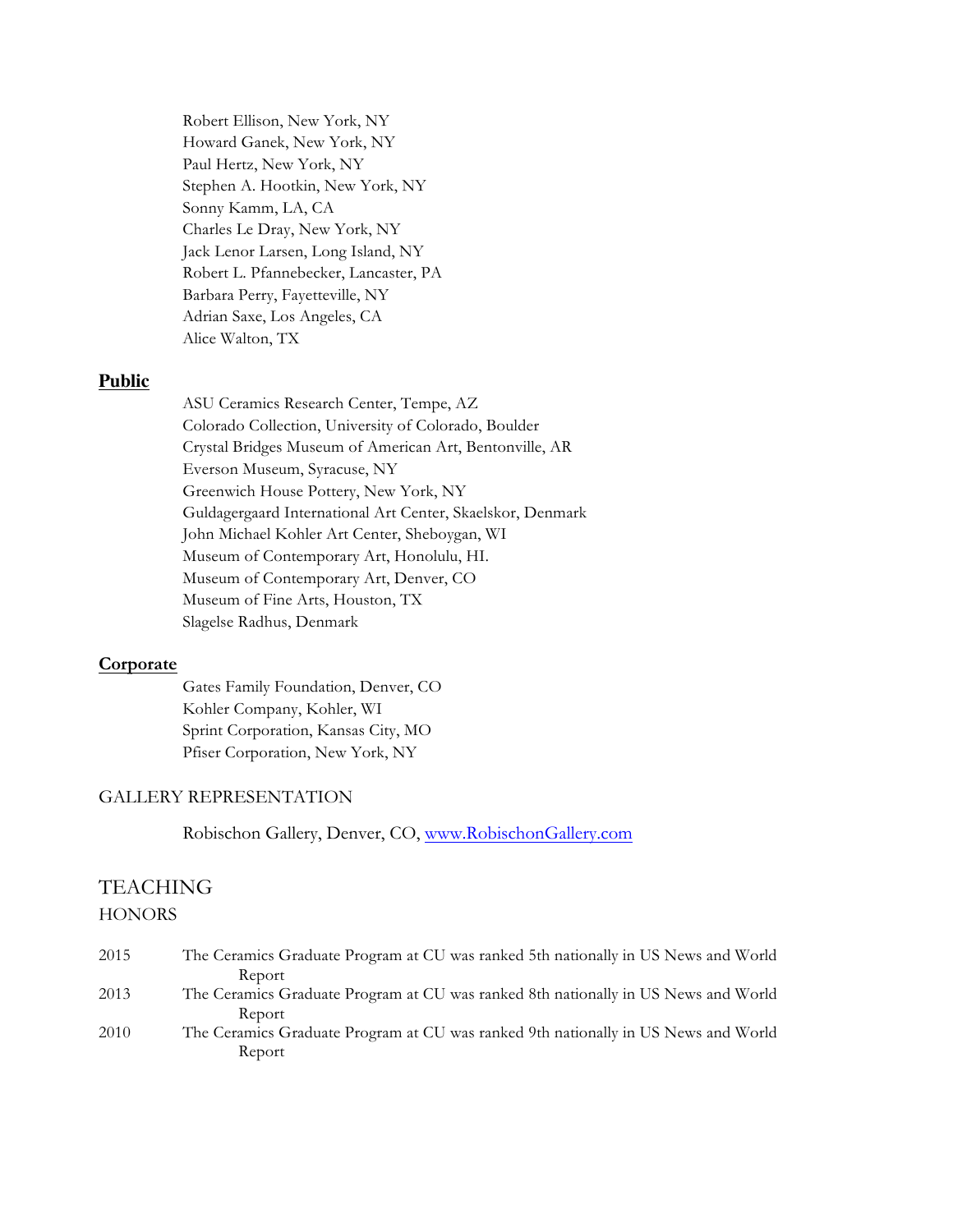## INVITED PUBLIC LECTURES

| 2018 | Panelist, Colorado at the Supreme Court: Masterpiece Cakeshop, Conference On World Affairs, Boulder, CO, April 9<br>Visiting Critic, public lecture and studio critiques, Anderson Ranch Arts Center, Snowmass Village, CO, April 2-6<br>Presenter, The Value of Making: An Artist's View, CU Next, JW Marriott LA Live, Los Angeles, CA, February 24<br>Visiting Artist, public lecture and grad critiques, University of Florida, Gainesville, February 13-16 |
|------|-----------------------------------------------------------------------------------------------------------------------------------------------------------------------------------------------------------------------------------------------------------------------------------------------------------------------------------------------------------------------------------------------------------------------------------------------------------------|
| 2017 | Invited Demonstrator, National Council of the Education of Ceramic Arts (NCECA) conference, Portland, OR<br>March 23-25                                                                                                                                                                                                                                                                                                                                         |
|      | Invited Participant, "Tilt West" on Technology and the Body, Feb 28                                                                                                                                                                                                                                                                                                                                                                                             |
|      | Radio Interview with Ben Carter on his Podcast " Tales of a Red-Clay Rambler, March 23, 2016                                                                                                                                                                                                                                                                                                                                                                    |
| 2016 | Invited Participant for Aspen Institute Symposium on "Race, Gender and Class: Social Justice Through                                                                                                                                                                                                                                                                                                                                                            |
|      | the Lens of Contemporary Art," with Hank Willis Thomas and Andrea Bowers, June 19-21,                                                                                                                                                                                                                                                                                                                                                                           |
|      | Anderson Ranch Arts Center, Snowmass Village, CO                                                                                                                                                                                                                                                                                                                                                                                                                |
|      | Reading at "Broad's Banquet" at MCA Denver held in my honor on May 11, (300+ attendees)                                                                                                                                                                                                                                                                                                                                                                         |
|      | "Mad Potters," Mixed Taste lecture for MCA Denver, Holiday Event Center, Denver, June 24                                                                                                                                                                                                                                                                                                                                                                        |
|      | Artist talk with Chad Alligood, Voices of Contemporary Art (VoCA), Four Seasons Hotel, Denver, Jun 18                                                                                                                                                                                                                                                                                                                                                           |
|      | Artist talk, seminar and graduate critiques Rhode Island School of Design, April 18-20.                                                                                                                                                                                                                                                                                                                                                                         |
|      | Artist talk, seminar and graduate critiques, Ohio State University, March 28-30                                                                                                                                                                                                                                                                                                                                                                                 |
| 2015 | Artist Talk, The Brinton Museum, Sheridan, WY, April 9                                                                                                                                                                                                                                                                                                                                                                                                          |
|      | Artist Talk, Colorado State University, Fort Collins, CO, April 7                                                                                                                                                                                                                                                                                                                                                                                               |
|      | "Desire Lines: Traversing the Field," Artist Talk, Cranbrook Academy of Art, Bloomfield Hills, MI, March 3-4                                                                                                                                                                                                                                                                                                                                                    |
|      | Artist Talk and panelist for <i>Engendered</i> , curated by Niki Johnson, Milwaukee Institute of Art & Design,                                                                                                                                                                                                                                                                                                                                                  |
|      | Milwaukee, WI, February 19-20                                                                                                                                                                                                                                                                                                                                                                                                                                   |
| 2014 | Artist Talk, Crystal Bridges Museum of American Art, October 17, 2014                                                                                                                                                                                                                                                                                                                                                                                           |
|      | Artist lecture at University of Oregon, Eugene, April 11                                                                                                                                                                                                                                                                                                                                                                                                        |
|      | Panelist, Speculative Writing, moderated by Mary Barringer, National Council on the Education of Ceramic Arts                                                                                                                                                                                                                                                                                                                                                   |
|      | (NCECA) conference, Milwaukee, WI, March 20                                                                                                                                                                                                                                                                                                                                                                                                                     |
| 2013 | Panelist and Artist Talk, Learning From Higby, moderated by Ezra Shales, Renwick Gallery, Smithsonian                                                                                                                                                                                                                                                                                                                                                           |
|      | Museum of Art, Washington D.C., October 20                                                                                                                                                                                                                                                                                                                                                                                                                      |
|      | Artist Talk, Center for Visual Arts, Denver, CO, January 25, 2013                                                                                                                                                                                                                                                                                                                                                                                               |
| 2012 | Public Lecture, Anderson Ranch Arts Center, Snowmass, CO, July 29                                                                                                                                                                                                                                                                                                                                                                                               |
|      | Gallery talks at Harvey Meadows Gallery, Aspen, July 26 (with Enrique Chagoya) and August 2                                                                                                                                                                                                                                                                                                                                                                     |
|      | Public Lecture and Demonstration, The Northern Clay Center, Minneapolis, MN, October 11-14                                                                                                                                                                                                                                                                                                                                                                      |
| 2011 | The Table as a Site-Specific Place lecture for Chancellor's Seminar, November 9                                                                                                                                                                                                                                                                                                                                                                                 |
|      | Conference Co-Organizer, Overthrown: the State of Contemporary Ceramics, Denver Art Museum, Denver, CO,<br>Sept 16-18                                                                                                                                                                                                                                                                                                                                           |
|      | Opening address Unfixed: A Tribute to what is "Overthrown" for Denver Art Museum/CU conference:                                                                                                                                                                                                                                                                                                                                                                 |
|      | "Overthrown: the State of Contemporary Ceramics," September 17                                                                                                                                                                                                                                                                                                                                                                                                  |
|      | Interview on live radio - Untitled Art Show, with host Erik Isaac, Denver, CO, August 25                                                                                                                                                                                                                                                                                                                                                                        |
|      | Public Lecture, Guldagergaard International Art Center, Skaelskor, Denmark, August 10                                                                                                                                                                                                                                                                                                                                                                           |
| 2010 | Visiting Fall Critic and public lecture, Anderson Ranch Arts Center, Snowmass Village, CO, Nov 14-19                                                                                                                                                                                                                                                                                                                                                            |
| 2009 | Gallery Talk, for Continental Divide exhibition, Arvada Center for the Arts, Arvada, CO,                                                                                                                                                                                                                                                                                                                                                                        |
|      | Visiting Artist, lecture and critiques, University of New Mexico, Las Cruces, October 7                                                                                                                                                                                                                                                                                                                                                                         |
|      | The Earth and The Earthly, Objectspace, Auckland, New Zealand, August 6                                                                                                                                                                                                                                                                                                                                                                                         |
|      | The Earth and The Earthly, University of Hobart, Tasmania, July 31                                                                                                                                                                                                                                                                                                                                                                                              |
|      | Madness and Doubt, Keynote address, Bulletproof, Sydney College of Arts Graduate Symposium, Sydney, AU, July 21                                                                                                                                                                                                                                                                                                                                                 |
|      |                                                                                                                                                                                                                                                                                                                                                                                                                                                                 |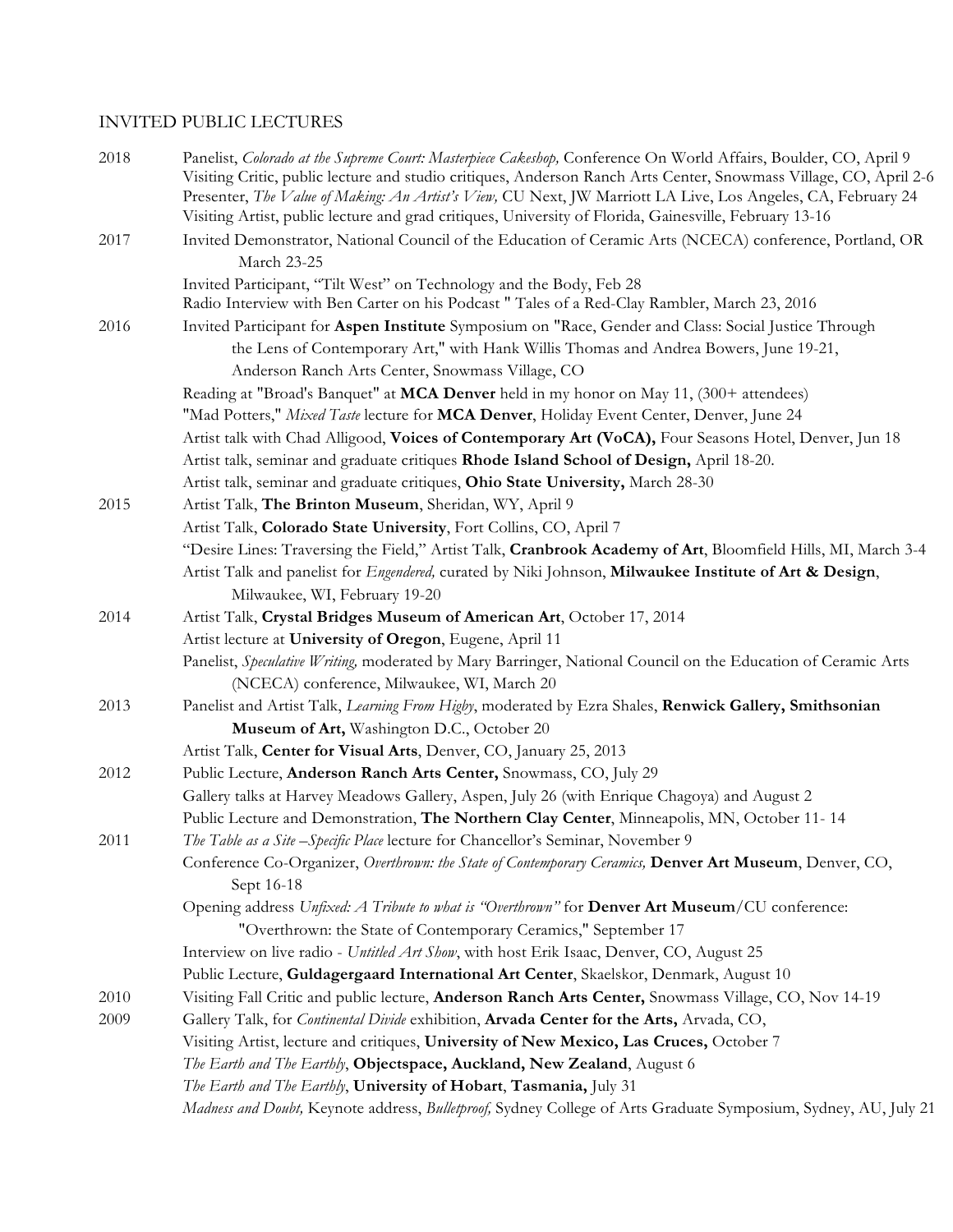|      | Garden as Model and Muse, Clay and Narrative Session, Australian Ceramics Triennale, National Art School,<br>Sydney, Australia, July 17      |
|------|----------------------------------------------------------------------------------------------------------------------------------------------|
|      | The Earth and The Earthly, Keynote address, Australian Ceramics Triennale, National Art School, Sydney, July 20                              |
|      | Garden as Model and Muse, for Perils in the Sublime panel session, NCECA conference, Phoenix, AZ, April 9                                    |
|      | Visiting Artist, lecture and critiques, University of Minnesota, Minneapolis, MN, April 30 - May 1                                           |
| 2008 | Visiting Artist, lecture and critiques, Rhode Island School of Design, Providence, RI, November 6 - 7                                        |
|      | Invited Lecturer, The Garden as Muse in Contemporary Art, Smart Lunch, CU Alumni Association,                                                |
|      | Denver Botanic Garden, May 29                                                                                                                |
| 2007 | Artist Talk, MCA Denver, on Gates Rooftop Garden permanent commission, October 22                                                            |
|      | On Patterning Regional Aesthetics, with Clark Richert, Michel Paglia and Kent Logan, Logan Conversations Series,<br>MCA Denver, October 27th |
|      | Artist Lecture, Rule Gallery, Denver, CO, sponsored by the Arts Students League of Denver, May 18                                            |
|      | Vessels, Vines, and Vehicles (Panel Discussion), Museum of Outdoor Arts, Englewood, Co, February 2                                           |
| 2005 | Invited Lecturer, Parries: Asserting the Body in Art, Museum of Contemporary Art, Denver, CO, November 7                                     |
|      | Artist in Residence, public lecture, John Michael Kohler Arts Center, Sheboygan, WI, October 28 &<br>November 16                             |
|      | Symposium participant and artist lecture, Skulpturens Hus, Stockholm, Sweden, June 4 and 5                                                   |
|      | Interviewed Artist, Video participant, Object Conversations, Henderson Museum, University of Colorado,<br>Boulder, CO, March 30 - April 15   |
| 2004 | Visiting artist, public lecture, University of Kansas, Lawrence, November 22.                                                                |
|      | Visiting Artist, lectures, and critiques, University of Nebraska, Lincoln, October 31 - November 2.                                          |
|      | Co-Organiser, presenter & moderator - "Because the Earth is 1/3 Dirt" symposium, CU Boulder, Feb 14                                          |
|      | Visiting artist, public lecture, Kansas City Art Institute, Kansas City, MO, March 4.                                                        |
|      | Visiting Artist, lectures, and critiques, University of Oregon, Eugene, OR, April 8.                                                         |
| 2003 | Panelist, On Beauty in the Arts, Boulder Museum of Contemporary Art, CO, June 25.                                                            |
|      | Visiting artist, lecture and workshop, Fort Hays State University, Hays, KS.                                                                 |
|      | Visiting artist, lecture, University of Arizona, Tuscon, AZ.                                                                                 |
|      | Gallery Talk, The Alliance for Contemporary Art at the CU Art Museum, October                                                                |
| 2001 | Visiting Artist, lectures, and critiques, Concordia University, Montréal, Québec                                                             |
|      | Visiting Artist, lecture, critiques, and seminar, The Intelligence of Pleasure lecture series, Alfred University,<br>Alfred, NY              |
|      | Artist Lecture, Lamar Dodd School of Art, University of Georgia, Athens, Studies Abroad                                                      |
|      | Program, Cortona, Italy                                                                                                                      |
| 2000 | Artist Lecture, Museum of Contemporary Art, Denver, CO                                                                                       |
|      | Panelist, Cosmopolitanism in the Arts, Museum of Contemporary Art, Denver, CO                                                                |
|      | Guest, Radio interview on Holding Patterns exhibition, KWAB, Boulder Public Radio, Boulder, CO                                               |
|      | Visiting Artist, lecture and critiques, University Of New Mexico, Albuquerque                                                                |
| 1999 | Visiting Artist, lecture and critiques, University of California, Davis                                                                      |
|      | Visiting Artist, lecture and critiques, Drew University, Madison, NJ                                                                         |
| 1998 | Visiting Artist, lectures and critiques, University of Dartmouth, New Bedford, MA                                                            |
|      | Visiting Artist, lecture and critiques, Centre College, Danville, KY                                                                         |
|      | 1997, 1998 Visiting Artist, lecture and critiques, University of California, Los Angeles                                                     |
| 1997 | Visiting Artist, lecture and critiques, Pomona College, Claremont, CA                                                                        |
|      | Visiting Artist, lecture, Montclair State University, Montclair, NJ                                                                          |
|      | Visiting Artist, lecture, University of Alaska, Fairbanks                                                                                    |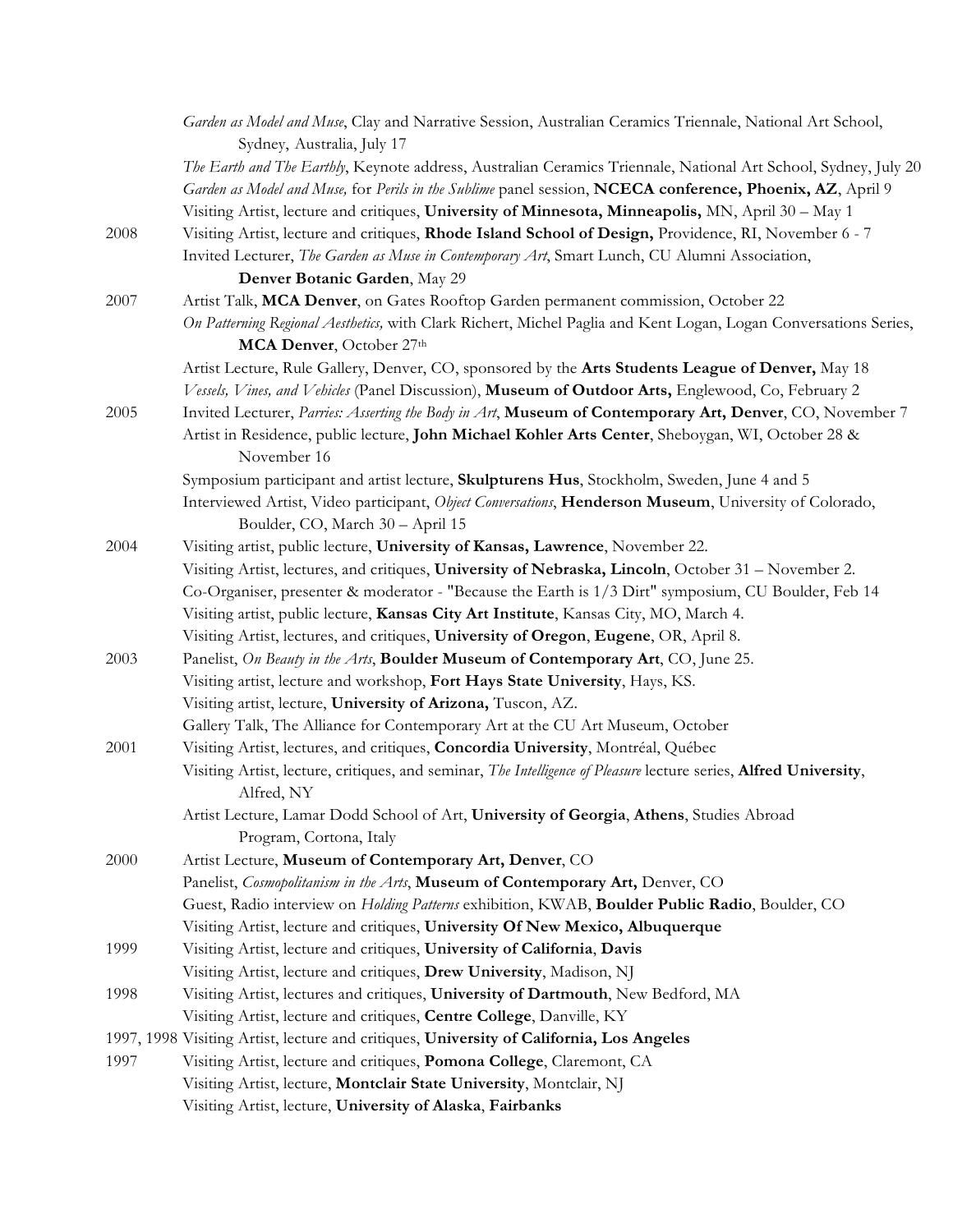|         | Visiting Artist, lectures and workshop, University of Alaska, Anchorage                          |  |
|---------|--------------------------------------------------------------------------------------------------|--|
| 1995-96 | Visiting Artist, six lectures and final critiques, Parsons School of Design, New York, NY        |  |
| 1995    | Visiting Artist, lecture and seminar discussion, Tyler School of Art, Elkins Park, PA            |  |
| 1994    | Artist Lecture, American Craft Museum, New York, NY, May 9                                       |  |
|         | Moderator and Host, The Garden Show, Four Walls, Brooklyn, NY                                    |  |
|         | Visiting Artist, lectures and workshop, Kent State University, Kent, OH                          |  |
| 1993    | Visiting Artist, lecture and demonstration, Louisiana State University, Baton Rouge              |  |
|         | Panelist, <i>Transcending Boundaries</i> , Panel Discussion, Crafts Student League, New York, NY |  |
| 1992    | Visiting Artist, lecture and critiques, University of Colorado, Boulder                          |  |
| 1991    | Visiting Artist, lecture and critiques, Pennsylvania State University, State College             |  |
| 1990    | Panelist and Presenter, <i>The Creative Process</i> , <b>Hudson River Museum</b> , Yonkers, NY   |  |

### WORKSHOPS TAUGHT

- *Kim Dickey,* public demonstration, **Northern Clay Center,** Minneapolis, MN, Oct 12 15.
- *Impossible Projects: Envisioning Art on a Grand Scale,* workshop, **Anderson Ranch Arts Center,** July 23-Aug 3
- *Construction and Cultivation,* workshop, **Tasmanian Ceramics Association**, Hobart, Tasmania, August 1-2
- *The Sculptured Garden: Ceramics and Site,* 3 day workshop, **Anderson Studios**, Steamboat Springs, August 8-10
- *The Place Setting,* Workshop, **Greenwich House Pottery**, New York, NY (one week)
- *The Table as a Site-Specific Place*, Workshop, **Hofstra University**, Long Island, NY (three days) *Kim Dickey,* workshop, **University of Alaska**, Anchorage (five days)
- *The Place Setting,* Workshop, **92nd Street YM-WHA**, New York, NY (one week)
- *Somewhere On the Table,* Workshop, **Cleveland Institute of Art**, Cleveland, OH (two weeks)
- *Blossom Program,* workshop**, Kent State University**, Kent, OH (twelve days)
- *Madness, Sex and Exhaustion***,** Workshop, **University of Hartford**, Hartford, CT (five days)
- *Clay and Glaze Technology for the Artist*, **Peters Valley Craft Center**, Layton, NJ (three days)
- *Handbuilding: Toward a Personal Language*, **Peters Valley Craft Center**, Layton, NJ (three days)

#### STUDENT EXHIBITIONS CURATED

- *The Grotesque and Contemporary Art*, Surrealists journals, VAC, University of Colorado, Boulder, April 8-21 *PLATES,* Intermediate Ceramics, Visual Arts Complex, University of Colorado, Boulder, April 8-21
- *Sand Sibell-Wolle,* collaboration for the *Toast* exhibition, Sibell-Wolle, University of Colorado, Boulder, October 5 – 7
- *Tactile Boxes,* Special Topics Seminar: The Object as the Prop class show, Sibell-Wolle Building, University of Colorado, Boulder
- *Athens Student Show,* curated University of Georgia student work, Municipal Building, Cortona, Italy *The Object is the Poetics,* undergraduate and graduate class show, Sibell-Wolle Building, CU Boulder
- *CU Ceramics Alumni and students,* co-curated with Jeanne Quinn, Sibell-Wolle Fine Arts, CU Boulder *Do it again,* graduate and undergraduate class show, Dudley Alcove, University of Colorado, Boulder *The Place Setting,* Intermediate class show, Installation room, University of Colorado, Boulder
- *reCollections,* advanced student class show, Installation room, University of Colorado, Boulder
- *Found in the Basement,* Hunter College student show, Hunter College, New York, NY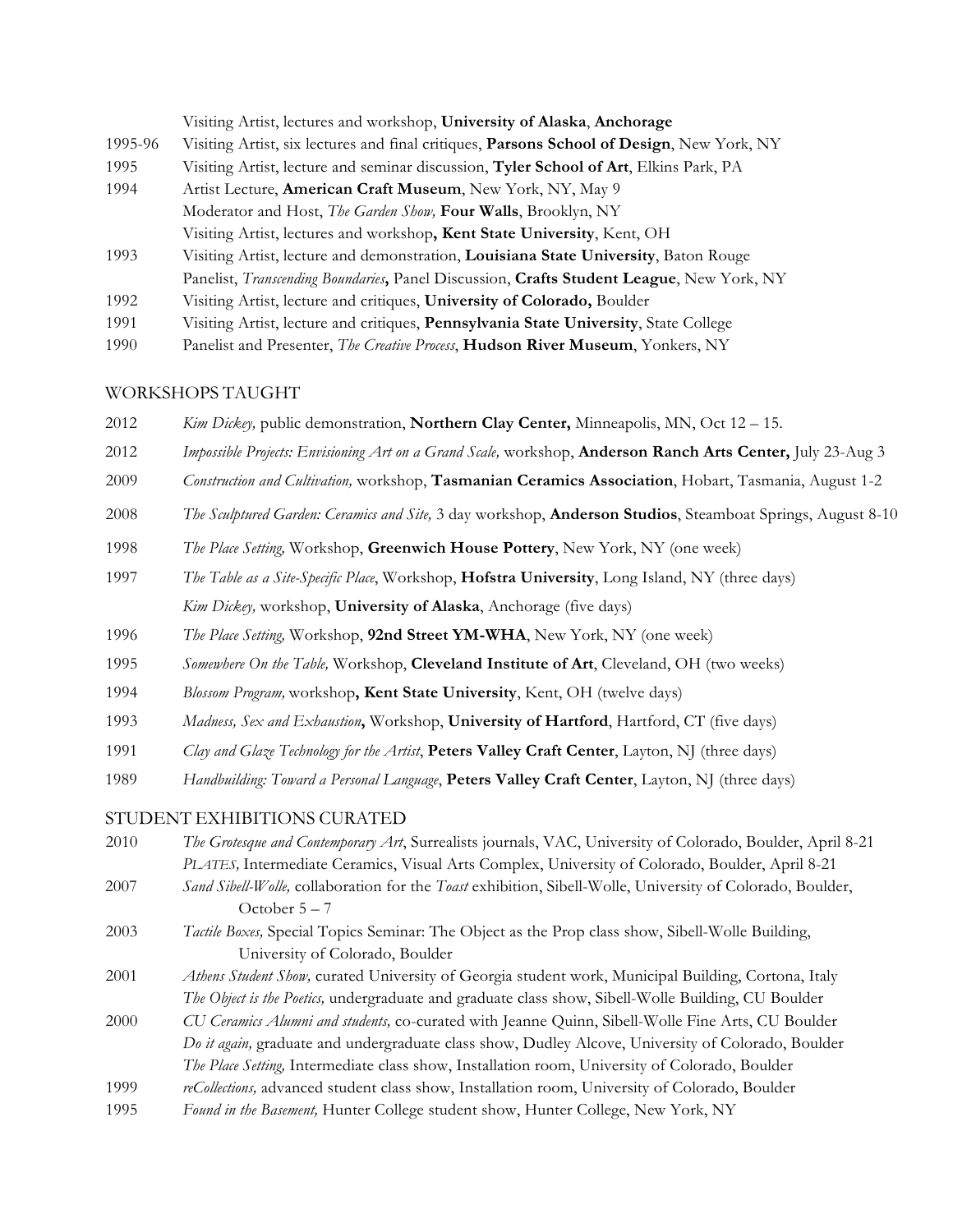*Because the earth is one-third dirt,* Hunter College student show, Hunter College, New York, NY *Annual Student Exhibition,* Jane Hartsook Gallery, Greenwich House Pottery, New York, NY *Annual Student Exhibition,* Jane Hartsook Gallery, Greenwich House Pottery, New York, NY *Annual Student Exhibition,* Jane Hartsook Gallery, Greenwich House Pottery, New York, NY

## COURSES TAUGHT AT THE UNIVERSITY OF COLORADO, BOULDER

| 2017 | Ceramics 2: Handbuilding, ARTS 2085, Fall (10 students)                                         |
|------|-------------------------------------------------------------------------------------------------|
|      | Special Topics Seminar: The Object is the Poetics, Fall, ARTS 4095/5095 (6/4 grads)             |
|      | Ceramics 2: Wheelthrowing, ARTS 2095, Spring (20 students)                                      |
|      | Advanced Ceramics, ARTS 4085, Spring (16 students)                                              |
|      | Visiting Artist Seminar, ARTS 5075, Spring (14 grads)                                           |
| 2016 | Graduate Ceramics Seminar, ARTS 5075, Fall (14 grads)                                           |
| 2015 | Graduate Ceramics Seminar, ARTS 5075, Spring (14 grads)                                         |
|      | Advanced Ceramics, ARTS 4085, Fall (15 students)                                                |
| 2014 | Special Topics Seminar: The Object is the Poetics, Fall, ARTS 4095/5095 (9/5 grads)             |
|      | Ceramics 3: Intermediate, ARTS 3085, Fall (16 students)                                         |
|      | Graduate Ceramics Seminar, ARTS 5075, Spring (8 grads)                                          |
|      | Advanced Ceramics, ARTS 4085, Spring (11 students)                                              |
| 2013 | Ceramics 2: Handbuilding, ARTS 2085, Fall (13 students)                                         |
|      | Graduate Ceramics Seminar, ARTS 5075, Spring (10 grads)                                         |
|      | Advanced Ceramics, ARTS 4085, Spring (11 students)                                              |
| 2012 | Ceramics 2: Wheelthrowing, ARTS 2095, Spring (17 students)                                      |
|      | Ceramics 2: Handbuilding, ARTS 2085, Spring (17 students)                                       |
|      | Sabbatical, Fall                                                                                |
| 2011 | Graduate Ceramics Seminar, ARTS 5075, Spring (12 grads)                                         |
|      | Advanced Ceramics, ARTS 4085, Spring (12 students)                                              |
|      | Ceramics 3: Intermediate, ARTS 3085, Fall (11 students)                                         |
|      | Special Topics Seminar: Food and Contemporary Art, ARTS 4095/5095, Fall (10 students)           |
| 2010 | Ceramics 2: Wheelthrowing, ARTS 2095, Fall (14 students)                                        |
|      | Ceramics 2: Handbuilding, ARTS 2085, Fall (19 students)                                         |
|      | The Table as a Site-specific Place, ARTS 3085/4085, Maymester (7 students)                      |
|      | Ceramics 3 and 4: Intermediate and Advanced, ARTS 3085/4085, Spring (17 students)               |
| 2009 | Special Topics Seminar: The Grotesque in Contemporary Art, ARTS 4095/5095, Fall (10 students)   |
|      | Graduate Ceramics Seminar, ARTS 5075, Fall (9 grads)                                            |
|      | Ceramics 2: Handbuilding, ARTS 2085, Spring (4 students)                                        |
|      | Advanced Ceramics, ARTS 4085, Spring (10 students)                                              |
| 2008 | Ceramics 2: Wheelthrowing, ARTS 2095 (12 students)                                              |
|      | Special Topics Seminar: The Sculptured Garden: Ceramics and Site, ARTS 4095/5095, (15 students) |
|      | Ceramics 3: Intermediate, ARTS 3085, (18 students)                                              |
|      | Graduate Ceramics Seminar, ARTS 5075 (9 students)                                               |
| 2007 | Visiting Artist Seminar, ARTS 4118/5118 (11 grads)                                              |
|      | Special Topics Seminar: The Object is the Poetics, ARTS 4095/5095 (10 students)                 |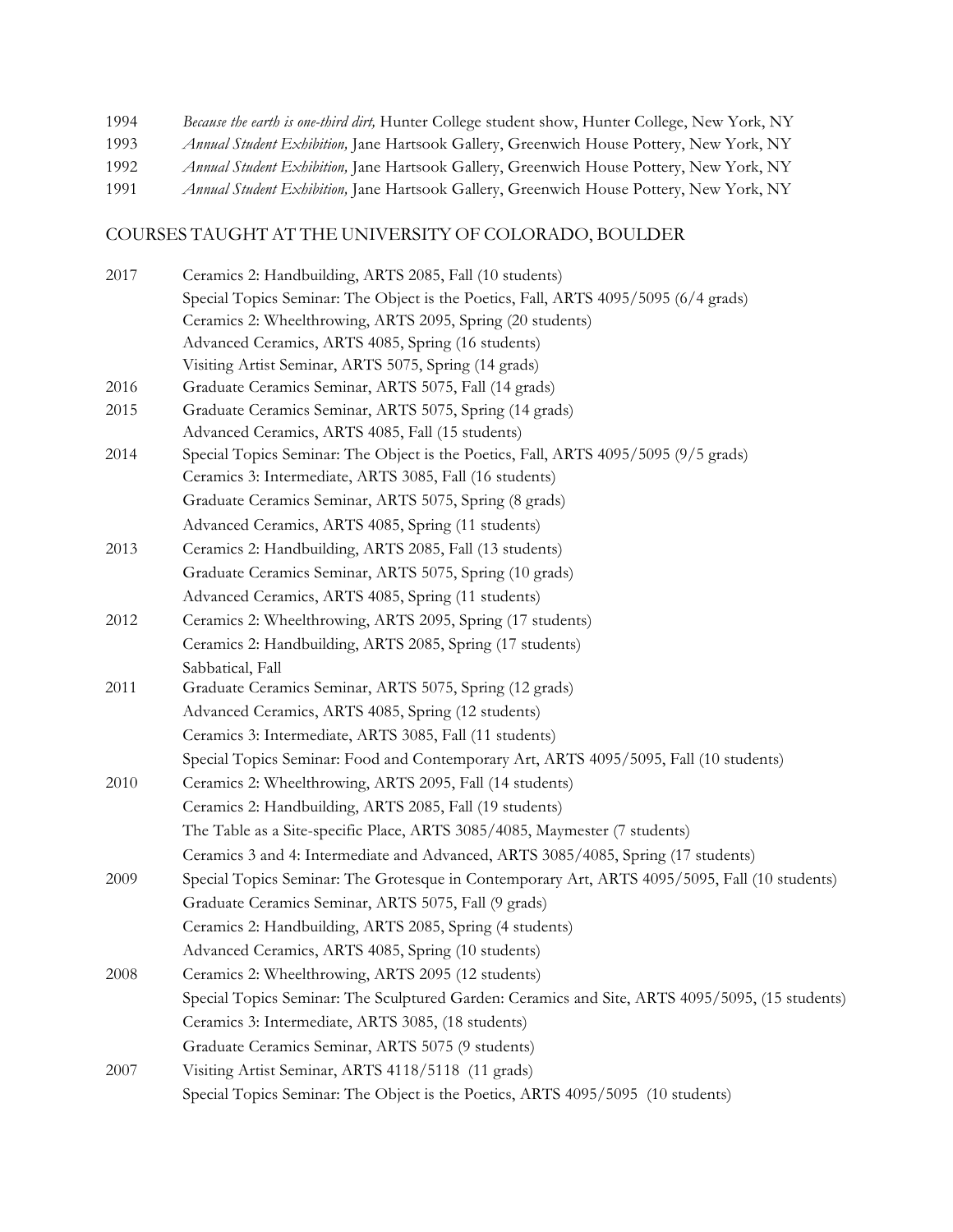|      | Ceramics 4: Advanced, ARTS 4085 (7 students)                                                         |
|------|------------------------------------------------------------------------------------------------------|
|      | Ceramics 2: Handbuilding, ARTS 2085 (16 students)                                                    |
| 2006 | Visiting Artist Seminar, ARTS 4118/5118 (6 grads)                                                    |
|      | Graduate Ceramics Seminar, ARTS 5075 (10 grads)                                                      |
|      | On Faculty Fellowship for Spring                                                                     |
| 2005 | Ceramics 3 - The Sculptured Garden: Ceramics and Site, ARTS 3085-001 (17 students) Maymester 2005    |
|      | On Maternity Leave for Spring and Faculty Fellowship for Fall                                        |
| 2004 | Ceramics 2: Beginning Handbuilding, ARTS 2085 (18 students)                                          |
|      | Graduate Seminar in Ceramics, ARTS 5075 (7 students)                                                 |
|      | BFA Seminar, ARTS 4117 (21 students)                                                                 |
|      | Advanced Ceramics, ARTS 4095 (9 students)                                                            |
| 2003 | Special Topics in Ceramics: The Object as Prop, FINE 5095/4095 (15 students)                         |
|      | Ceramics 2: Wheelthrowing, FINE 2095 (20 Students)                                                   |
|      | Maternity Leave - Spring 2003                                                                        |
| 2002 | Special Topics: Cabinets of Wonder: Artists and Their Collections, Fine Arts 5095/4095 (15 students) |
|      | Graduate Seminar in Ceramics, Fine Arts 5075 (12 students)                                           |
|      | Ceramics 3: Intermediate Ceramics, Fine Arts 3085 (18 students)                                      |
|      | Ceramics 2: Beginning Wheel-Throwing, Fine Arts 2095 (15 students)                                   |
| 2001 | Special Topics: The Object is the Poetics, Fine Arts 5095/4095 (15 students)                         |
|      | Ceramics 2: Beginning Handbuilding, Fine Arts 2085 (10 students)                                     |
|      | On Pre-Tenure Leave - Spring 2001                                                                    |
| 2000 | Ceramics 4: Advanced Ceramics, Fine Arts 4085 (10 students)                                          |
|      | Graduate Seminar in Ceramics, Fine Arts, 5075 (8 students)                                           |
|      | Special Topics: Objects and Action, Fine Arts 5095/4095 (11 students)                                |
|      | Ceramics 3: Intermediate Ceramics, Fine Arts 3085 (16 students)                                      |
| 1999 | Ceramics 2: Beginning Wheel-Throwing, Fine Arts 2095 (18 students)                                   |
|      | Ceramics 4: Advanced Ceramics, Fine Arts 4085 (13 students)                                          |

## ADVISING AND MENTORING

### **Graduate Advising and Masters Thesis Committees**

- 2017 **Principal Masters Thesis Advisor**: Laura Smith (MFA Ceramics), Alex Ferrante (MFA Ceramics) **Member of Masters Thesis Committee** (in addition to above): Lucero Aquirre (MFA Ceramics), Camila Friedman Gerlicz (MFA Ceramics), Jennifer Shenk (MFA ceramics), Lilly Zuckerman (ceramics), Jasmine Baetz (MFA ceramics). 2016 **Principal Masters Thesis Advisor**: Alex Ferrante (MFA Ceramics), Laura Smith (MFA Ceramics)
- **Member of Masters Thesis Committee** (in addition to above): Ariana Kolins (ceramics), Lilly Zuckerman (ceramics), Kellye Eisworth (photography), Megan Gafford (painting), Camila Friedman Gerlicz (MFA Ceramics), Jennifer Shenk (MFA ceramics), Lucerro Aguirre (MFA Ceramics), Terry Campbell (painting).
- 2015 **Principal Masters Thesis Advisor**: Emily Bayless (ceramics) **Member of Masters Thesis Committee** (in addition to above): Sam Cikauskas (printmaking), Terry Campbell (painting) Chris Blume (printmaking), Judd Schiffman (ceramics), Stephanie Kantor (ceramics), Ariana Kolins (ceramics), Lilly Zuckerman (ceramics), Kellye Eisworth (photography),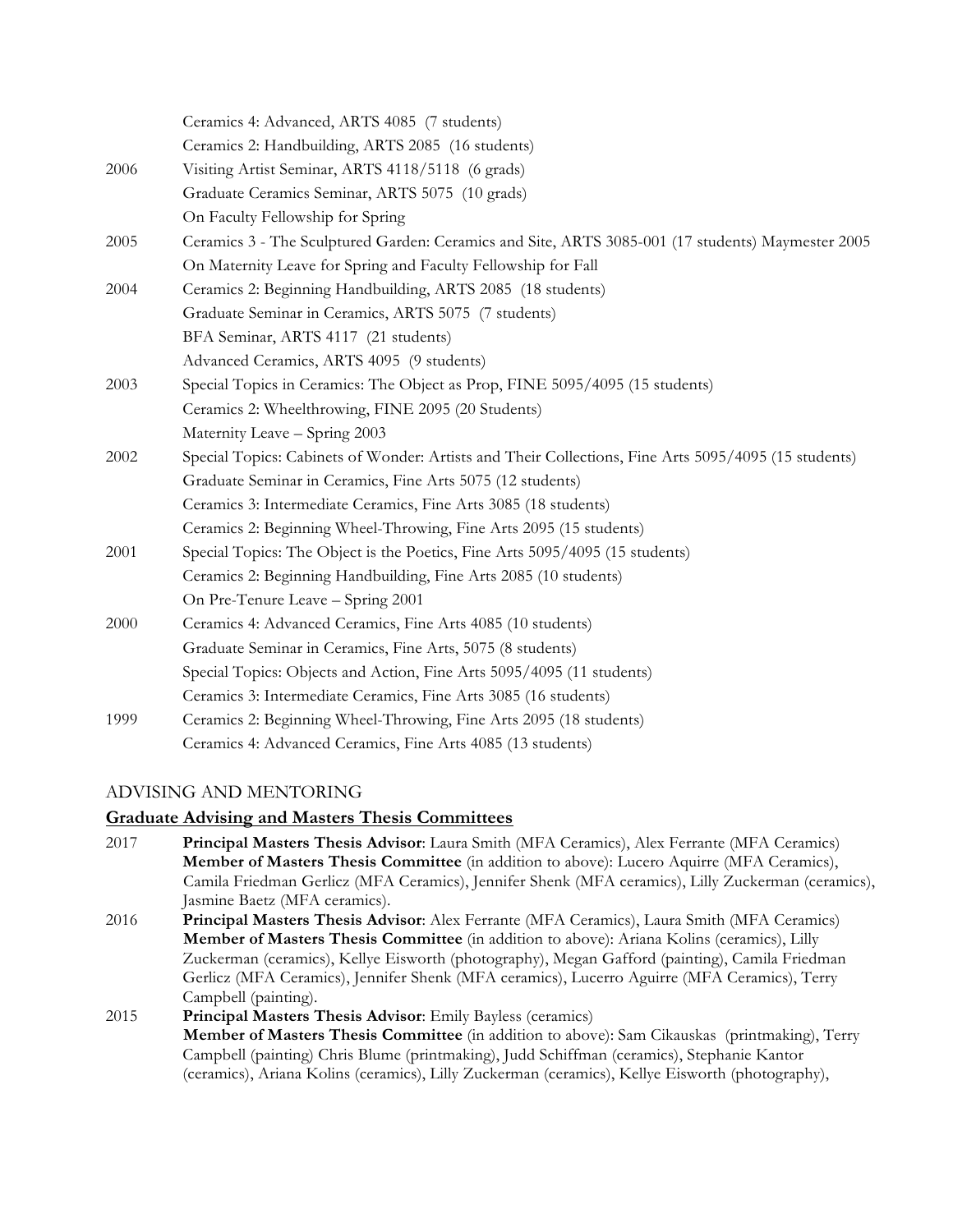Megan Gafford (painting), Joshua Elliot (IMAP– discontinued), Roberta Restaino (printmaking), (13 total)

- 2014 **Principal Masters Thesis Advisor**: Judd Schiffman (ceramics), Alia Pialtos (ceramics), Joshua Hebbert, (ceramics) **Member of Masters Thesis Committee** (in addition to above): Emily Bayless (ceramics), Sam Cikauskas (printmaking), Terry Campbell (painting) Chris Blume (printmaking), Stephanie Kantor (ceramics), Ariana Kolins (ceramics), Lilly Zuckerman (ceramics), Kellye Eisworth( photography), Megan Gafford (painting), Joshua Elliot (IMAP), Blanca Guerra (ceramics), Roberta Restaino (printmaking), Drew Williams (Painting), Amber Farnell (Sculpture) (17 total) 2013 **Principal Masters Thesis Advisor**: Judd Schiffman (ceramics), Ashley Jonas (ceramics), Alia Pialtos (ceramics), Joshua Hebbert, (ceramics) **Member of Masters Thesis Committee** (in addition to above): Rachel Eng (ceramics), Summer Ventis (Printmaking), Ashley Williams (Painting), Drew Williams (Painting), Blanca Guerra (ceramics), Amber Farnell (Sculpture), Sam Cikauskas (printmaking), Terry Campbell (painting) Chris Blume (printmaking) (13 total) 2012 **Principal Masters Thesis Advisor**: Ashley Jonas (ceramics), Alia Pialtos (ceramics), Joshua Hebbert, (ceramics) **Member of Masters Thesis Committee** (in addition to above): Rachel Eng (ceramics), Johanna Powell (ceramics), Ryan Everson (sculpture), Chase Folsom (ceramics), Drew Williams (Painting), Blanca Guerra (ceramics), Amber Farnell (Sculpture),Summer Ventis (Printmaking), Ashley Williams (Painting), Laura Lee Schill (photo), Nicholas O'Brien (Digital) (14 total) 2011 **Principal Masters Thesis Advisor**: Shannon Lowry, Ashley Jonas, Matthew Harris. **Member of Masters Thesis Committee** (in addition to above): Rachel Eng (ceramics), Casey Whittier (ceramics), Johanna Powell (ceramics), Ryan Everson (sculpture), Chase Folsom (ceramics) Karin Davis (ceramics), Summer Ventis (Printmaking), Ashley Williams (Painting), Lydia Young (MFA printmaking), Laura Lee Schill (photo), Nicholas O'Brien (Digital) Melissa Jenkins (sculpture), Thomas Spradling (Digital), Marcy Saude (Film),(17 total) 2010 **Principal Masters Thesis Advisor**: Shannon Lowry, Lindsay Pichaske, Matthew Harris. **Member of Masters Thesis Committee** (in addition to above): Casey Whittier (ceramics), Karin Davis (ceramics), Linda Lopez (ceramics), Tyler Beard (MFA ceramics), Lydia Young (MFA printmaking), Sarah Pedderson (MFA printmaking), Laura Lee Schill (photo), Melissa Jenkins (sculpture), Thomas Spradling (Digital), Timothy Foss (MFA Ceramics), Marcy Saude (Film), Louise Martorano (Denver University MA Art History). (15 total) 2009 **Principal Masters Thesis Advisor**: Emza Seib, Shannon Lowry, Lindsay Pichaske, Matthew Harris, Casey Whittier (Fall only- Chamberlin replacement). **Member of Masters Thesis Committee** (in addition to above): Lauren Mayer (MFA ceramics), Lindsay Palmer (MFA sculpture), Michael Bernhardt (MFA painting), Mathew McConnell (ceramics), Linda Lopez (ceramics), Tyler Beard (MFA ceramics), Karin Davis (ceramics), Thomas Spradling (Digital), Lydia Young (MFA printmaking), Sarah Pedderson (MFA printmaking),Timothy Foss (MFA Ceramics), Louise Martorano (Denver University MA Art History). (17 total) 2008 **Principal Masters Thesis Advisor**: Molly Hatch, Emza Seib, Shannon Lowry, Lindsay Pichaske **Member of Masters Thesis Committee** (in addition to above): Janice Jakielski (MFA ceramics), Lauren Mayer (MFA ceramics), Mathew McConnell (ceramics) Lindsay Palmer (MFA sculpture), Michael Bernhardt (MFA painting), Linda Lopez (ceramics),Tyler Beard (MFA ceramics), Lydia Young (MFA printmaking), Sarah Pedderson (MFA printmaking),Timothy Foss (MFA Ceramics), Louise Martorano (Denver University MA Art History). (15 total) 2007 **Principal Masters Thesis Advisor**: Molly Hatch, Emza Seib, Talice Lee **Member of Masters Thesis Committee** (in addition to above): Janice Jakielski (MFA ceramics), Lauren Mayer (MFA ceramics), Mathew McConnell (ceramics), Tyler Beard (MFA ceramics), Linda Lopez (ceramics), Timothy Foss (MFA Ceramics), Lindsay Palmer (MFA sculpture), Michael Bernhardt (MFA painting). (11 total)
- 2006 **Principal Masters Thesis Advisor**: Talice Lee, Stephanie Carlson (DeArmond)), Molly Hatch,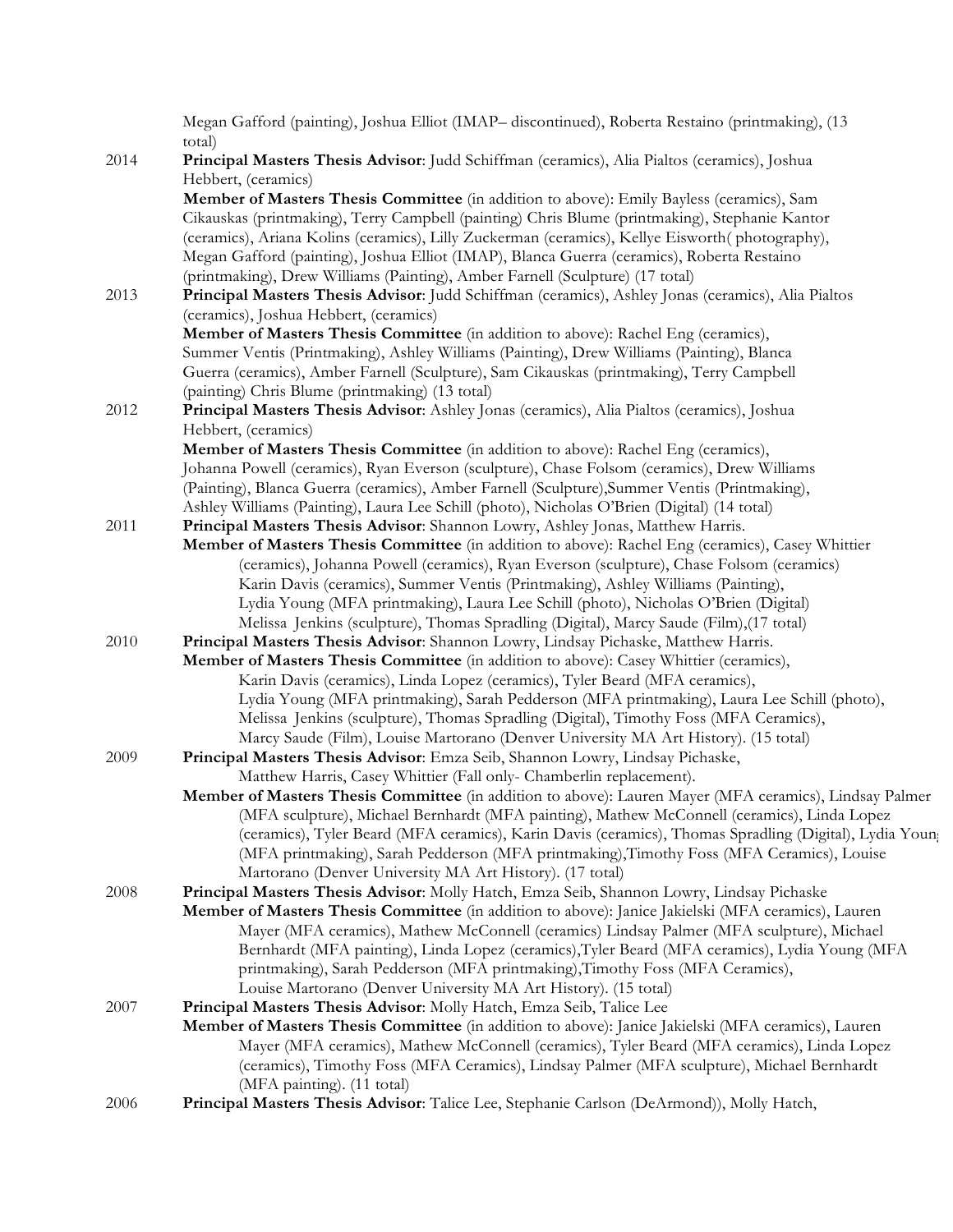|          | Janice Jakielski (Quinn replacement), Emily Schroeder.                                                                                              |
|----------|-----------------------------------------------------------------------------------------------------------------------------------------------------|
|          | Member of Masters Thesis Committee (in addition to above): Lauren Mayer (MFA ceramics), Mathew                                                      |
|          | McConnell (ceramics) Lindsay Palmer (MFA sculpture), Michael Bernhardt (MFA painting). (9 total)                                                    |
| 2005     | Principal Masters Thesis Advisor: Talice Lee, Stephanie Carlson (DeArmond)), Christine                                                              |
|          | Owens (spring only), Matthew Katz, Emily Schroeder.                                                                                                 |
|          | Member of Masters Thesis Committee (in addition to above): Susanah Strader (MFA ceramics), Alicia                                                   |
|          | McKim Tweed (MFA Printmaking), Lynn Bush (MFA Sculpture), Julie Wills Sleightholm (ceramics)                                                        |
|          | $(10 \text{ total})$                                                                                                                                |
| 2004     | Principal Masters Thesis Advisor: Talice Lee, Stephanie Carlson (DeArmond)), Emily Ward Bivens,                                                     |
|          | Christine Owens, Matthew Katz, Emily Schroeder.<br>Member of Masters Thesis Committee (in addition to above): Susanah Strader (MFA Ceramics), Naomi |
|          | Tsukamoto (MFA Ceramics), Alicia McKim Tweed (MFA Printmaking), Lynn Bush (MFA Sculpture),                                                          |
|          | Julie Wills Sleightholm (MFA Ceramics). (11 total)                                                                                                  |
| 2003     | Principal Masters Thesis Advisor: Jason Kishell, Christine Owens, Matthew Katz.                                                                     |
|          | Member of Masters Thesis Committee (in addition to above): Katrina Davis-Salazar (MFA painting),                                                    |
|          | Jessica Knapp (MFA ceramics), Katie Queen (MFA ceramics), Mary Ehrin (MFA painting),                                                                |
|          | David Meyer (MFA printmaking), Lori Warren (MFA Sculpture). (10 total)                                                                              |
| 2002     | Principal Masters Thesis Advisor: Karen Swyler, Jennifer Gunkel, Jason Kishell.                                                                     |
|          | Member of Masters Thesis Committee (in addition to above): Katrina Davis-Salazar (MFA painting),                                                    |
|          | Jessica Knapp (MFA ceramics), Katie Queen (MFA ceramics), Mary Ehrin (MFA painting),                                                                |
|          | David Meyer (MFA printmaking). (8 total)                                                                                                            |
| 2001     | Principal Masters Thesis Advisor: Carrie Olson, Karen Swyler, Jennifer Gunkel, Jason Kishell,                                                       |
|          | Pamela Olson.                                                                                                                                       |
|          | Member of Masters Thesis Committee (in addition to above): M. Patricia Baker (MFA sculpture),                                                       |
|          | Katrina Davis-Salazar (MFA painting), Suzanne Faris (MFA sculpture), Sandra Trujillo (MFA ceramics), Jo                                             |
|          | Knapp (MFA ceramics), Katie Queen (MFA ceramics), Mary Ehrin (MFA painting), David                                                                  |
|          | Meyer (MFA printmaking). (13 total)                                                                                                                 |
| 2000     | Principal Masters Thesis Advisor: Carrie Olson (MFA ceramics), Karen Swyler (MFA ceramics), Amy                                                     |
|          | Barillaro (MFA ceramics), Jennifer Gunkel (MFA ceramics), Pamela Olson.                                                                             |
|          |                                                                                                                                                     |
|          | Member of Masters Thesis Committee (in addition to above): M. Patricia Baker (MFA sculpture),                                                       |
|          | Jaeha Yoo (MFA sculpture), Julie Santos (MFA ceramics), Suzanne Faris (MFA ceramics),                                                               |
|          | Mary Ehrin (MFA painting), Sandra Trujillo (MFA ceramics). (11 total)                                                                               |
| 1999     | Principal Masters Thesis Advisor: Carrie Olson (MFA ceramics), Amy Barillaro (MFA ceramics).                                                        |
|          | Member of Masters Thesis Committee (in addition to above): M. Patricia Baker (MFA sculpture),                                                       |
|          | Jaeha Yoo (MFA sculpture), Clark Burgan (MFA ceramics). (5 total - Fall only)                                                                       |
|          | <b>Bachelor of Fine Arts Advising and Honors Thesis Committees</b>                                                                                  |
| 2014     | BFA Advisor: Grant Gustafson (BFA ceramics), Seth Caparelli (BFA ceramics)                                                                          |
| 2011     | BFA Advisor: Andrew Haley (BFA ceramics), Tyler Hays (BFA Ceramics), Rachael Cumbaa                                                                 |
|          | (BFA Ceramics)                                                                                                                                      |
| 2009     | BFA Advisor: Jessica "Sunny " Jansen (BFA ceramics), Lynette Case (BFA ceramics), Rose                                                              |
|          | Rutherford (BFA Ceramics), Eve Partridge (BFA Ceramics)                                                                                             |
| 2008     | <b>BFA Advisor:</b> Seth Colter (BFA ceramics)                                                                                                      |
| $2007\,$ | <b>BFA Advisor:</b> Matthew Ziemke (BFA ceramics)                                                                                                   |
| 2006     | <b>BFA Advisor:</b> Carolyn Anewich (BFA ceramics)                                                                                                  |
| 2004     | BFA Advisor: Katherine Maligie (BFA ceramics), Amy Perczak (BFA ceramics).                                                                          |
|          | Member of Honors Thesis Committee: Tali Nagler (BFA sculpture, magna cum laude)                                                                     |
| 2002     | Principal Honors Thesis Advisor: David Hollender (BA, cum laude)                                                                                    |
|          | BFA Advisor: Sarah Hagen (BFA ceramics), Lia Hopkins (BFA ceramics)                                                                                 |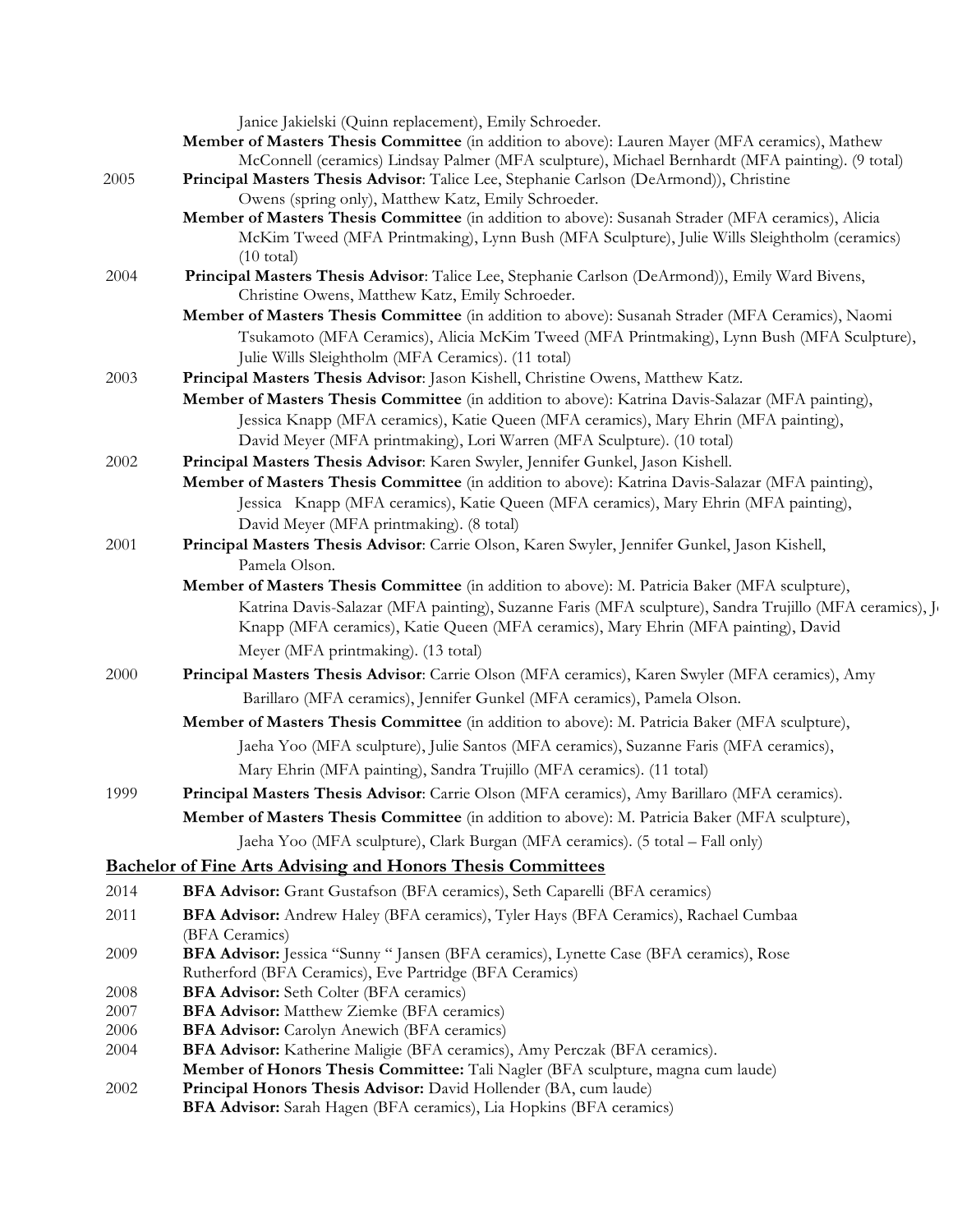- **Principal BFA Advisor**: Aaron Weinstein (BFA ceramics))
- **Member of Honors Thesis Committee:** Max Reinhardt (BFA, magna cum laude)
- **Principal BFA Advisor:** Adam King (BFA ceramics), Steffanie Poyner (BFA ceramics), Erin Prince (BFA ceramics), Heather McGraw (BFA ceramics)
- **Principal BFA Advisor:** Catherine Avram (BFA ceramics), Joy Chapman (BFA ceramics)

#### **Undergraduate Research Opportunity Grants Sponsored (UROP)**

- 2013-14 Grant Gustafson assisted with exhibition preparation in Boulder studio
- Erica Cottrell assisted with work for "Museum as Theater as Garden" commission for MCA Denver
- 2005-2006 Christopher Torrez (BFA ceramics) assisted me in studio in Boulder with faculty fellowship and CRCW projects.
- Steve Silber (BFA sculpture) assisted me at Kohler in foundry during October and December
- UROP Advisor for Katherine Maligie (BFA ceramics), Christopher Torrez (BFA ceramics)
- Ryan McInnes (BA ceramics), Lia Hopkins (BFA ceramics), and Holly Mills (BA ceramics) worked on CRCW funded "Knots" project.
- Debra Ackerman (BFA ceramics) worked on development of "Mirage" project, funded by GCAH grant.

#### **Internship Program**

Aaron Weinstein (BFA ceramics) helped in studio with development of terracotta "Knots" project.

### **Teaching Assistants**

- Alex Ferrante (MFA ceramics) assisted Wheel Throwing Spring 17, Lucero Aguirre assisted Handbuilding Spring 17
- Stephanie Kantor (MFA ceramics) assisted with Ceramics 2: Beginning Handbuilding
- 2011 Ashley Jonas (MFA Ceramics) assisted with Ceramics 2: Wheel Throwing
- Chase Folsom (MFA ceramics) assisted with Ceramics 2: Beginning Handbuilding
- Joanna Powell (MFA ceramics) assisted with Ceramics 2: Wheel Throwing
- Lindsay Pichaske (MFA ceramics) assisted with Ceramics 2: Beginning Handbuilding.
- Seth Colter (BFA ceramics) assisted with Ceramics 2: Wheel Throwing
- Linda Lopez (MFA ceramics) assisted with Ceramics 2: Beginning Handbuilding.
- Talice Lee (MFA ceramics) assisted with Ceramics 3: The Sculpted Garden, Ceramics and Site (Maymester 2005)
- Susannah Strader (MFA Ceramics) assisted with Ceramics 2: Beginning Handbuilding.
- Emily Ward-Bivens (MFA Ceramics) assisted with Ceramics 2: Wheelthrowing.
- Katie Queen (MFA ceramics) assisted with Ceramics 2: Beginning Wheel-Throwing.
- Adam King (BFA ceramics) assisted with Ceramics 2: Beginning Handbuilding.
- Tim Berg (BFA ceramics summa cum laude) assisted with Ceramics 2: Beginning Wheel-Throwing.

### **Independent Study Students**

- Alex Ferrante (MFA Ceramics), Zachary Stensland (BA)
- Laura Smith (MFA Ceramics)
- Jenny Shenk (MFA, Ceramics)
- Javier Fox (SAV student), Molly Berger (SAV student)
- Javier Fox (SAV student), Joshua Hebbert (MFA Ceramics), Alia Pialtos (MFA ceramics)
- Brandon Moore (Ceramics-BA), Nicholas O'Brien (IMAP)
- Tai Rodgers (SAV student), Elaine Ng (SAV student), Julia Walther (SAV student), Renuka Ekbote (SAV)
- Alison Purwinis (SAV student), Beth Suellentrop (SAV student).
- Amanda Rae Anderson (BFA 2010), Tyler Beard (MFA 2010), Beth Suellentrop (SAV student), Jessica "Sunny" Jansen (BFA 2009)
- Christopher Torrez (SAV student),Seth Colter (BFA ceramics),Phillip Knoche (SAV student), Lynette Case (BFA ceramics), Lindsay Palmer (MFA sculpture)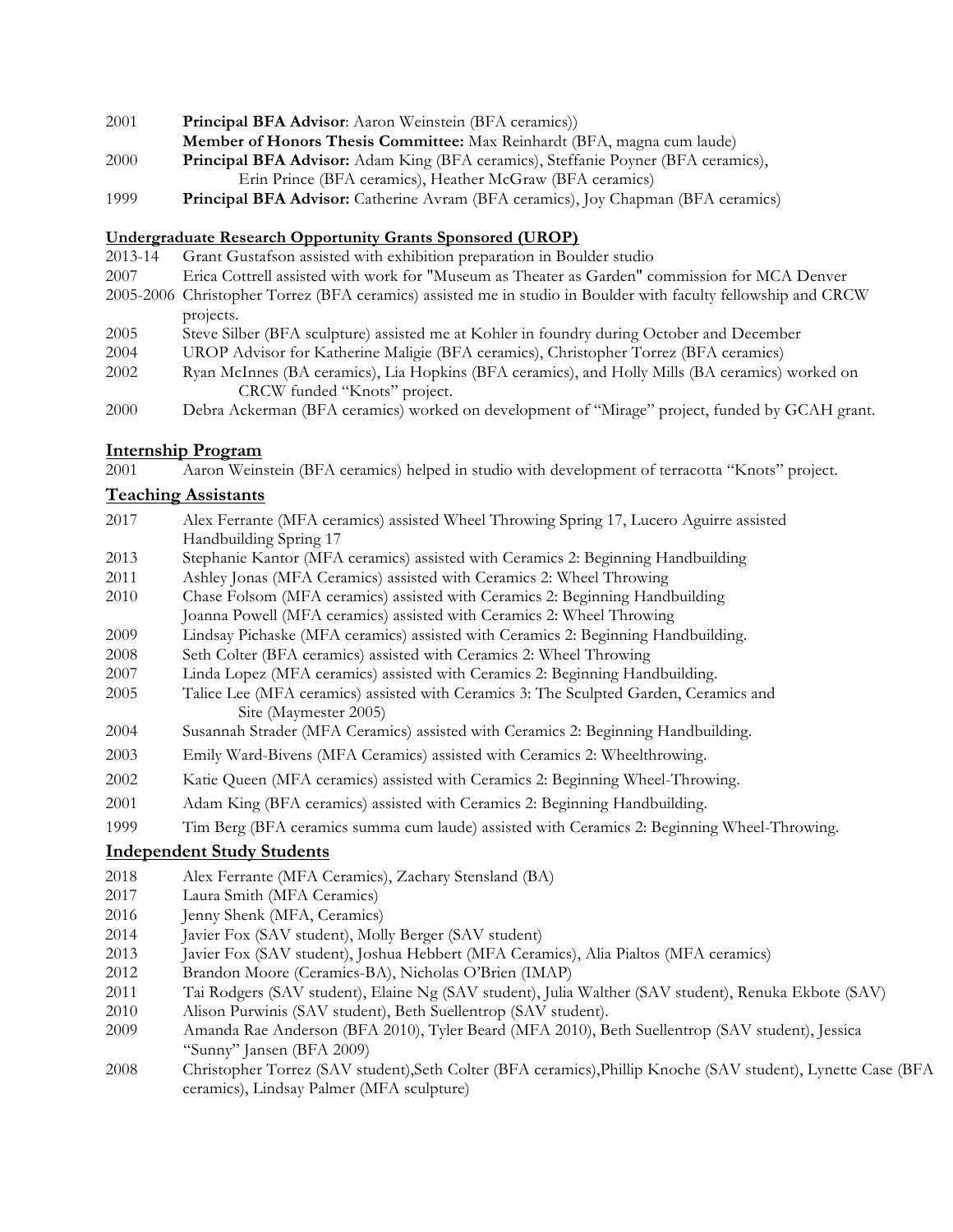| 2007 | Talice Lee (MFA ceramics), Christopher Torrez (BFA ceramics), Sara Caspi (SAV student), Matthew Ziemke (BFA<br>ceramics), Jimin Sho (SAV student)                                                                                                                                                                        |  |
|------|--------------------------------------------------------------------------------------------------------------------------------------------------------------------------------------------------------------------------------------------------------------------------------------------------------------------------|--|
| 2006 | Sara Caspi (SAV student), Stephanie Carlson DeArmond (MFA ceramics), Emily Schroeder (MFA ceramics),<br>Talice Lee (MFA ceramics).                                                                                                                                                                                       |  |
| 2005 | Penny Perlman (SAV student), Sarah Blitz (SAV student), Jennifer Miller (SAV student), Steve Silber,<br>Vanessa Compton, Leah Howell                                                                                                                                                                                     |  |
| 2004 | Susanah Strader (MFA Ceramics), Julie Wills Sleightholm (MFA Ceramics), Talice Lee (MFA Ceramics),<br>Stephanie Carlson (MFA Ceramics), Emily Ward Bivens (MFA Ceramics), Emily Schroeder (MFA Ceramics),<br>Elissa Cox (Access student), Penny Perlman (BFA Ceramics), Jennifer Mills (Access student), Jenny Gawronski |  |
|      | (Access student), Amy Perzak (BFA ceramics), Sara Blitz (Access student). (12 total)                                                                                                                                                                                                                                     |  |
| 2003 | Matthew Katz (MFA Ceramics), Katie Queen (MFA Ceramics)                                                                                                                                                                                                                                                                  |  |
| 2002 | Mary Ehrin (MFA painting), Katrina Davis-Salazar (MFA painting), Jennifer Gunkel (MFA ceramics),                                                                                                                                                                                                                         |  |
|      | Lia Hopkins (BFA ceramics), Karen Swyler (MFA ceramics). (5 total)                                                                                                                                                                                                                                                       |  |
| 2001 | Karen Swyler (MFA Ceramics), Mary Ehrin (MFA painting), Jennifer Lexau (MFA ceramics), Pamela Olson                                                                                                                                                                                                                      |  |
|      | (MFA ceramics), Carrie Olson (MFA ceramics), Aaron Weinstein (BFA ceramics). (6 total -Fall only)                                                                                                                                                                                                                        |  |
| 2000 | Ariadne Capasso (MFA painting), Victor Visouckis, (SAV student), Joy Chapman (BFA ceramics),                                                                                                                                                                                                                             |  |
|      | Amy Barillaro (MFA ceramics), M.Patricia Baker (MFA sculpture). (5 total)                                                                                                                                                                                                                                                |  |
| 1999 | Andy Torzala (SAV in ceramics), Joy Chapman, (BFA ceramics), Deidre Slaven (SAV in ceramics), Laura Conley                                                                                                                                                                                                               |  |
|      | (BA ceramics), Clark Burgan (MFA ceramics), Amy Barillaro (MFA ceramics). (6 total)                                                                                                                                                                                                                                      |  |

# **SERVICE**

# PROFESSIONAL SERVICE

| 2017 | External reviewer, Full Professor promotion case, Arizona State University, Tempe                        |
|------|----------------------------------------------------------------------------------------------------------|
|      | External reviewer, Full Professor promotion case, University of Oregon, Eugene                           |
|      | External reviewer, Full Professor promotion case, NYSCC at Alfred University                             |
| 2016 | Juror, with Tony Marsh and Jane Shellenbarger, Emerging Artists Award, National Council on the Education |
|      | of the Ceramic Arts (NCECA)                                                                              |
|      | External reviewer, Full Professor promotion case, University of Nebraska, Lincoln                        |
| 2015 | Juror, Public Art Panel for the Biotech Building, Creative Industries Division of the Colorado Office of |
|      | Economic Development and International Trade (reviewed 600 applications) May 2014- March 2015            |
|      | External reviewer for Full Professor promotion case, University of Minnesota, Minneapolis                |
|      | External reviewer for Full Professor promotion case, Illinois State University                           |
|      | Juror and Curator for "Uncommon Clay: Functional to Fantastic," juried show of Front Range clay artists, |
|      | Muse Gallery, funded by Arts Longmont, awards given.                                                     |
|      | External reviewer, Full Professor promotion case, Kalamazoo College, Kalamazoo, MI.                      |
| 2013 | External reviewer, Associate Professor promotion case for University of Seattle, Washington              |
|      | External reviewer, Full Professor promotion case for <b>Connecticut College</b> , New London, CT         |
| 2012 | External reviewer for Associate Professor promotion case, Michigan State University, East Lansing.       |
|      | External Letter for Paul Sacaridiz, H.I. Romnes Faculty Fellowship, University of Wisconsin, Madison     |
| 2011 | Co-Organizer and committee member, Pop Art Gala Fundraising event for CU Art Museum                      |
|      | External reviewer for Full Professor promotion case, University of Minnesota, Morris                     |
| 2010 | Juror, Sidney Myer Fund Australian Ceramic Awards, commissions to one international and two              |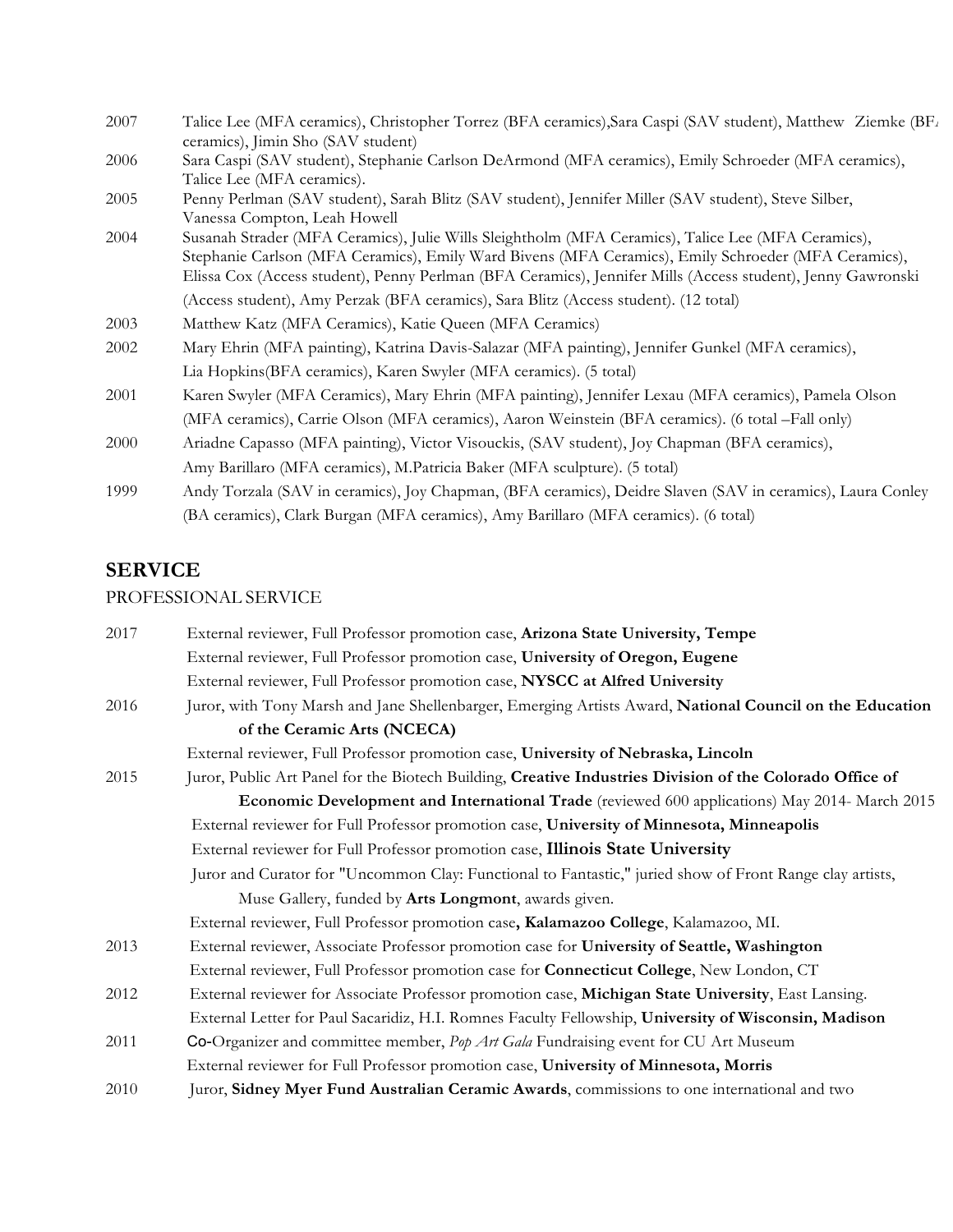Australian artists equaling \$55,000 (AUD)

- External reviewer, Associate Professor promotion case for **Tyler School of Art**, Elkins Park, PA
- External reviewer, Associate Professor promotion case for **University of Florida, Gainesville**, FL
- 2008 External reviewer, Associate Professor promotion case for **SUNY at New Paltz,** NY
- 2007 External reviewer, Full Professor promotion case for **New York University,** New York, NY
- 2006 External reviewer, Associate Professor tenure and promotion case for **University of North Carolina, Greensboro**, NC
- 2005 External reviewer, Associate Professor tenure and promotion case for **University of Oregon, Eugene,** OR Art Pace Program, conducted drawing and writing workshop with 50 children, **John Michael Kohler Art Center**, Sheboygan, WI
- 2004 External reviewer, Full Professor promotion case for **Fort Hays State University**, Hays, KS
- 2002 Juror**,** co–juried with James Lawton, **NCECA Regional Student Exhibition**, Kansas City, MO
- 2001-2003 Board member, Alliance for Contemporary Art, **Denver Art Museum**, Denver, CO
- 1991–2001 Board member, Advisory Board, **Greenwich House Pottery**, New York, NY
- 1994-99 Moderator and Board member, Board of Directors, **Four Walls Film and Slide Club**, Brooklyn, NY
- 1993–97 Board member, Board of Governors, **New York Foundation for the Arts**, New York, NY
- 1997 Juror, **Snug Harbor Cultural Center**, Staten Island, NY

### COLLEGE AND UNIVERSITY SERVICE

- 2018- 2021 Vice Chancellor Advisory Committee (VCAC) 2016 -2017 Dean's Advisory Committee, Tenure and Promotion cases, College of Music 2017 Review Committee for Undergraduate Education Development Program proposals 2016 Review Committee for First Year Seminar proposals 2016- 2019 College of Arts and Sciences Planning Committee 2015- 2019 College of Arts and Sciences Council (ASC) 2015- 2016 College of Arts and Sciences Innovations Committee 2015-2016 Search Committee for Assistant Professor in Film, CMCI 2015-2016 PUEC for Promotion case for Michele Ellsworth, Theatre and Dance Department 2013-2016 College of Arts and Sciences Personnel Committee 2013-2016 Member, Boulder Campus Planning Commission 2011 Studio Arts Committee member 2010-2011 Member, Dean Search for College of Arts and Sciences 2006-2012, Department of Art and Art History Representative, Boulder Faculty Assembly, University of Colorado, 2001-2005 Boulder 2007-2010 Boulder Faculty Assembly Administrative Services and Technology Committee 2009 Faculty Fellowship reviewer, Council on Research and Creative Work, CU 2008 Fall Forum for the Arts and Humanities, presentation and panel, September 26 2006-2009 Executive Advisory Council, The Graduate School, University of Colorado, Boulder 2006-2009 Graduate Council on Arts and Humanities (GCAH), Center for the Humanities, University of Colorado, Boulder 2002-2005 Boulder Faculty Assembly Committee on Women 2004 Member of Honors Council
	- Kayden Book Award reviewer

LEAP Advanced Leadership workshop participant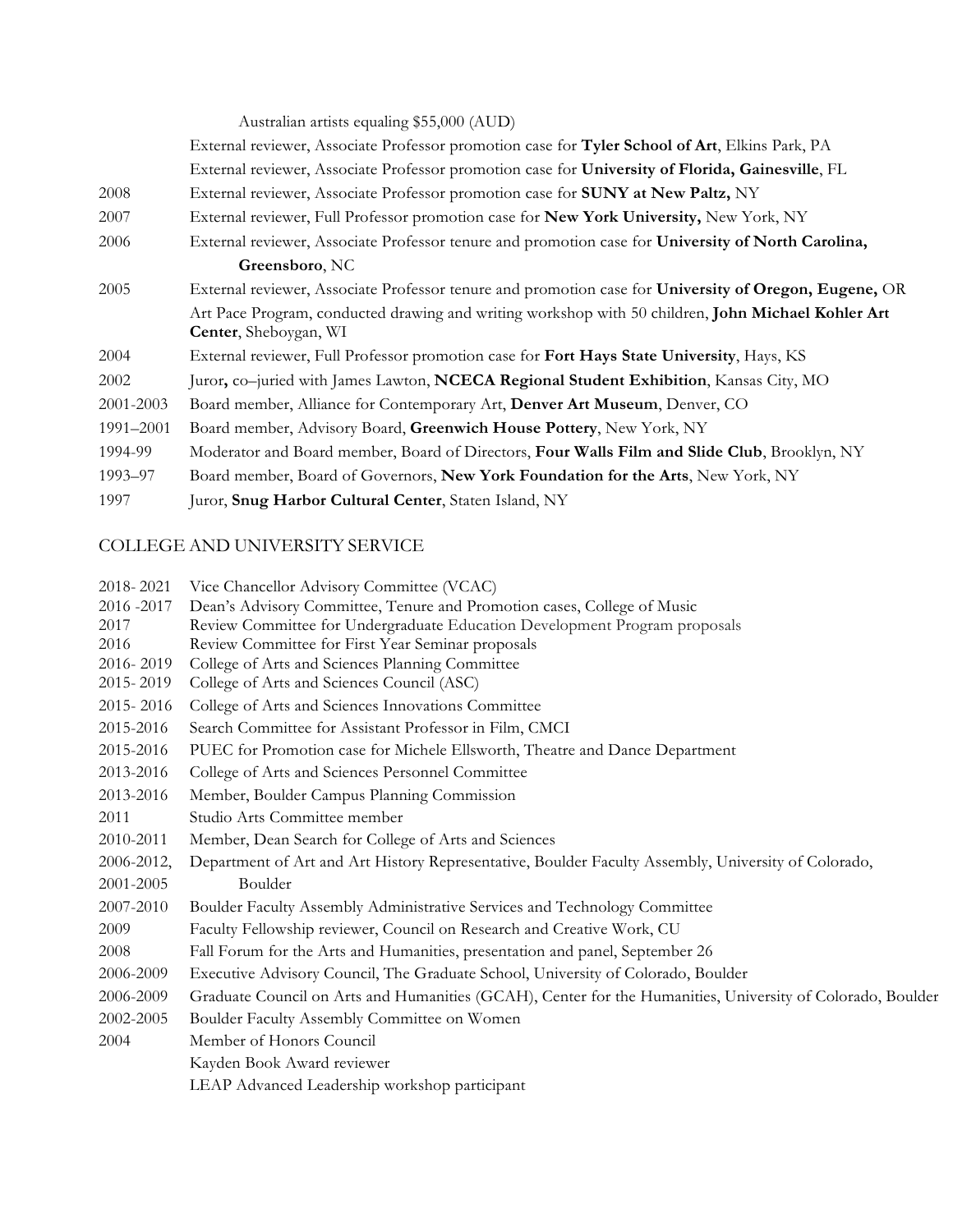# DEPARTMENTAL SERVICE

| 2017-18    | PUEC for Jeanne Quinn promotion to Full Professor                                                   |  |  |
|------------|-----------------------------------------------------------------------------------------------------|--|--|
| 2017       | Volunteer coordinator for Visiting Artist Program (Spring and Fall)                                 |  |  |
| 2014, 2015 | Essayist for MFA Thesis Exhibition Brochures                                                        |  |  |
| 2014-2015  | Search Committee for Assistant Professor in Foundations                                             |  |  |
| 2014       | PUEC for James Cordova, Tenure and Promotion, Fall                                                  |  |  |
| 2013       | CHAIR, PUEC for Alvin Gregorio, Tenure and Promotion, Fall                                          |  |  |
| 2012       | Merit/Salary Review Committee                                                                       |  |  |
| 2010       | Area Coordinator for Ceramics (Spring)                                                              |  |  |
|            | <b>Executive Committee</b>                                                                          |  |  |
|            | Visiting Artist Committee (Spring)                                                                  |  |  |
|            | Kiln Supervisor, Ceramics Area                                                                      |  |  |
|            | PUEC for Comprehensive Review of Francoise Dureese (reviewed Creative Work)                         |  |  |
|            | Foundations lecture on contemporary ceramics, April 8                                               |  |  |
|            | Visiting Artist lecture on creative work, November 30                                               |  |  |
| 2009       | Area Coordinator for Ceramics                                                                       |  |  |
|            | Visiting Artist Committee                                                                           |  |  |
|            | Building Proctor for 3381 Marine Street (Printmaking and Ceramics)                                  |  |  |
|            | Kiln Supervisor, Ceramics Area                                                                      |  |  |
| 2008       | Area Coordinator for Ceramics                                                                       |  |  |
|            | Merit/Salary review Committee                                                                       |  |  |
|            | Visiting Artist Committee                                                                           |  |  |
|            | PUEC for Full Professor promotion case for Mark Amerika (reviewed Teaching)                         |  |  |
|            | Building Proctor for 3381 Marine Street (Printmaking and Ceramics)                                  |  |  |
|            | Kiln Supervisor, Ceramics Area                                                                      |  |  |
| 2007       | Area Coordinator for Ceramics                                                                       |  |  |
|            | Served on VAC Building Committee in early designs of new art building                               |  |  |
|            | Visiting Artist Committee                                                                           |  |  |
|            | Kiln Supervisor, Ceramics Area                                                                      |  |  |
| 2006       | Served on VAC Building Committee in early designs of new art building (Fall)                        |  |  |
|            | Visiting Artist Committee (Fall)                                                                    |  |  |
|            | Ceramics Area: Summer Area Coordinator - oversaw kiln maintenance and studio recovery from flooding |  |  |
| 2005       | Associate Chair for Undergraduate Studies (Spring)                                                  |  |  |
|            | Chair, Undergraduate Curriculum Committee (Spring)                                                  |  |  |
|            | Colorado Collection, CU Art Museum (Spring)                                                         |  |  |
|            | Kiln Supervisor, Ceramics Area                                                                      |  |  |
|            | Interviewed candidates and made recommendations for the Foundation Coordinator for AY 05 - 06       |  |  |
|            | Served on VAC Building Committee in early designs of new art building (Spring)                      |  |  |
| 2004       | Associate Chair for Undergraduate Studies                                                           |  |  |
|            | Chair, Undergraduate Curriculum Committee                                                           |  |  |
|            | Diversity Committee                                                                                 |  |  |
|            | Colorado Collection, CU Art Museum                                                                  |  |  |
|            | Kiln Supervisor, Ceramics Area                                                                      |  |  |
| 2003       | Area Coordinator, Ceramics Program (Fall)                                                           |  |  |